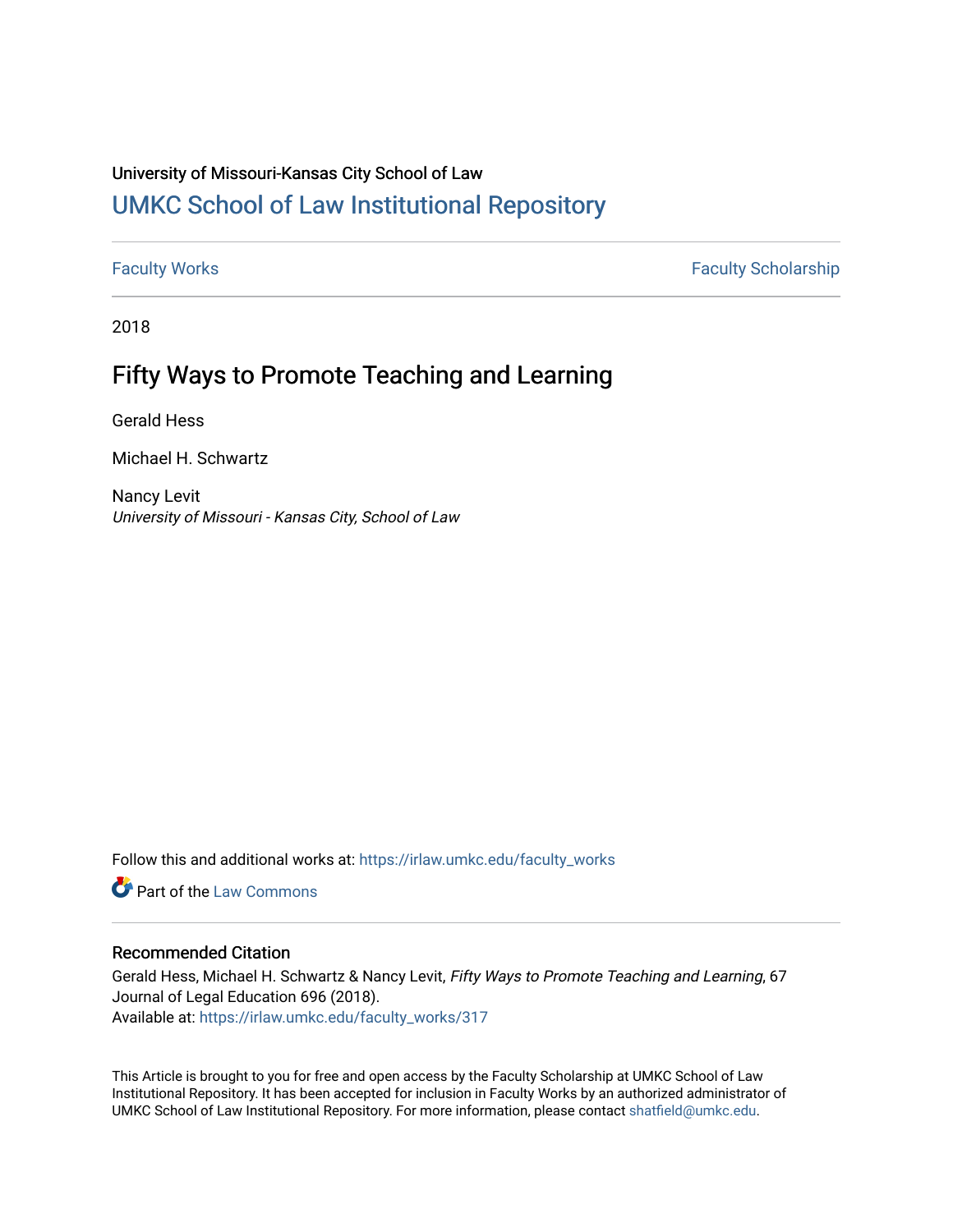# Fifty Ways to Promote Teaching and Learning

Gerald F. Hess, Michael Hunter Schwartz,and Nancy Levit

#### **Introduction**

In 1999, the *Journal of Legal Education* published an important article for law schools seeking to improve the quality and quantity of faculty scholarly output, James Lindgren's Fifty Ways to Promote Scholarship.<sup>1</sup> Professor Lindgren detailed numerous ideas for improving scholarship and the intellectual life of a law school, reporting that at least one law school saw marked improvement in scholarly output after implementing a significant number of the ideas.<sup>2</sup>

This article addresses the other side of the coin, teaching. Most law schools make claims about the high-quality instruction students will receive.3 And we believe that all law school faculties and nearly all individual law professors aspire to excellence in the classroom. This article focuses on the efforts law schools and professors can make to fulfill that aspiration.

We do not imagine any law school or law professor will implement every suggestion in this article. We think of the article as analogous to the food at a potluck dinner. No one likes everything brought to a potluck dinner, and no law school will like every idea detailed below. Some ideas will not fit a law school's culture and priorities; a few will be too expensive; some may seem a bit fanciful. Many, however, can be implemented at little or no cost and with minimal change to a law school's existing culture and vision.

We believe that a law school that implements many of these ideas will significantly expand its approach to developing teaching excellence and

**Gerald F. Hess** is Professor Emeritus, Gonzaga University School of Law. **Michael Hunter Schwartz** is Dean, University of the Pacific, McGeorge School of Law. **Nancy Levit** is Associate Dean for Faculty, Curators' and Edward D. Ellison Professor of Law, University of Missouri-Kansas City School of Law.

- 1. James Lindgren, Fifty Ways to Promote Scholarship, 49 J. LEGAL EDUC. 126 (1999).
- 2. *Id.* at 127.
- 3. *See, e.g.*, *Our Faculty*, BerkeleyLaw, https://www.law.berkeley.edu/our-faculty/ (last visited Mar. 12, 2018); Our Faculty, FLA. ST. U. C. LAW, http://www.law.fsu.edu/our-faculty (last visited Mar. 12, 2018); *Faculty Profiles*, SMU DEDMAN SCH. LAW, http://www.law.smu.edu/ faculty/faculty-listing (last visited Mar. 12, 2018); *Our Faculty*, Temple Univ. Beasley Sch. Law, https://www.law.temple.edu/faculty/(last visited Mar. 12, 2018).

Journal of Legal Education, Volume 67, Number 3 (Spring 2018)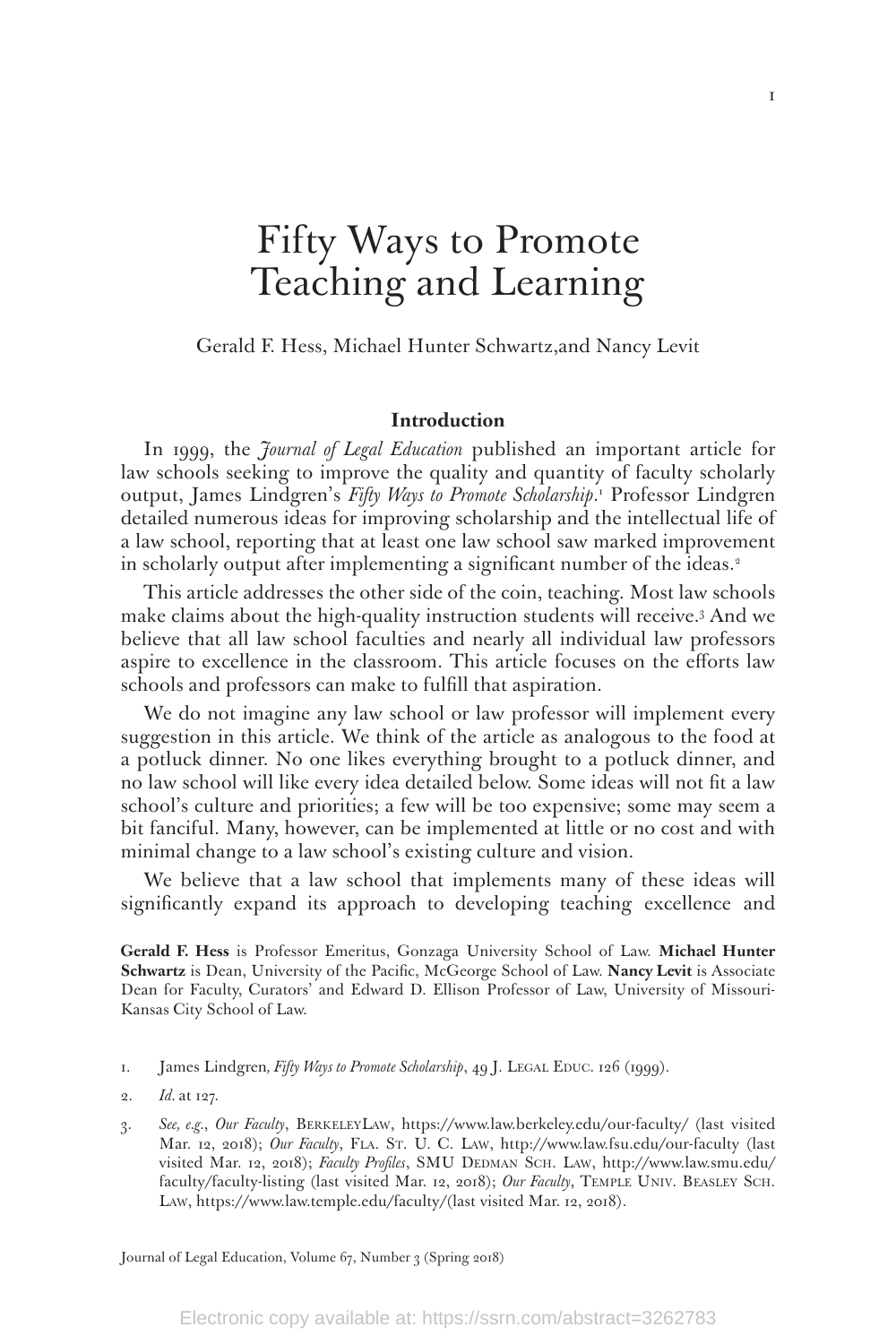those changes will improve students' learning.4 Implementing these ideas can also change law professors' experiences as teachers. Growing as teachers can enhance professors' passion and enthusiasm, which, in turn, will further enhance their effectiveness. Implementing some of the ideas in this article can produce the opposite of a vicious circle (a joyous circle?), creating a culture of continuous improvement.

We organized the ideas into five categories, presented in the following order: 1) institutional and administrative support; 2) adjunct professor support; 3) feedback from students; 4) collaborations with colleagues; and  $\zeta$ self-assessment, reflection, and development.

#### **Institutional and Administrative Support**

Law schools can implement a wide variety of institutional and administrative support approaches to improve teaching and learning. These strategies fit into six categories: 1) faculty hiring, evaluation, and compensation policies; 2) support for faculty growth as teachers; 3) support for the scholarship of teaching and learning; 4) rewards for extraordinary teaching accomplishments;  $\zeta$ scheduling support; and 6) other institutional or administrative manifestations of support for teaching and learning.

#### *Faculty Hiring, Evaluation, and Compensation Policies*

Law schools can signal the importance of good teaching by emphasizing teaching abilities in the faculty appointment process, and can provide institutional support through faculty evaluation and compensation policies.

#### 1. Hire good teachers.

In hiring, focus on a track record or indicia of good teaching. Law schools typically hire new faculty whom they believe will become renowned scholars.5 Other characteristics also matter to schools—prominent among them are an elite law school pedigree, an advanced degree in addition to the J.D., and, for some schools, substantial practice experience.<sup>6</sup> Practice experience may be considered a proxy for good teaching.

- 4. *See, e.g.*, Louis N. Schulze, Jr., *Using Science to Build Better Learners: One School's Successful Efforts to Raise Its Bar Passage Rates in an Era of Decline*, 12 FIU L. Rev. (forthcoming 2018), https://papers. ssrn.com/sol3/papers.cfm?abstract\_id=2960192) (reporting that Florida International University Law School has had the highest pass rate of the Florida law schools on three consecutive Florida bar exams from July 2015 through July 2016).
- 5. Brannon P. Denning, Marcia L. McCormick & Jeffrey M. Lipshaw, Becoming a Law PROFESSOR: A CANDIDATE's GUIDE xiii (2010).
- 6. *See* Brad Wendel, *The Big Rock Candy Mountain: How to Get a Job in Law Teaching*, Cornell.edu, http://ww3.lawschool.cornell.edu/faculty-pages/wendel/teaching.htm (last visited Mar. 12, 2018). *See also* Philip L. Merkel, *Scholar or Practitioner? Rethinking Qualifications for Entry-Level Tenure-Track Professors at Fourth-Tier Law Schools*, 44 Cap. U. L. Rev. 507, 517 (2016) ("[R]oughly two-thirds of individuals receiving tenure-track appointments earned their J.D. degree from a group of only fifteen law schools. And just six schools (Columbia, Harvard, Michigan, New York University, Stanford, and Yale) accounted for over half of entry-level hires.").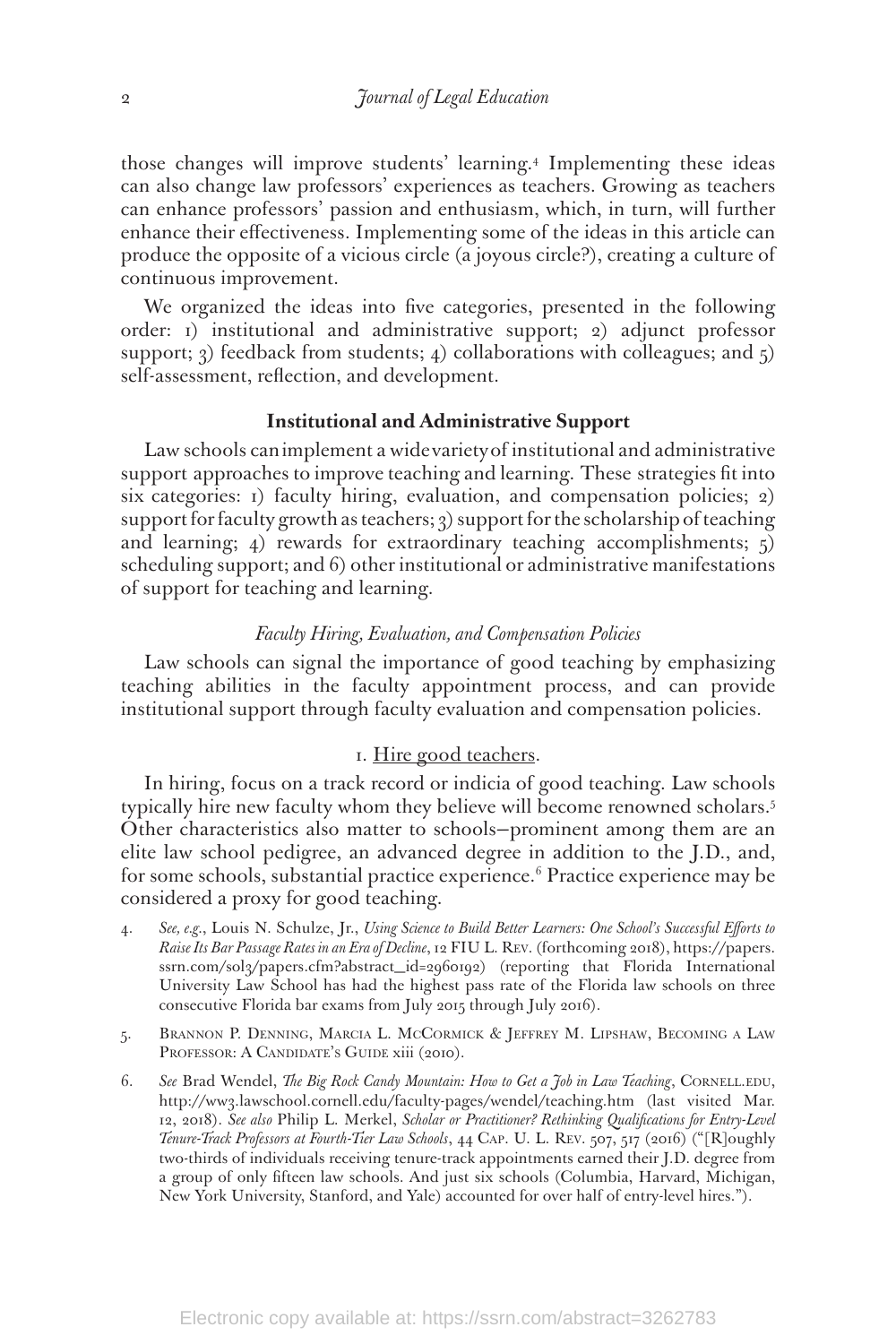Consider looking more directly at and hiring for good teaching. Many people join law faculties after completing a fellowship or visiting assistant professorship (VAP).7 Most fellowships and VAPs afford the opportunity for teaching experience.

Create opportunities for students to interview prospective faculty members. Invite students to be full participants on any Appointments Committee engaging in the entire range of activities, from reviewing applications, voting on whom to interview, being part of the appointments team that attends the AALS hiring convention, voting on whom to bring back for in-house visits, and contributing substantively to the hiring discussions.

Add a teaching demonstration to the interviewing process. To some degree, the traditional job talk is a tool for assessing teaching potential, but a good job talk typically shows only the candidate's skills at lecturing and responding to questions. In contrast, a short teaching demonstration can enhance a faculty's ability to project teaching effectiveness. If a candidate is currently teaching in a university setting, a videotape of a class session would be helpful as well.

#### 2. Assign significant value to teaching in tenure and promotion evaluations.

Law schools can improve teaching and learning by raising the significance of teaching in tenure and promotion evaluations. While most law schools claim to value both scholarship and teaching in promotion and tenure decisions, commentators note that at many law schools scholarship heavily outweighs teaching in those decisions.<sup>8</sup>

The use of student evaluations of teaching in the tenure and promotion process presents important limitations. On the one hand, there is credible evidence that student evaluations correlate with student learning as measured by, among other things, course and standardized tests and observations by experts on teaching.9 On the other hand, studies show the effects of student bias in teaching evaluations based on race, gender, and political ideology as well as the significant effect of interpersonal mannerisms and characteristics on student evaluations.<sup>10</sup>

The conflicting scholarship about the value of student evaluations suggests that schools should be thoughtful about how to use those evaluations in tenure and promotion decisions. Professor Arthur Best suggests one reasonable

- 7. *Spring Self-Reported Entry Level Hiring Report 2015*, PrawfsBlawg (May 19, 2015), http:// prawfsblawg.blogs.com/prawfsblawg/2015/05/spring-self-reported-entry-level-hiringreport-2015.html. The percentage of new hires with prior fellowships has almost doubled in less than ten years (from forty-two percent in 2007 to eighty-three percent in 2015).
- 8. Marin Roger Scordato, *The Dualist Model of Legal Teaching and Scholarship*, 40 Am. U. L. Rev. 367, 399 (1990).
- 9. Arthur Best, *Student Evaluations of Law Teaching Work Well: Strongly Agree, Agree, Neutral, Disagree, Strongly Disagree*, 38 Sw. L. Rev. 1, 1-6 (2008).
- 10. Deborah J. Merritt, *Bias, the Brain, and Student Evaluations of Teaching*, 82 St. John's L. Rev. 235, 245 (2008).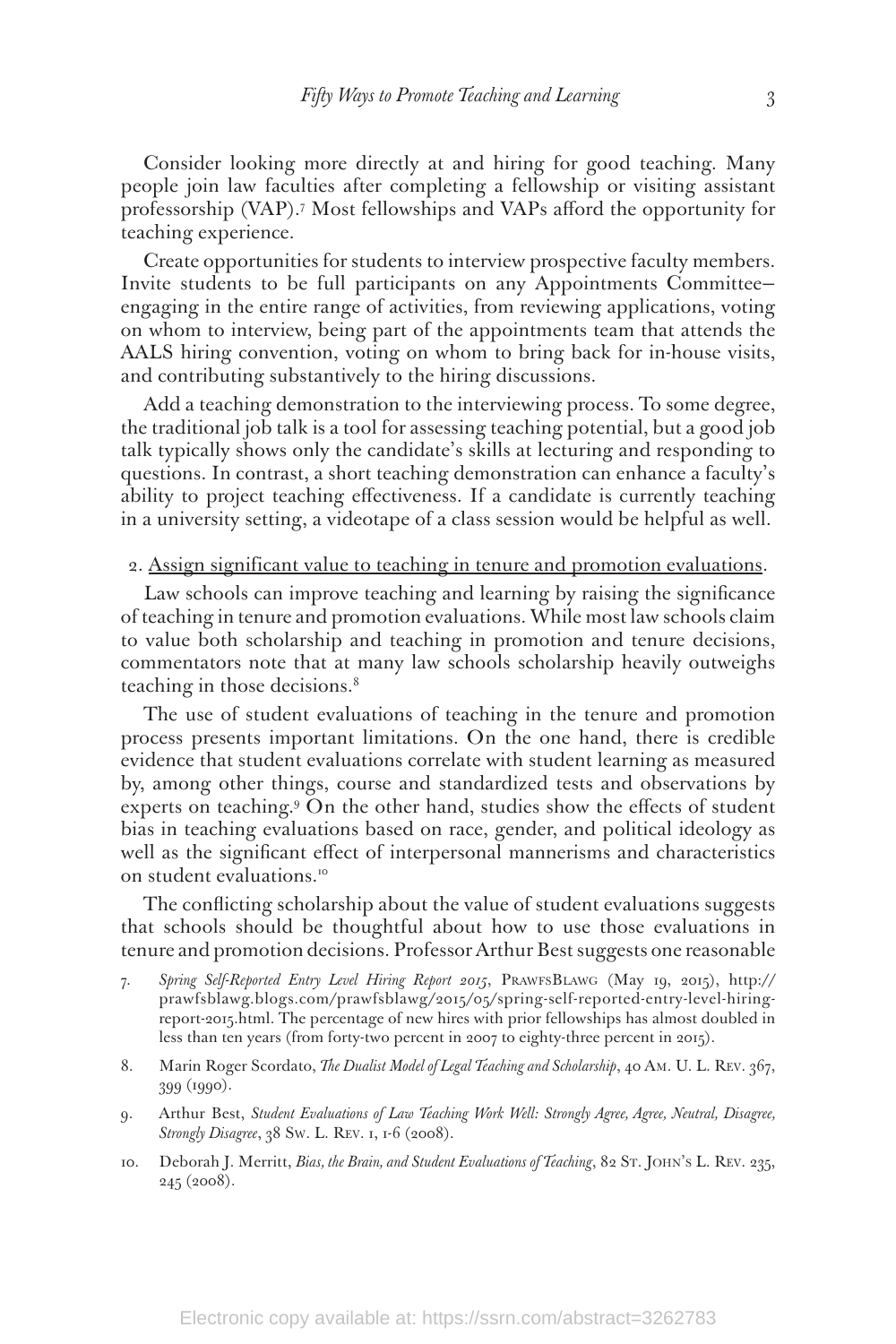approach: Only scores that are much worse or significantly better than typical scores for a law school should have weight in tenure and promotion decisions, and, even then, they should be "just one of many components of a full evaluation of an instructor's performance."<sup>11</sup>

It is important that the law school's student evaluation form and its peer evaluation tool(s) reflect the teaching factors most likely to influence student learning: "expertise, respect (for the students), (high) expectations, support, passion, preparation, variety (of teaching methods), active learning, collaboration, clarity, and formative feedback."12 Leading law school teaching and learning scholar Dean Barbara Glesner Fines has developed a robust classroom observation form that reflects many of these qualities,13 and the faculty at Gonzaga University School of Law developed and validated a student evaluation form that does the same (see Appendix A).

Law schools may want to expand their repertoire of evaluative tools beyond faculty classroom observations and student evaluations. Each tenure candidate can be asked to create a teaching portfolio in which the candidate explains her teaching philosophy, justifies her teaching choices, and submits evidence of her effectiveness as a teacher.<sup>14</sup> Faculty evaluators can review a tenure candidate's portfolios, exams, paper assignments, and syllabi, and they can conduct focus groups with current and former students.15 Law schools can also use outside reviewers to review portfolios, exams, paper assignments, and syllabi.

3. Value teaching in annual evaluations and compensation decisions.

Professor Lindgren argued, "If you want to increase scholarly production, pay for it."16 The same principle applies to improving teaching and learning. Law schools interested in improving teaching and learning must give significant weight to teaching in annual evaluations and compensation decisions.<sup>17</sup> Idea #2 above provides guidance in implementing this suggestion.

Dean Thomas Guernsey reports on the teaching-related factors he weighs in his annual evaluations of faculty, including: shifts in teaching assignments

- 11. Best, *supra* note 9, at 13-14.
- 12. Michael Hunter Schwartz, Sophie M. Sparrow, Gerald F. Hess, Teaching Law by DESIGN: ENGAGING STUDENTS FROM THE SYLLABUS TO THE FINAL EXAM II-18 (2d ed. 2017).
- 13. Barbara Glesner Fines, UMKC Law Teaching Observation Evaluation Form, http://law2. umkc.edu/faculty/profiles/glesnerfines/Classroom%20Observation%20Form.pdf (last visited Mar. 15, 2018).
- 14. See, e.g., Promotion and Tenure 403.15, UA LITTLE ROCK, http://ualr.edu/policy/home/facstaff/ promotion-and-tenure/ (last visited Mar. 15, 2018).
- 15. For an extensive discussion of peer review of teaching in higher education, including classroom observations, review of course materials, and teaching portfolios, see Nancy Van Note Chism, Peer Review of Teaching: A Sourcebook (2d ed. 2007).
- 16. Lindgren, *supra* note 1, at 135.
- 17. *See, e.g.*, Thomas F. Guernsey, *Continuing Professional Development in Law Schools,* 41 U. Tol. L. Rev. 291 (2010).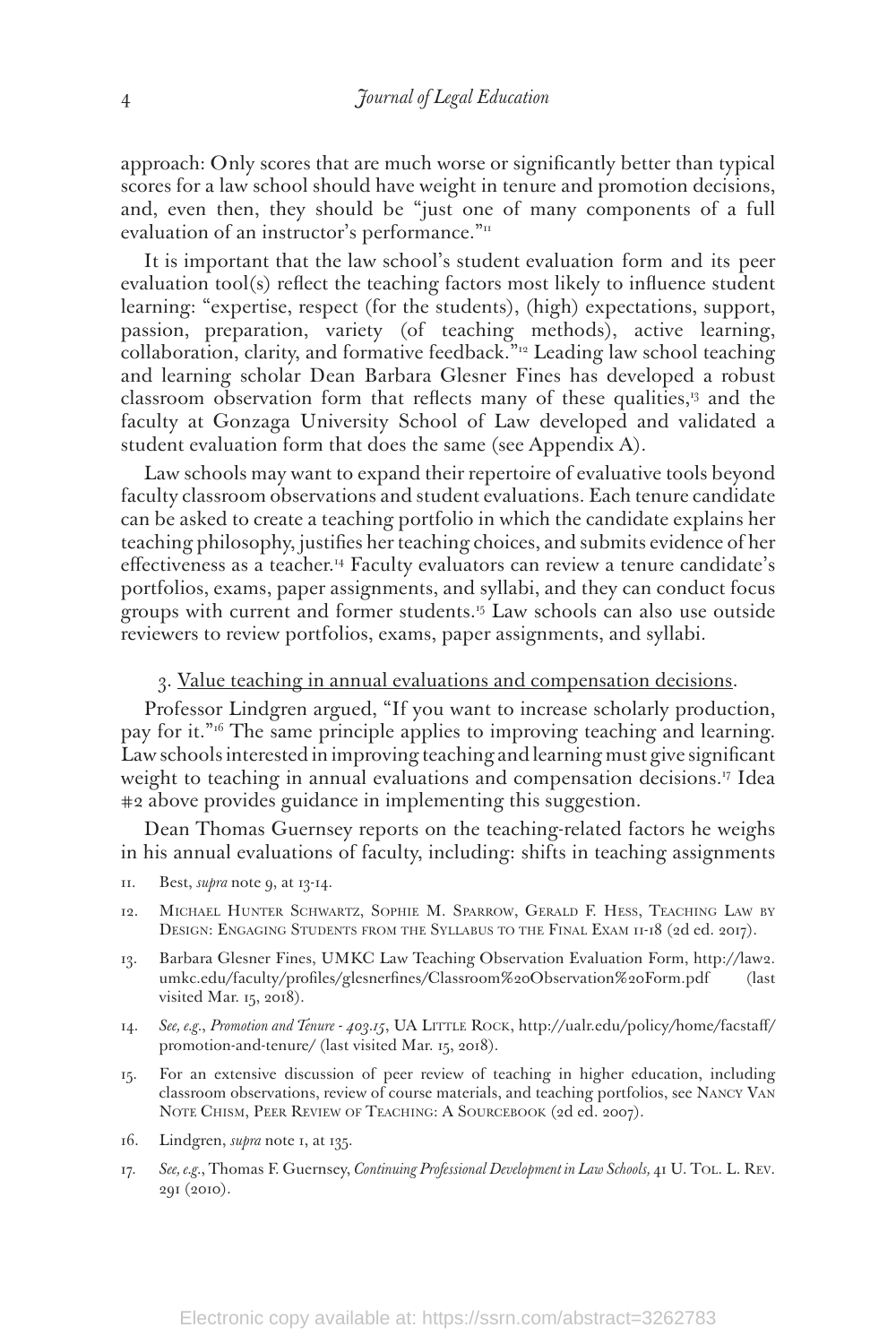at the administration's request, teaching heavier-than-average course loads or credit-hour loads, having more students than the average, publishing extensive course materials, student evaluations at or above the seventy-fifth percentile of the faculty, the addition of significant writing components, late grades, and significantly lower student evaluations.18 Other factors that bear on student learning and improvement of teaching that are worth considering in implementing this concept include: carrying out multiple assessments, participating in a peer teaching feedback collaboration,<sup>19</sup> authoring an article or essay on law teaching,<sup>20</sup> conducting a study of the effectiveness of a teaching practice, or presenting at a teaching conference.<sup>21</sup>

#### *Support for Faculty Growth as Teachers*

Law schools can also support professors' efforts to grow as teachers by funding teaching sabbaticals, holding faculty teaching retreats and workshops, and hosting teaching conferences.

#### 4. Fund teaching sabbaticals.

Law schools can improve teaching and learning by subsidizing teaching sabbaticals. While scholarship sabbaticals for law teachers are common, teaching sabbaticals are extraordinarily rare. Teaching sabbaticals can be a mechanism for significant innovation or revitalization.<sup>22</sup> With the extended time possible during a sabbatical, a faculty member can study great teachers in her field,<sup>23</sup> create new teaching materials, implement an exciting teaching innovation, such as team-based learning<sup>24</sup> or the flipped classroom,<sup>25</sup> or design multiple assessments.

Teaching sabbaticals, while largely unheard-of in the United States, do exist elsewhere. A Swedish foundation called STINT provides grants to Swedish faculty interested in improving their teaching by funding an experience working at a foreign university. "By giving Swedish researchers and university lecturers, who are passionate about education, international experiences

- 18. *Id.* at 306. Dean Guernsey reports that he attaches points to these components, resulting in a net score that includes teaching, scholarship, and service.
- 19. See *infra* notes 130-31 and accompanying text.
- 20. See *infra* notes 50-53, 169-72 and accompanying text.
- 21. See *infra* notes 27-30 and accompanying text.
- 22. John B. Mitchell, *A Senior Faculty Member's Favorite Sabbatical: My Teaching Sabbatical*, 62 J. LEGAL Educ. 66 (2012).
- 23. *Id.* at 67.
- 24. *See* Sophie M. Sparrow & Margaret Sova McCabe, *Team-Based Learning in Law*, 18 J. Legal WRITING INST. 153 (2012).
- 25. *See* Katharine T. Schaffzin, *Learning Outcomes in a Flipped Classroom: A Comparison of Civil Procedure II Test Scores Between Students in a Traditional Class and a Flipped Class*, 46 U. Mem. L. Rev. 661  $(2016).$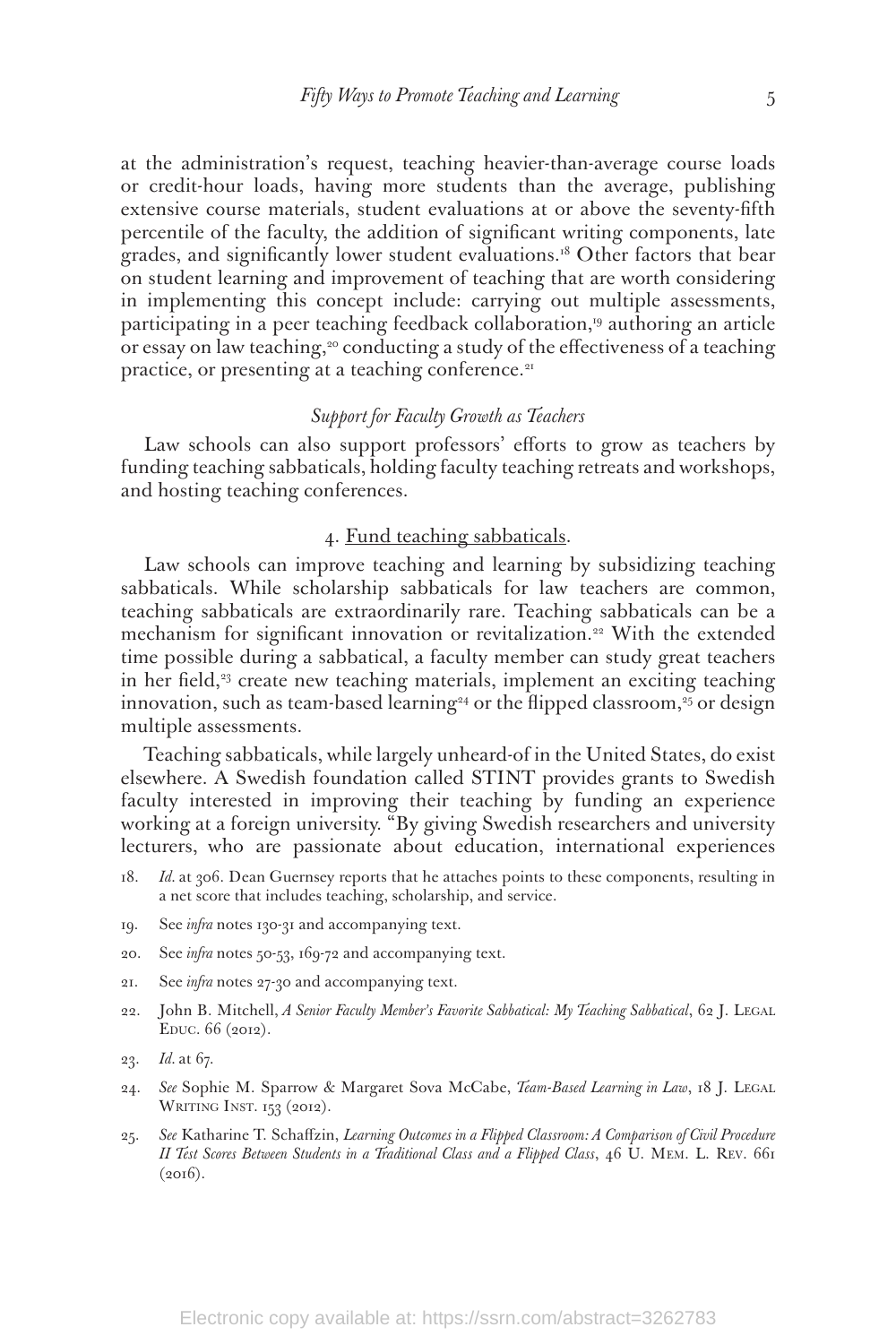relevant to their teaching role rather than their research one, STINT wants to contribute to educational renewal and the creation of new networks."26

# 5. Provide financial support for faculty to participate in teaching and learning conferences.

In a 2008 law review article, reporting the results of two 2006 surveys of law professors, Professor Gerry Hess and Professor Sophie Sparrow identified twenty-two faculty development activities aimed at improving law teaching. The law professors who responded to the survey rated attending a teaching conference as the most effective way to improve teaching in two important dimensions: increasing a law teacher's confidence as a teacher and increasing a law teacher's enthusiasm for law teaching.<sup>27</sup> Conference attendance was rated among the top five methods for increasing a law teacher's knowledge of teaching and learning principles, for promoting a law teacher's awareness of her own teaching practice and philosophy, and for making changes in her teaching practices.28 Law schools therefore can improve teaching and learning by covering the cost for faculty to attend teaching conferences.

There are many such opportunities each year. National organizations, including the American Association of Law Schools, the Society of American Law Teachers, the Legal Writing Institute, the Association of Legal Writing Directors, the Association of Academic Support Educators, the Southeastern Association of Law Schools, the Center for Computer-Assisted Legal Instruction, and the Clinical Legal Education Association host annual or semi-annual conferences in which teaching and learning is either the sole focus or is a significant focus. Moreover, as noted in Idea #6 below, many law schools have hosted teaching conferences.

Notwithstanding the large number of national law teaching conferences, only about twenty-five percent of the law teachers who responded to the Hess-Sparrow survey reported attending a teaching conference in the previous five years.<sup>29</sup>

#### 6. Host teaching conferences.

Law schools can improve law teaching and learning by hosting a teaching conference. It is increasingly common for law schools to do so. In the past four years alone, the law schools at UCLA, Northwestern, Boston University, University of Arkansas at Little Rock, Gonzaga, Emory, Albany, Denver, and Washburn have hosted teaching conferences. Many of these conferences were

29. *Id.* at 153-54, 165.

<sup>26.</sup> See Teaching Sabbatical, SWEDISH FOUND. FOR INT'L COOPERATION IN RES. AND HIGHER EDUC., http://www.stint.se/en/scholarships\_and\_grants/teaching\_sabbatical (last visited March 15, 2018).

<sup>27.</sup> Gerald F. Hess & Sophie M. Sparrow, *What Helps Law Professors Develop as Teachers?—An Empirical*  Study, 14 WIDENER L. REV. 149, 164-65 (2008).

<sup>28.</sup> *Id.*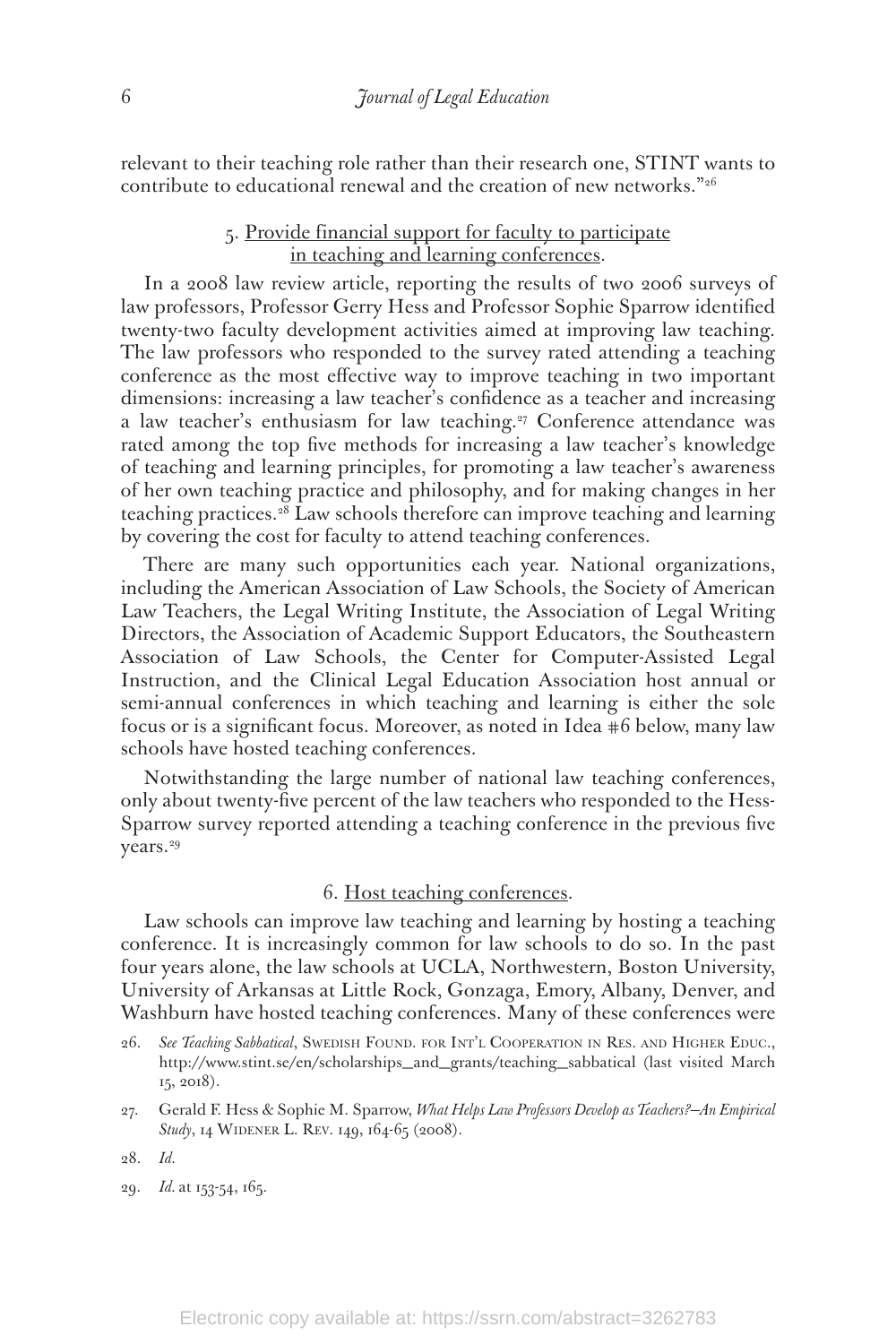hosted in collaboration with the Institute for Law Teaching and Learning, and none of the Institute conferences lost money.

Law schools also have developed programs and conferences focused on teaching substantive topics by partnering with consumer and other interestgroup organizations. Some of these partnerships fulfill a secondary purpose of providing continuing legal education.30

Given the fact, as noted above, that only about a quarter of law teachers attend national teaching conferences, a law school may be more likely to engage a large segment of its faculty by hosting a teaching conference.

#### 7. Hold faculty teaching retreats and workshops.

Law schools can readily organize a faculty teaching retreat or bring in an outside expert to conduct a teaching development workshop.

The Hess-Sparrow article referenced above noted that the law professor respondents to their survey reported that discussing teaching and learning with colleagues was the third most effective faculty development activity for increasing faculty members' awareness of their teaching practices and philosophy and increasing their knowledge of teaching principles.31 Such discussions were also rated highly for improving professors' confidence in teaching, for encouraging changes to professors' teaching, and for increasing professors' enthusiasm and passion for teaching.32

Possible topics for a faculty teaching retreat include:

- implementing multiple assessments without killing yourself,
- using multiple-choice questions (or clickers) in teaching,
- revising the law school's student evaluation form to reflect the teaching practices the law school most values,
- engaging students in active learning,
- designing effective multiple-choice or essay questions,
- • having the faculty implement new teaching innovations,
- integrating professional identity learning experiences in existing courses, and
- conducting outcomes-assessment planning.
- 30. *See, e.g.*, Center for Transactional Law and Practice, *Teaching Transactional Law and Skills*, Emory Law, http://law.emory.edu/academics/academic-programs/center-for-transactional-lawand-practice/conferences.html (last visited Mar. 15, 2018) (heralding the Sixth Biennial on Teaching Transactional Law and Skills, "To Teach Is to Learn Twice," with continuing legal education credit offered for attending attorneys); Alvin C. Harrell, *Teaching Consumer Law in Our Popular Culture and Social Media*, 20 J. Consumer & Com. L. 78, 79 (2016) (describing a partnership between New Mexico Law School's Center for Consumer Law and the National Association of Consumer Advocates to create a program on "Teaching Consumer Law in our Popular Culture and Social Media").
- 31. Hess & Sparrow, *supra* note 27, at 164-65.
- 32. *Id.*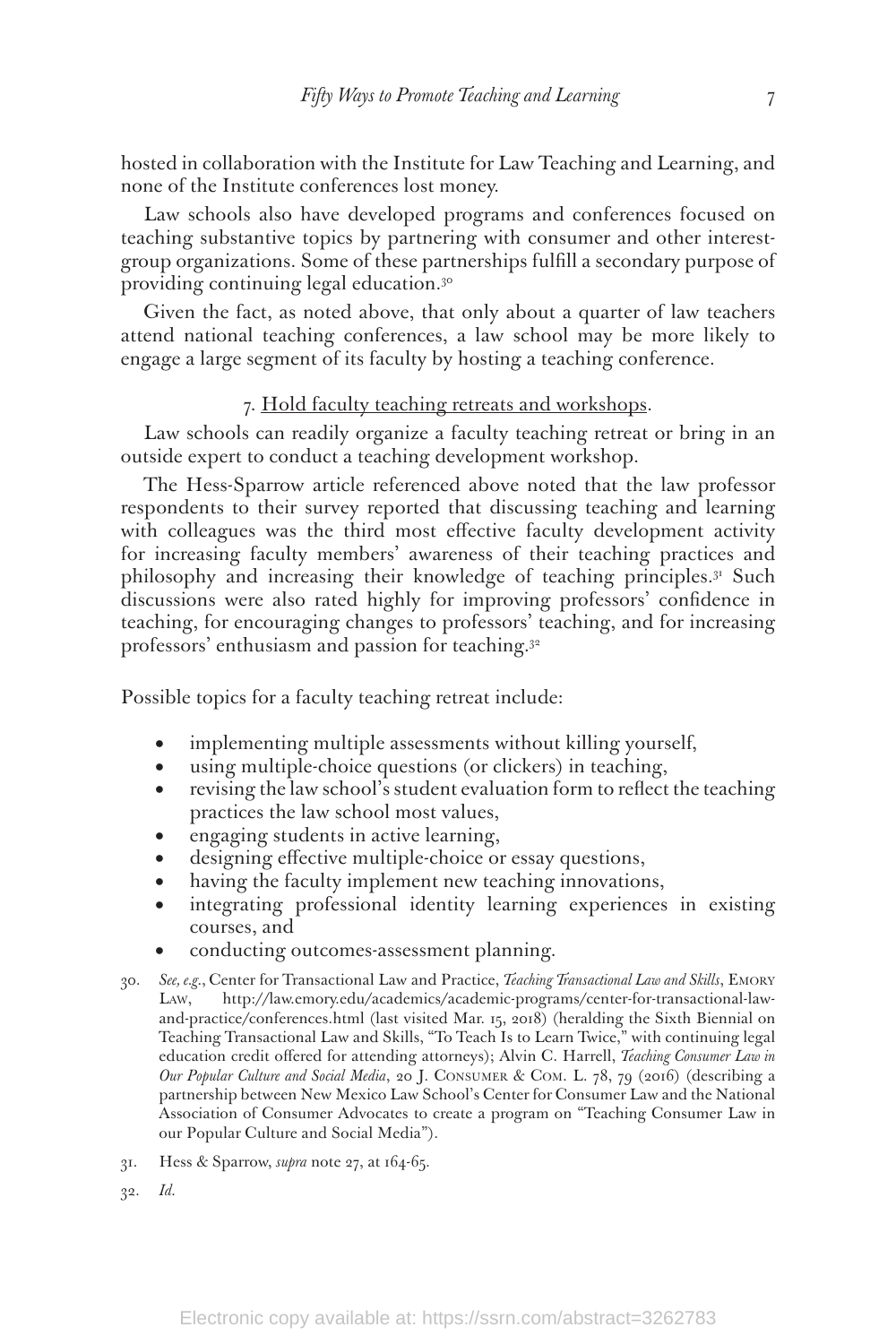Appendix B documents some of the teaching development workshops facilitated by outside experts that individual law schools have hosted in the past five years and the topics of those workshops.

#### 8. Support frequent teaching and learning lunches.

People pay attention to what is repeatedly framed as worthy of attention. They may pay even more attention when rewards (such as food) are involved.33 Almost all faculty colloquia involve presentations of scholarship. If teaching colloquia received similar treatment, including lunches, teas, or drinks and hors d'oeuvres, the change would send a message that teaching matters. Possible topics for these sessions are endless: teaching with technology, 34 teaching to the whole class,  $35$  assessment, team-based learning,  $36$  experiential learning,37 or the development of professional identity.38 The website of the Institute for Law Teaching and Learning offers an array of resources and links to resources that could spark other topic ideas.39

#### 9. Provide teaching mentors to junior faculty.

Law schools can improve teaching and learning by providing each junior faculty member with a mentor who focuses on the professor's development as a teacher. Across all domains, mentoring plays a critical role in professional growth.40 In *Fifty Ways to Promote Scholarship*, Professor Lindgren emphasized the value of mentors in developing law professors as scholars, arguing that an associate dean for research can add value by mentoring junior scholars;

- 33. Ben Parr, *7 Ways to Capture Someone's Attention*, Harv. Bus. Rev. (Mar. 3, 2015), https://hbr. org/2015/03/7-ways-to-capture-someones-attention.
- 34. *See, e.g.*, Joni Larson, *Turning the Tables: Is It Time for Professors to Stop Fighting the Presence of Students' Technology in the Classroom and Instead Use It to Enhance Student Learning?*, 43 N. Ky. L. Rev. 231 (2016); Kathleen Elliott Vinson, *What's on Your Playlist? The Power of Podcasts as a Pedagogical Tool*, U. ILL. J.L. TECH. & POL'Y, Fall 2009, at 405.
- 35. Paula Lustbader & Laurie Zimet, *Teach to the Whole Class: Barriers and Pathways to Learning*, YOUTUBE (Dec. 17, 2015), https://www.youtube.com/watch?v=yFx1Y5uTpPo.
- 36. Sparrow & McCabe, *supra* note 24.
- 37. *See, e.g.*, Stacey Bowers et al., *Experiential Learning: Simulated Client Interviews & Videos in the Classroom*, 18 TRANSACTIONS 355 (2016).
- 38. *See, e.g.*, Christine Cerniglia Brown, *Professional Identity Formation: Working Backwards to Move the Profession Forward*, 61 Loy. L. Rev. 313 (2015); Steven M. Virgil, *The Role of Experiential Learning on a Law Student's Sense of Professional Identity*, 51 Wake Forest L. Rev. 325, 329 (2016).
- 39. *Resources*, Inst. for L. Teaching and Learning, https://lawteaching.org/resources/ (last visited Mar. 15, 2018).
- 40. Ray K. Haynes & Joseph M. Petrosko, *An Investigation of Mentoring and Socialization Among Law Faculty, 17 MENTORING & TUTORING: PARTNERSHIP IN LEARNING 41, 41 (2009)* ("The belief that mentoring facilitates career development has been supported by previous research and a meta-analytic study of mentoring and career development").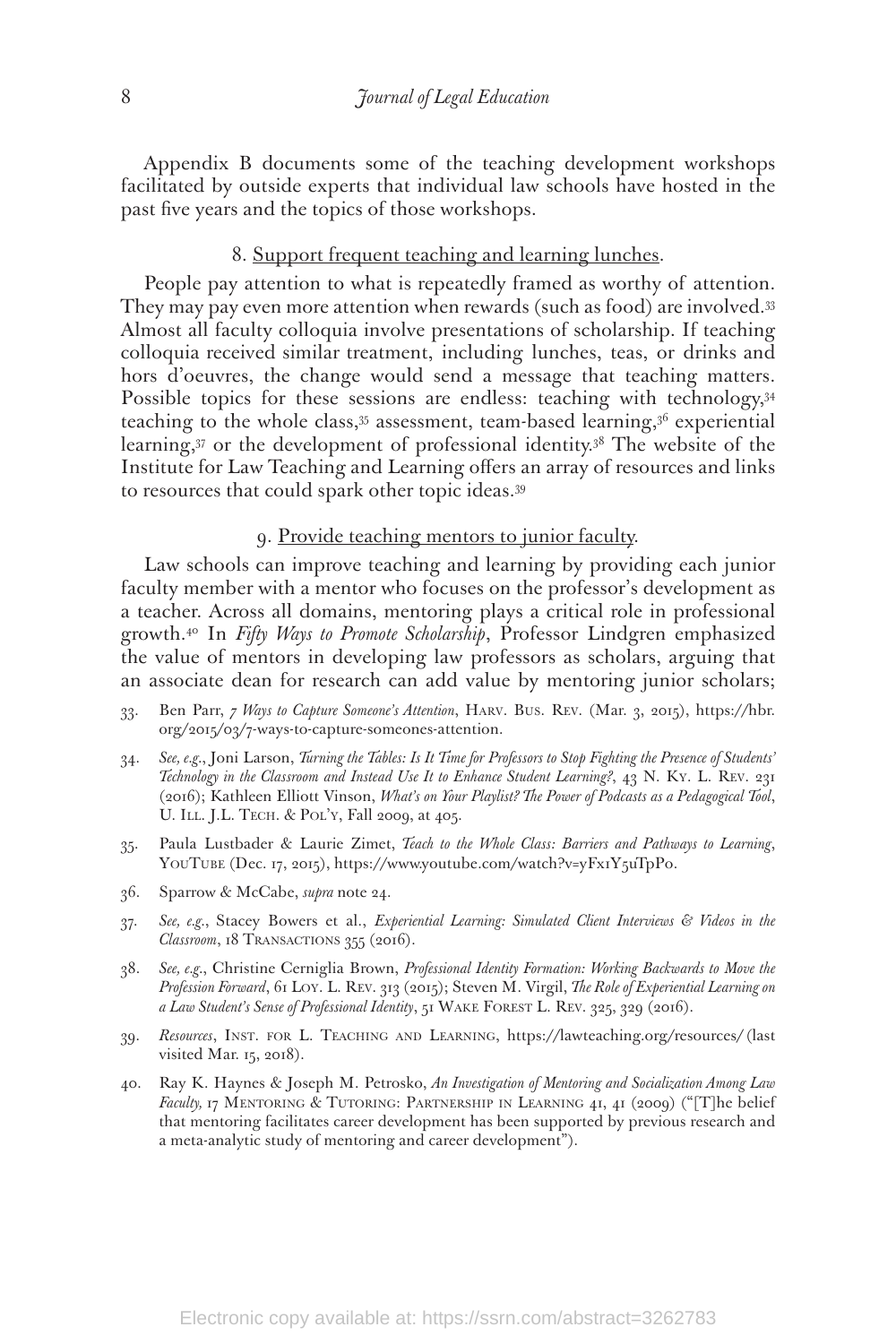Lindgren also proposed that law schools can improve scholarship by creating natural opportunities for informal mentoring.<sup>41</sup>

There is some evidence that only a few law schools (three percent) have implemented formal mentoring programs of any kind.<sup>42</sup> Many more law faculty (fifty-five percent) receive informal mentoring.<sup>43</sup> According to a recent survey conducted by one of the authors, of the law schools that do provide a mentor to each junior faculty member, many encourage the mentors to address scholarship, teaching, and service.<sup>44</sup> However, given the predominance of scholarship in tenure decisions at many schools,<sup>45</sup> the mentoring may focus on scholarship rather than teaching or service. Two of the respondents to the survey volunteered that, while their faculty mentors ostensibly were tasked with providing mentoring in all three areas, scholarship was the focus. $4^6$  A small number of law schools do provide mentors who focus exclusively on teaching and separately provide scholarship mentoring.47

Of concern is the overwhelming absence of formal mentoring. Women and minority faculty members, according to the research, have a harder time accessing informal mentors than their white male peers.<sup>48</sup> Thus, for both teaching and scholarship, the absence of a formal mentoring program has the potential to unfairly stratify tenure opportunities.

#### 10. Appoint an associate dean for excellence in teaching and learning.

Law schools could appoint an associate dean whose title reflects a focus on teaching, or an associate dean for faculty development with fifty percent of his or her responsibilities to promote teaching and learning. A survey of 199 law schools showed that fifty-two have an associate dean with "research" in the title (seven more have "scholarship" in the title), forty-five have an associate dean with "development" in the title (research and development are often paired), seventy-five have "academic" in the title, some are simply associate dean of/for faculty, with a few labeled associate dean for intellectual life. None has teaching in the title.49 These data are offered to suggest not that these associate deans do not attend to or care about teaching, but, perhaps, that a

- 41. Lindgren, *supra* note 1, at 129-31.
- 42. *See* Haynes & Petrosko, *supra* note 40, at 46.
- 43. *See id.*
- 44. Data on file with the authors and available upon request. The survey was conducted via Internet research and e-mails to associate deans.
- 45. *See* Scordato, *supra* note 8, and accompanying text.
- 46. Data on file with the authors and available upon request.
- 47. Data on file with the authors and available upon request.
- 48. Carmen G. González, *Women of Color in Legal Education: Challenging the Presumption of Incompetence*, Fed. Law., July 2014, at 49, 52.
- 49. Research on file with Nancy Levit (Jan. 7, 2017).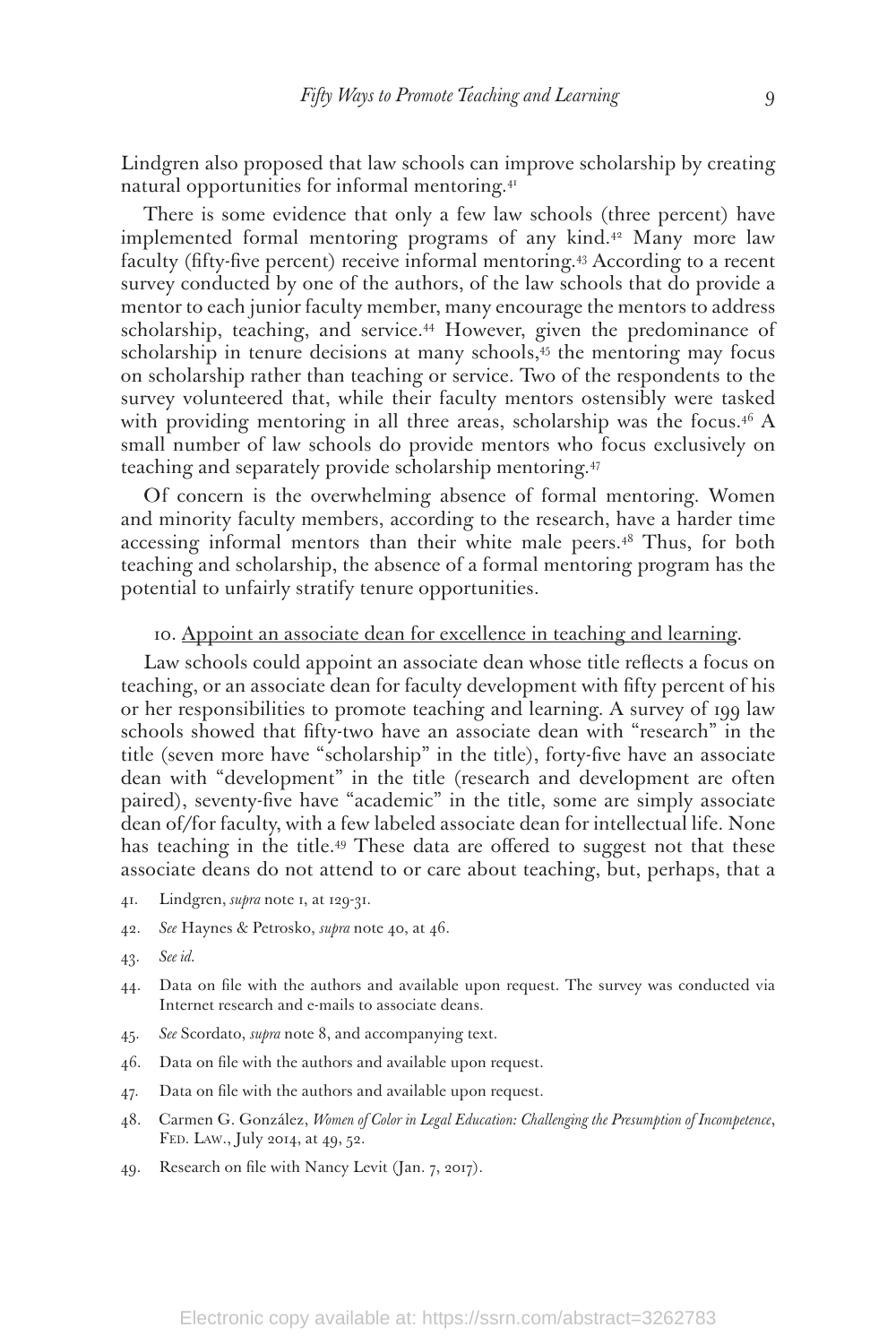more explicit emphasis on teaching would elevate teaching to the same plane as scholarship.

#### *Support for the Scholarship of Teaching and Learning*

#### II. Value the scholarship of teaching and learning.

Law schools can improve teaching and learning by valuing high quality pedagogical scholarship, such as the scholarship of teaching and learning. "The Scholarship of Teaching and Learning (SoTL) uses discovery, reflection, and evidence-based methods to research effective teaching and student learning. These findings are peer reviewed and publicly disseminated in an ongoing cycle of systematic inquiry into classroom practices."50

A faculty member engaged in SoTL learns deeply about a particular teaching and learning practice. The faculty member must research the practice thoroughly, integrate the practice into her teaching in a meaningful way, create a plan for assessing the practice's effectiveness, implement the assessment plan, evaluate the data, and consider the implications of the data for her future teaching efforts—all of which produces deeper understanding of the practice.

Examples of high quality law school-based empirical scholarship of teaching and learning include Leah M. Christensen's *Enhancing Law School Success: A Study of Goal Orientations, Academic Achievement and the Declining Self-Efficacy of Our Law Students*51 and Daniel Schwarcz and Dion Farganis' *The Impact of Individualized Feedback on Law Student Performance*. 52 An example of a qualitative method study of law teaching is *What the Best Law Teachers Do*. 53

A law school can manifest this recommendation by inviting authors of high quality scholarship about teaching and learning to deliver scholarly workshops as part of the law school's scholar invitations, and rewarding SoTL in connection with annual reviews, raises, promotion, and tenure.

> 12. Fund the cost of statistics experts to help construct studies about the effectiveness of new teaching ideas.

Law schools can encourage teaching innovation by providing faculty the resources they need to assess the effectiveness of the changes they have made. Most law professors lack the knowledge of social science and the statistical expertise to plan and conduct systematic studies of teaching and learning in

- 50. *SoTL: What Is the Scholarship of Teaching & Learning (SoTL)?*, KAREN L. SMITH FAC. CTR. FOR Teaching and Learning*,* http://www.fctl.ucf.edu/ResearchAndScholarship/SoTL/ (last visited Mar. 15, 2018).
- 51. Leah M. Christensen, *Enhancing Law School Success: A Study of Goal Orientations, Academic Achievement*  and the Declining Self-Efficacy of Our Law Students, 33 LAW & PSYCHOL. REV. 57 (2009).
- 52. Daniel Schwarcz & Dion Farganis, *The Impact of Individualized Feedback on Law Student Performance*, 67 J. Legal Educ. 139 (2017).
- 53. Michael Hunter Schwartz, Gerald F. Hess & Sophie M. Sparrow, What the Best Law TEACHERS DO (2013).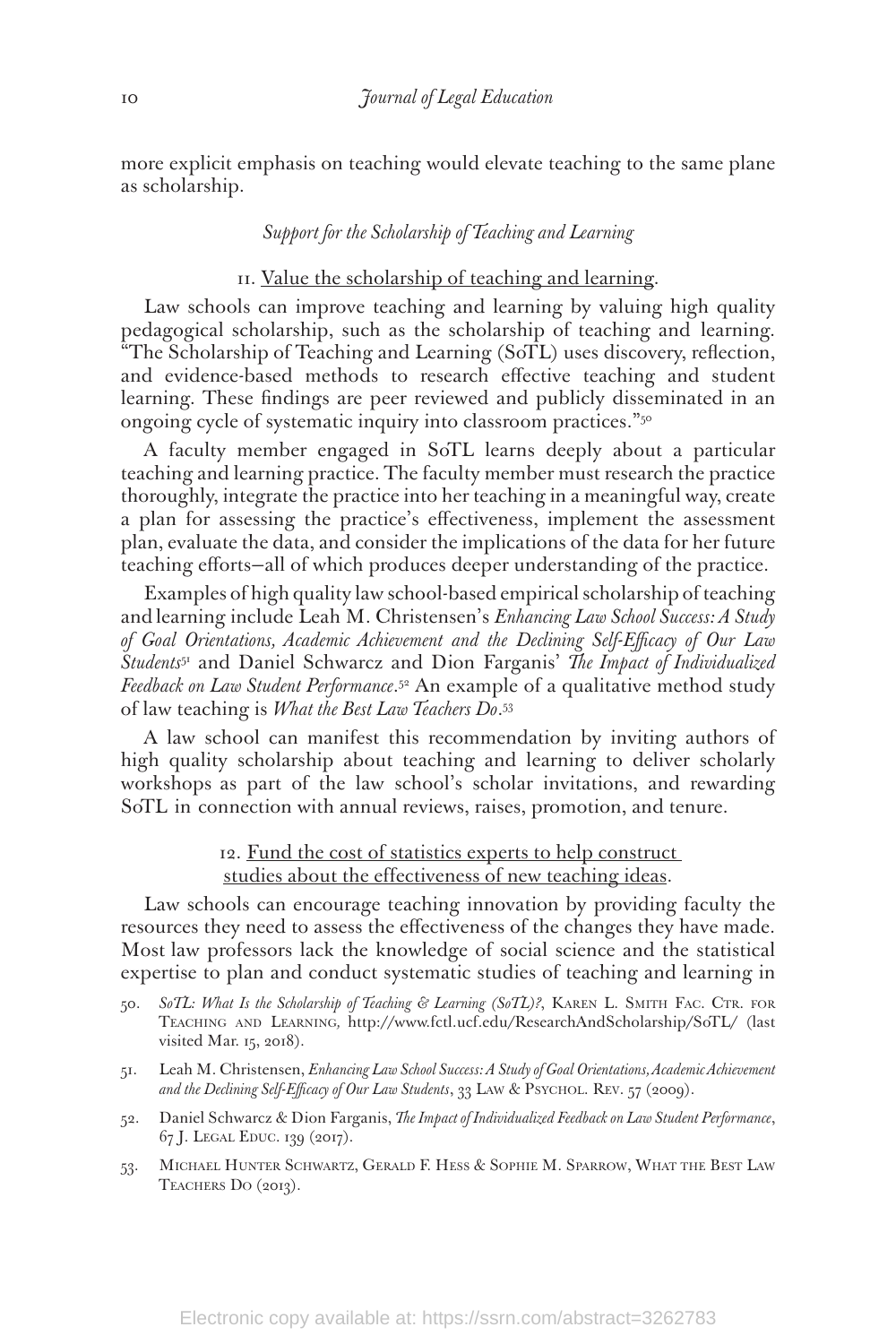law school. For example, few law professors would recognize the opportunities for "natural experiments" (studies that are not planned in advance but instead are made possible because of differences in students' experiences arising out of class scheduling and professors' practices) that formed the basis of two recent SoTL articles.54 Likewise, few law professors can as fluidly explain confidence levels and null hypotheses as does Professor Scott Johns in his recent paper analyzing the statistical evidence for the University of Denver's bar pass program.55

Help in research design and statistical analysis is readily available, either from university colleagues or from outside consultants.56 With this help, law professors can produce high-quality SoTL, including statistical analyses of the effectiveness of the changes they make to their teaching.

#### 13. Designate library resources and law librarian time to support teaching.

The nature of law librarianship is changing. And libraries are transforming: They are no longer defined by a one-user-at-a-time physical collection but rather by multiple, simultaneous electronic access enhanced by the knowledge and experience of law librarians. Even as the physical collections have shrunk dramatically, the information to which users have access has expanded even more dramatically because law librarians know where to look and how to find information relevant to any subject; more importantly, they know how to teach that skill to both students and faculty.

Law librarians have long supported faculty research, provided instruction in research to first-year students, and taught advanced legal research classes. The roles of librarians are expanding to include teaching specific practical skills in legal research, such as how to conduct cost-effective research or how to structure interdisciplinary research projects.57

Less explored are the prospects for law libraries to support faculty teaching. Law library resources can be expanded to include holdings from other disciplines that offer useful insights into teaching, instructional design, and assessment. A number of libraries have collections dedicated to media holdings or popular culture—and these can be tapped to produce comics, stories, artifacts, or film clips to enliven classroom teaching.<sup>58</sup>

- 54. Deborah Jones Merritt, Ruth Colker, Ellen Deason, Monte Smith, & Abigail Shoben, Formative Assessments: A Law School Case Study, 94 U. DET. MERCY L. REV. 387 (2017); Schwarcz & Farganis, *supra* note 52.
- 55. Scott Johns, *Empirical Reflections: A Statistical Evaluation of Bar Exam Program Interventions*, 54 U. LOUISVILLE L. REV. 35 (2016).
- 56. *See, e.g.*, Elite Research, https://eliteresearch.com (last visited Mar. 15, 2018); Statistical CONSULTANTS, LTD., http://www.statisticalconsultants.co.nz/services/academic-research. html (last visited Mar. 15, 2018); STATISTICS SOLUTIONS, http://www.statisticssolutions.com/ academic-solutions/ (last visited Mar. 15, 2018).
- 57. Jootaek Lee, *Frontiers of Legal Information: The U.S. Law Librarians of the Future*, 43 INT'L J. LEGAL Info. 411, 416 (2015).
- 58. *See, e.g.*, Amnon Reichman, *The Production of Law (and Cinema): Preliminary Comments on an Emerging*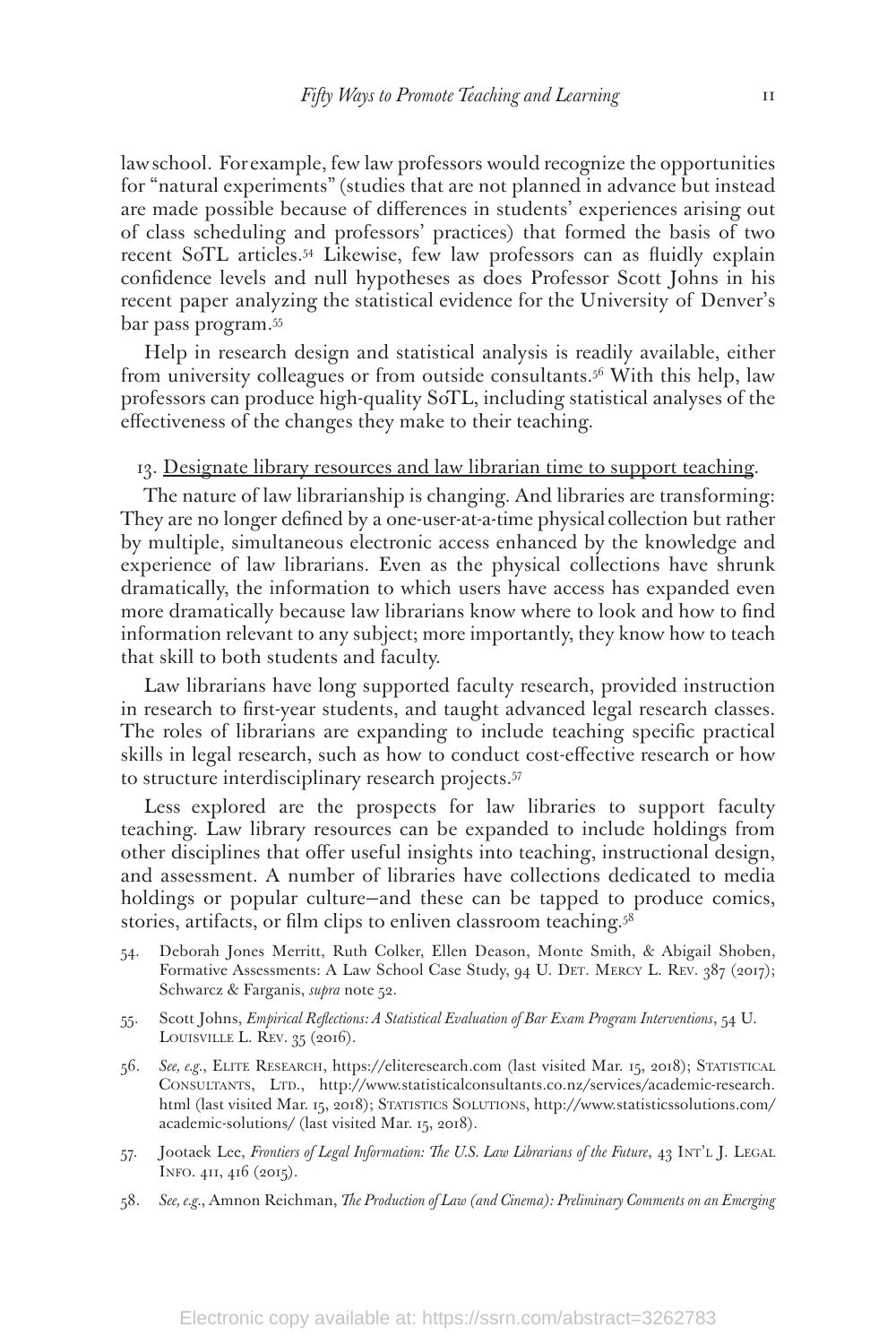Librarians themselves are often an undertapped resource. They can provide research assistance to help faculty stay on the cutting edge of the subjects they teach, such as by creating law library guides to new reservoirs of resources.59 Faculty can also invite a law librarian in for a class session to teach updated statutory, legislative history, and administrative agency research techniques.<sup>60</sup>

14. Invite educational theorists to conduct faculty workshops.

"[A]ll the light we can let in upon our own minds, all the acquaintance we can make with our own understandings . . . bring us great advantage, in directing our thoughts in search of other things."61

Metacognition is hot. It is also very useful. Studies repeatedly demonstrate that students who think about their thinking processes achieve better learning outcomes.62 Legal educators have recently drawn on contemporary learningtheory research to improve classroom and clinical instruction and to improve bar pass rates.<sup>63</sup>

Educational psychologists are sifting through studies and debating whether learning can be improved if content is delivered in a preferred learning style, such as in auditory, visual, or kinesthetic packages. $64$  Other cognitive scientists emphasize a model of learning through structure-building, such as mental maps.65 Still others compare students' differing abilities to learn in different ways—some learn best by following an example; others learn best by following a rule.<sup>66</sup> Exceptional work at the intersection of law and psychology shows

*Discourse*, 17 S. CAL. INTERDISC. L.J. 457, 458 n.7 (2008).

- 59. *See, e.g.*, Jonathan E. Germann, The Law Library in an Information Age: It Is Time to Do Away with the Local Online Catalog and Focus on Research Guides and Digital Content (May 21, 2014) (unpublished M.L.I.S. paper, University of Washington), http://lib.law. washington.edu/lawlibrarianship/CILLPapers/Germann2014.pdf.
- 60. *See, e.g.*, Amy VanScoy & Megan J. Oakleaf, *Evidence vs. Anecdote: Using Syllabi to Plan Curriculum-Integrated Information Literacy Instruction*, 69 C. & RES. LIBR. 566 (2008).
- 61. John Locke, An Essay Concerning Human Understanding, Book I, Ch. 1, § I, 55 (Roger Woolhouse, ed., Penguin Books 1997) (1690), *quoted in* Patti Alleva & Jennifer A. Gundlach, Learning Intentionally and the Metacognitive Task, 65 J. LEGAL EDUC. 710, 710 (2016).
- 62. Michael Hunter Schwartz, *Teaching Law Students to Be Self-Regulated Learners*, 2003 Mich. St. DCL L. Rev. 447, 472-83.
- 63. *See, e.g.*, Schulze, Jr., *supra* note 4.
- 64. Elizabeth Adamo Usman, *Making Legal Education Stick: Using Cognitive Science to Foster Long-Term*  Learning in the Legal Writing Classroom, 29 GEO. J. LEGAL ETHICS 355, 363 (2016).
- 65. *Id*. *See, e.g.*, Wanda Temm, Clearing the Last Hurdle: Mapping Success on the Bar Exam 11-20 (2014).
- 66. Usman, *supra* note 64, at 364 (citing Mark A. McDaniel et al., *Individual Differences in Learning*  and Transfer: Stable Tendencies for Learning Exemplars Versus Abstracting Rules, 143 J. EXPERIMENTAL Psychol.: Gen. 668 (2014)). *See also* Serge A. Martinez, *Why Are We Doing This? Cognitive Science and Nondirective Supervision in Clinical Teaching*, 26 Kan. J.L. & Pub. Pol'y 24, 37-40 (2016) (discussing "constructivist" theories of clinical supervision, which emphasize exploration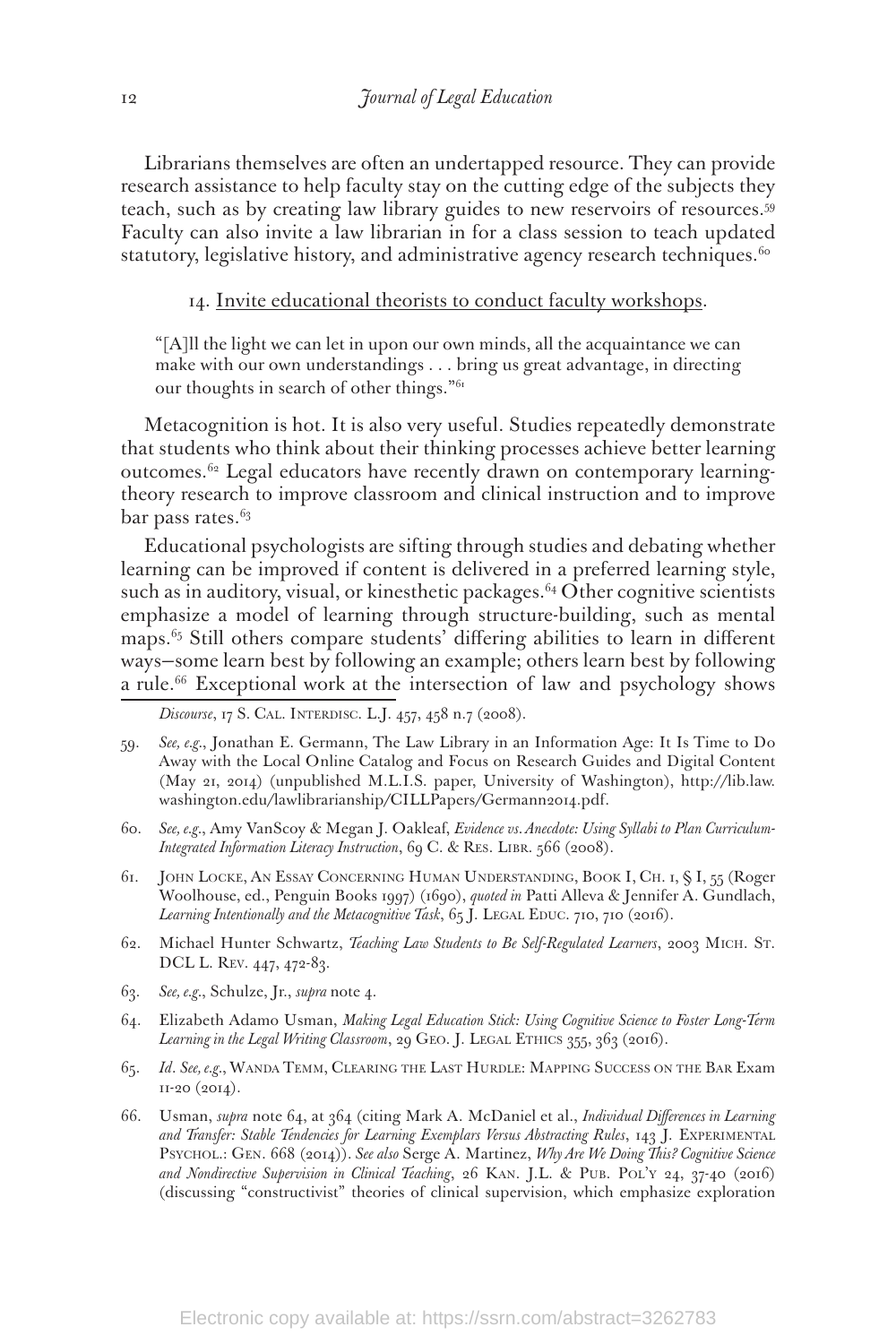that law students who are internally, rather than externally, motivated are more engaged, more mature and professional, and simply happier. $67$  Consider inviting to a faculty colloquium professors from either inside or outside the legal academy who specialize in pedagogy, learning theory, or educational design.

#### *Honors and Awards for Teaching Accomplishments*

One low-cost and high-reward method law schools can use to improve teaching and learning is to expand the annual awards (financial and otherwise) to recognize teaching achievements, including an annual award for teaching innovation, small bonuses for implementing multiple assessments, and honorary awards. Professor Lindgren agrees with this proposal; he argues that deans should increase the number of awards *for teaching*. 68

#### 15. Create and confer more annual awards for teaching.

Many law schools give an annual award for teaching excellence, often in connection with a university annual award process. This idea proposes additional awards. A law school can give an annual award to a faculty member who implements a teaching innovation that requires considerable labor in terms of its design and implementation. For example, at one law school, the faculty gave its inaugural award for teaching innovation to a faculty member who implemented a particularly labor-intensive and promising innovation, teambased learning.

The evidence is mounting that one particularly effective tool for improving learning in law school is implementing multiple summative assessments and providing formative assessment so that students learn how to improve their performance.69 Consequently, law schools can improve learning by providing faculty incentives to implement multiple assessments. Even small bonuses can encourage law professors to implement multiple assessments in their classes and provide high-quality formative feedback to their students.

While financial rewards for teaching are valuable because they demonstrate, concretely, the importance of teaching to a law school, law schools can encourage excellence in teaching by creating a variety of teaching awards for which faculty members receive an engraved plaque or crystal trophy.

Possible teaching awards include the following:

First-year class of the year

- 67. Lawrence S. Krieger, *The Inseparability of Professionalism and Personal Satisfaction: Perspectives on Values, Integrity and Happiness*, 11 Clinical L. Rev. 425, 428 (2005).
- 68. Lindgren, *supra* note 1, at 139.
- 69. *See* Merritt et al., *supra* note 54; Carol Springer Sargent & Andrea A. Curcio, *Empirical Evidence that Formative Assessments Improve Final Exams*, 61 J. LEGAL EDUC. 379 (2012); Schwarcz & Farganis, *supra* note 52.

and discovery of knowledge, as opposed to "instructionalist" theories, which prefer explicit direction).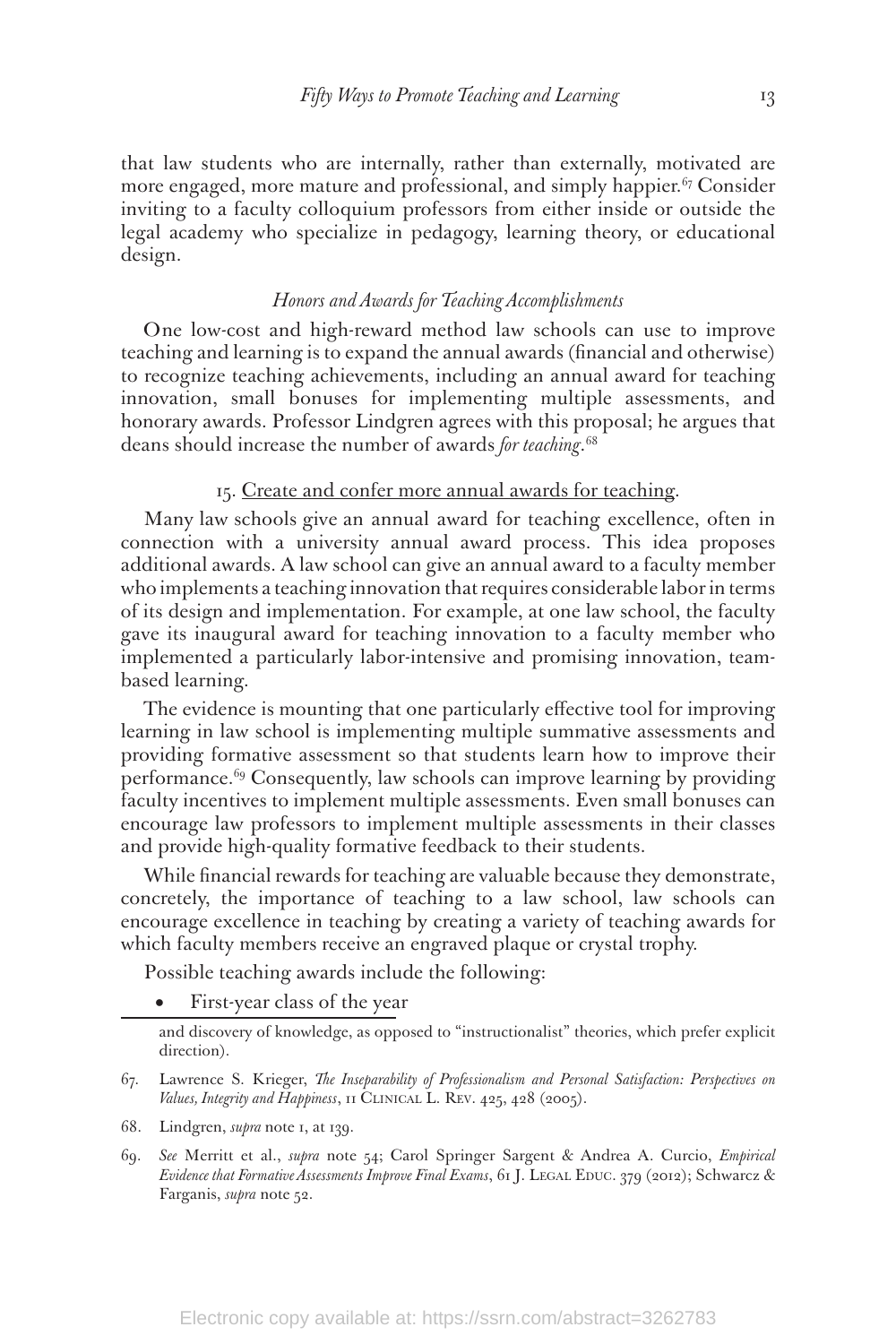- Second-year class of the year
- Third-year class of the year
- Seminar class of the year
- Legal writing class of the year
- Clinic of the year
- Externship placement of the year
- Simulation class of the year
- Best elective
- • Best assessment practices
- Adjunct faculty member of the year
- Best faculty mentor
- Alumni-selected teacher of the year (voted on by alumni five years after they graduate)

No law school should give all these awards. The list is a menu from which law schools could choose appropriate awards. Moreover, the authors do not propose giving teaching awards at the expense of awards for scholarship or, for that matter, service.

The cost of such awards is minimal, yet a payoff in faculty performance seems likely. Research from outside higher education conducted in 2012 by the Society for Human Resource Management (SHRM) suggests that employers that implement systematic employee recognition initiatives have fewer problems with employee frustration and turnover and higher levels of employee engagement.<sup>70</sup>

#### *Scheduling Incentives*

#### 16. Offer flexibility in course scheduling.

Consider compensating faculty with flexibility in time rather than with money. Deans and associate deans long ago discovered the idea of allowing faculty to bank teaching time—teach an overload one semester to free up their own time in the next semester.<sup>71</sup> Dividing courses into modules that can be taught in blocks of varying lengths of time is also a way to adapt to differing course content needs and to make it easier to make time for experiential learning.72 Elasticity in scheduling can also fulfill important pedagogical objectives. Some courses lend themselves well to being taught in a block of time—perhaps compressed into two weeks or taught as a mini-term. Additional advantages of the block method are that "it allows students to manage their

- 70. Globoforce, Fall 2012 Report: The Business Impact of Employee Recognition 4, 6 (2012), http://go.globoforce.com/rs/globoforce/images/SHRMFALL2012Survey\_web. pdf. Interestingly, this report also found that the benefits of recognition are most likely to be felt if the company spends more than one percent of payroll on recognition. *Id.* at 10.
- 71. *See, e.g.*, Frank T. Read & M.C. Mirow, *So Now You're a Law Professor: A Letter from the Dean*, 2009 CARDOZO L. REV. DE NOVO 55, 62.
- 72. Anthony V. Alfieri, *Educating Lawyers for Community*, 2012 Wis. L. Rev. 115, 136.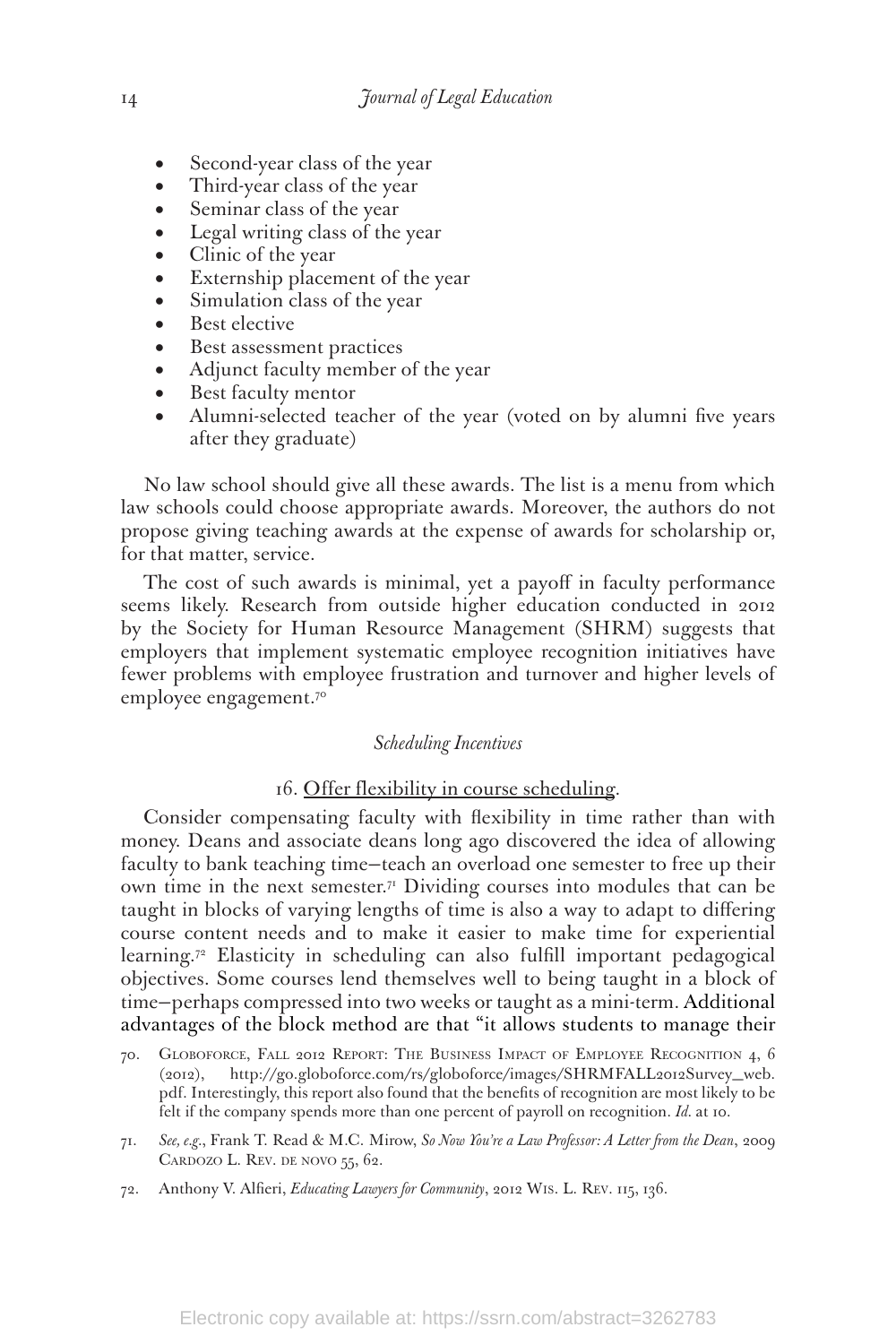educational loads flexibly; it also allows students to [graduate] faster."73 Modules or blocks also allow innovative paired offerings, such as a portion of professional responsibility joined with law practice management or perhaps criminal procedure.74

#### 17. Allow faculty course release for teaching innovation or mentoring.

Historically, deans have awarded lighter loads to encourage or reward scholarly productivity. Course release time also can be awarded for innovative teaching projects, for attendance at conferences on legal pedagogy or educational theory, or for "encouraging teachers to visit and learn from colleagues at other law schools."75 Another important way that release time could work is to give time to professors who are particularly committed to teaching and well-versed in pedagogical theory to observe and mentor their faculty colleagues.

#### *Other Institutional or Administrative Manifestations of Support for Teaching and Learning*

Law schools can also improve teaching and learning by requiring learning objectives, by having a faculty member train law students to teach an undergraduate course, by creating a book club, by creating mechanisms for faculty to learn about what their full-time and adjunct colleagues do in the classroom, by including teaching accomplishments in official reports to outside audiences, and by having the Dean demonstrate good teaching practices when speaking to the faculty, students, or outside groups.

#### 18. Require learning objectives for every course.

Law schools interested in improving teaching and learning should require faculty to identify and disseminate learning objectives. Articulating and disseminating learning objectives improves course design by focusing the design on the results to which the professor aspires, $7<sup>6</sup>$  thereby enhancing the congruency of a course and making sure that the professor aligns her objectives, teaching methods, teaching materials, and assessment practices.77 Further, learning objectives enhance student learning by allowing students to target their studies.78 Finally, connecting the learning objectives to the law

- 73. Margaret Thornton, *The Law School, the Market, and the New Knowledge Economy*, 10 German L.J. 641, 655 (2009).
- 74. Jon M. Garon, *Legal Education in Disruption: The Headwinds and Tailwinds of Technology*, 45 Conn. L. REV. 1165, 1232 (2013).
- 75. Gerald Hess, Steven I. Friedland, Michael Hunter Schwartz & Sophie Sparrow, TECHNIQUES FOR TEACHING LAW 2 208 (2011).
- 76. Ruth Jones, *Assessment and Legal Education: What Is Assessment, and What the \*# Does It Have To Do*  with the Challenges Facing Legal Education?, 45 McGEORGE L. REV. 85, 96-97 (2013).
- 77. Schwartz, Sparrow & Hess, *supra* note 12, at 34-49.
- 78. Jones, *supra* note 76.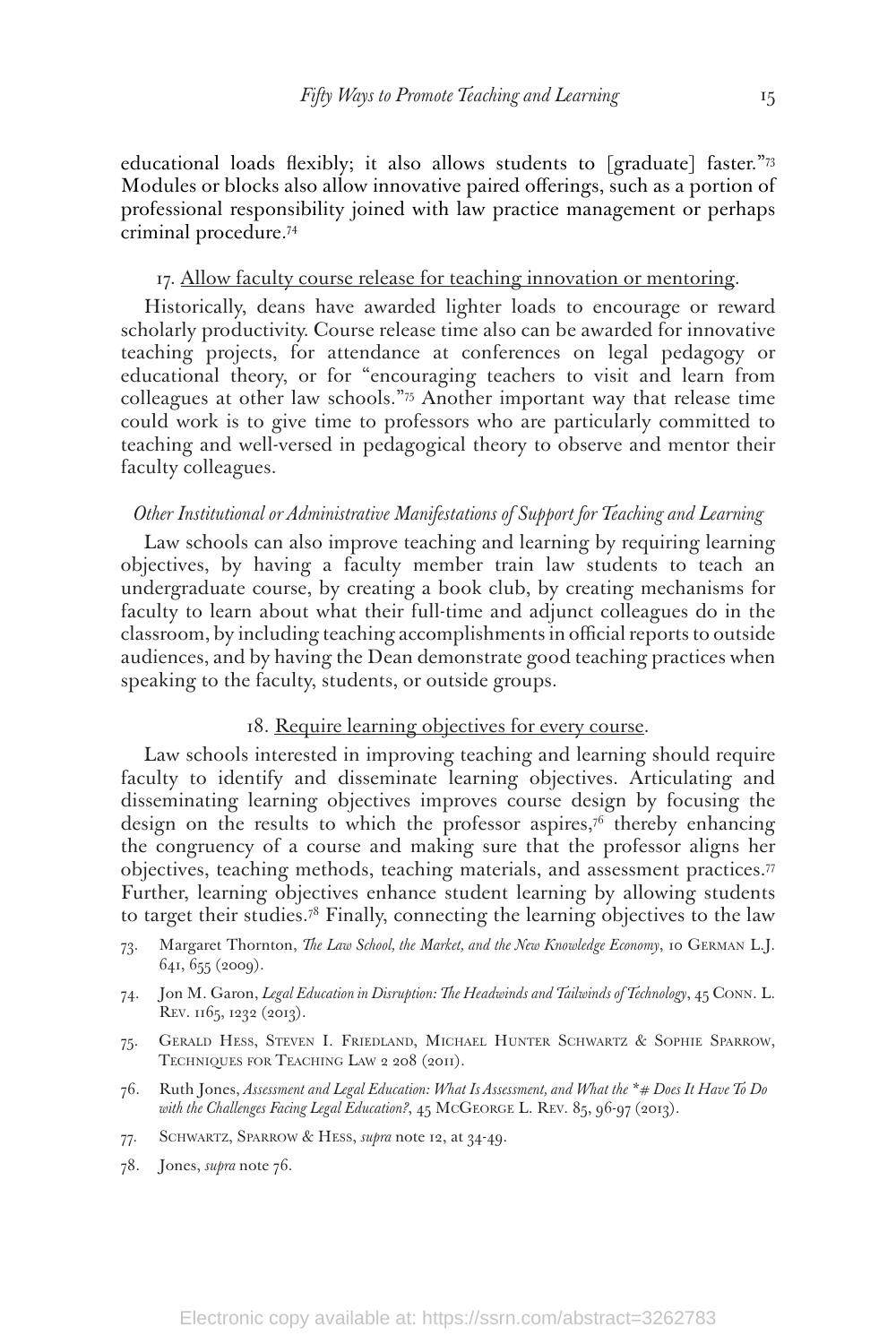school's learning outcomes facilitates outcomes assessment,79 an expectation the ABA has for all law schools.<sup>80</sup>

To achieve these goals, learning objectives should identify the knowledge, skills, and values students can expect to learn in the course in terms that allow evaluation and measurement of the degree of attainment.<sup>81</sup> Plenty of examples are available to assist faculty in drafting high-quality learning objectives. $82$ 

# 19. Have faculty teach law students to teach an undergraduate course.

One effective way for a faculty member to deepen her understanding of teaching and learning and become more reflective about her own teaching is to train law students to teach an undergraduate prelaw course. For example, Boston College has created an opportunity for upper-level law students attending any of the Boston-area law schools to be trained in law teaching principles and then teach an undergraduate environmental law class.83 The law students receive training in teaching methods and then teamteach, in pairs, the undergraduate course to Boston College undergraduates.

Similar courses could be offered in civil liberties, business law, international law, health law, and other subjects. The real growth for the law teacher comes from thinking through the design of the teacher-training program for the budding undergraduate professors she will be training.

#### 20. Create a book club; invite students in and make it a class.

In book clubs. everyone teaches and learns to listen. They are communal, inviting, world-expanding, and entertaining. They provide a nonthreatening environment in which faculty can watch their colleagues "teach" in snippets. The blog PrawfsBlawg has hosted a periodic virtual book club for a number of years.84 Another option is to transform the book club into a small seminar course–maybe Selected Readings in Legal Scholarship<sup>85</sup>–for which students

- 80. Am. Bar Ass'n, *Standard 315: Evaluation of Program of Legal Education, Learning Outcomes, and Assessment Methods*, *in* Standards and Rules of Procedure for Approval of Law Schools 2016-2017 (2016) [hereinafter ABA STANDARDS].
- 81. Schwartz, Sparrow & Hess, *supra* note 12, at 34-38.
- 82. *See, e.g.*, *id.* at 224-38, http://lawteaching.org/wp-content/uploads/2015/12/Teaching-Law-by-Design-2nd-Ed-Appendix-3.pdf.
- 83. See Environmental Law Teaching Program, HARV. L. SCH., http://hls.harvard.edu/teachenvironmental-law-and-policy-at-boston-college/ (last visited Mar. 21, 2018). The law students receive three, pass-fail law school credits for teaching the undergraduate course. *Id*.
- 84. See, e.g., Matt Bodie, *Book Club on "Cultivating Conscience": Wrap-Up*, PRAWFSBLAWG (Feb. 2, 2012), http://prawfsblawg.blogs.com/prawfsblawg/2012/02/book-club-on-cultivating-consciencewrap-up.html.
- 85. Dean Barbara Glesner Fines pioneered this course at UMKC School of Law. In 2016 one of the primary books was Michelle Alexander, The New Jim Crow: Mass Incarceration in THE AGE OF COLORBLINDNESS (2010).

<sup>79.</sup> *Id*. at 98-101.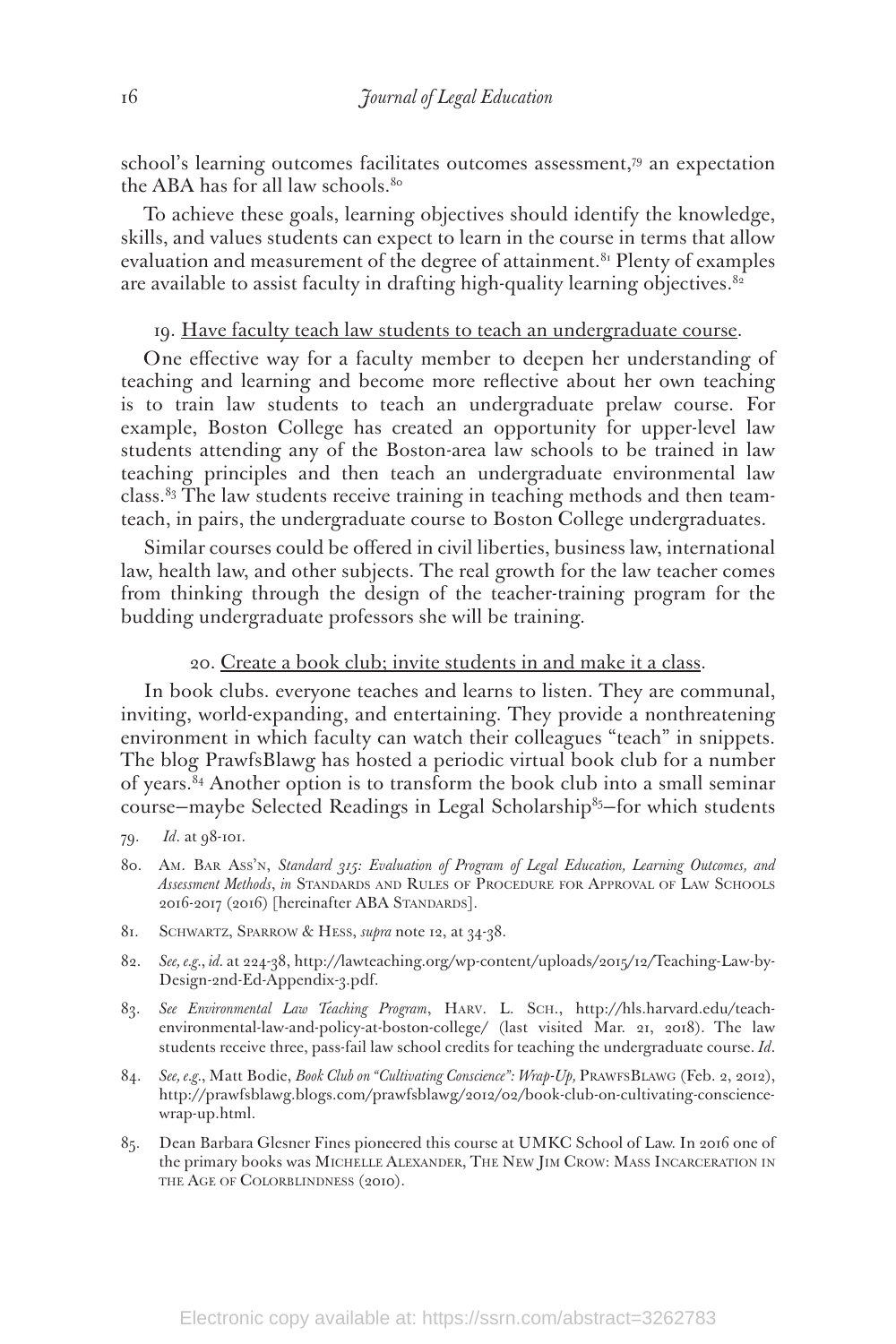can earn credit. One consideration might be to assign books about the process of learning (or teaching) in addition to books about substantive aspects of  $law<sup>86</sup>$ 

# 21. Find ways to inform faculty about courses that their colleagues —full time and adjunct—are teaching.

Many of us are woefully ignorant about what our colleagues or the adjuncts at our law school teach. As a result, your law school's curriculum may be less effective than it could be, and your efforts at faculty advising, required by the ABA Standards,  $87$  can mislead students.

Your law school teaches agency law—probably as part of your business organizations course. However, do your business organizations faculty know how the concept of agency is addressed in first-year classes at your school, and do those who teach contracts and torts know how your law school's business organizations professors teach agency? Similarly, does your litigation clinic know what students learn about drafting pleadings and discovery in their civil procedure courses? Such knowledge could enhance the transfer of learning throughout students' law school careers by making your law school's curriculum vertically integrated; i.e., the faculty teaching upper-level courses should systematically build on what students learned in their first-year courses.

Knowledge of what your colleagues do also can help students understand the permeability of the course labels we use. Students benefit when they discover that a single case can raise issues of contract law, civil procedure, torts, and property. The opportunities to make connections between classes are limitless.88

Faculty also may not be sufficiently well-versed in their school's curricular offerings to advise students appropriately.<sup>89</sup> For example, does your school offer a class on jury instructions? On the insanity defense? How about one on solo and small-firm practice? What courses satisfy your school's upperlevel writing and upper-level lawyering skills requirements? Can students take graduate school classes outside of your law school and count the hours toward

- 86. *See, e.g.*, Emily Grant, *Review: Grit*, Inst. for L. Teaching and Learning (Jan. 19, 2017), https://lawteaching.org/2017/01/19/grit/.
- 87. Am. Bar Ass'n, *Standard 309: Academic Advising and Support, in ABA STANDARDS, supra note 80.*
- 88. *See, e.g.*, Jay Feinman & Marc Feldman*, Pedagogy and Politics*, 73 Geo. L.J. 875 (1985) (describing a successful combined contracts and torts course). Nancy Levit and one of her colleagues, Professor Julie Cheslik, like to coordinate their teaching of *Moore v. Regents of the University of California*, 793 P.2d 479 (Cal. 1990). Julie does an amazing reveal of the behind-the-scenes political and judicial interplay in the case. Then she points out to her property students that the law of property is the most important because to know whether something can be the subject of conversion in torts, one must conduct research in the law of property. Nancy never hesitates to mention that the only surviving cause of action in that case is the informed-consent claim in Tortland. Both Nancy and Julie use the case to convey the idea to first-semester first-year students that clients do not walk into their offices with cases neatly packaged into torts or property or contracts boxes.
- 89. Barbara Wagner & Jonathan Brown, *Teaching Law Students About Business and Finance*, 18 Transactions 541, 557 (2016).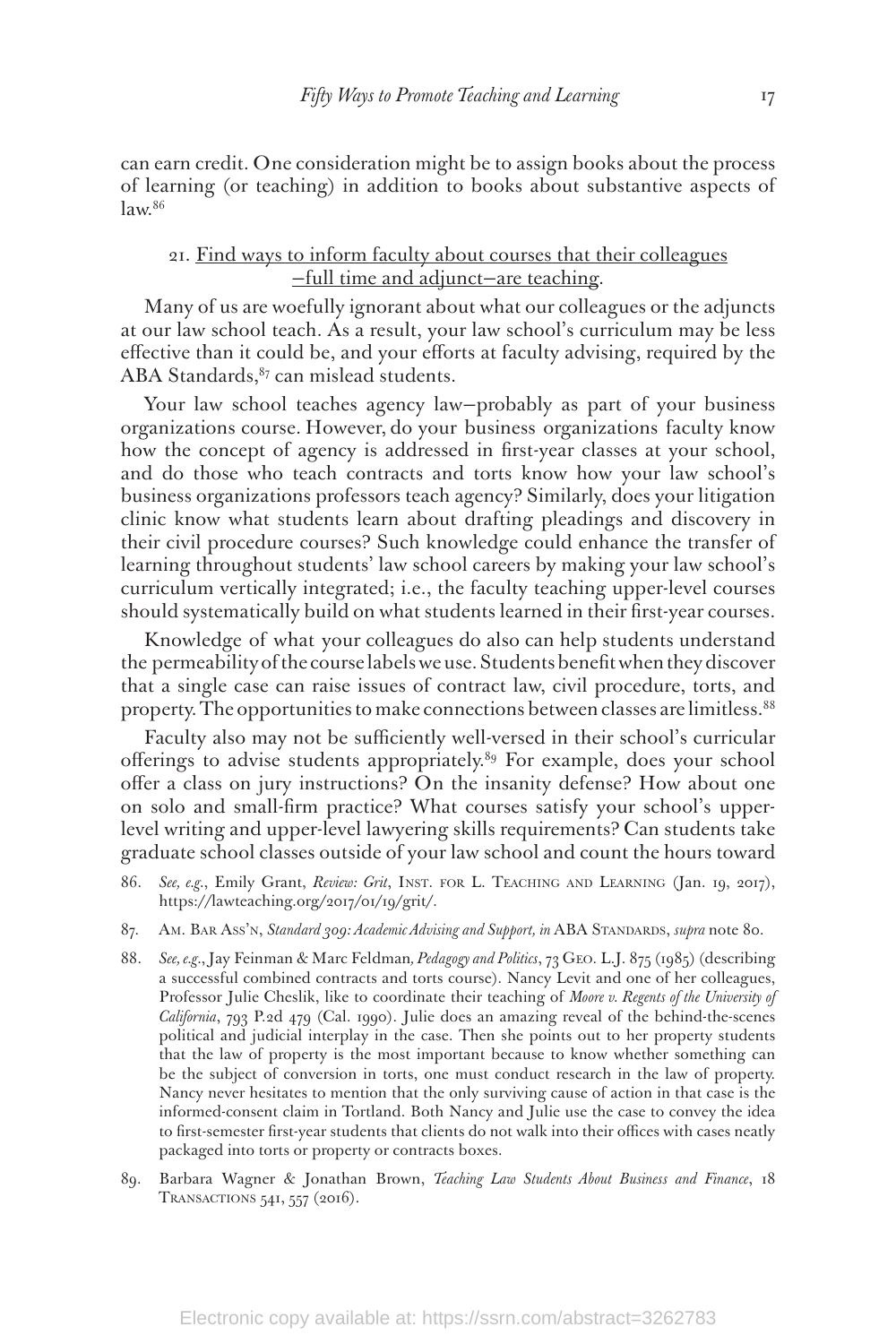the J.D.? What joint degrees does your law school offer, and what are the requirements for each? Inaccurate information regarding any of this information can harm students.

Consider having a roundtable at which the Dean of Students provides an overview of the curriculum, the associate dean for academic affairs reviews the courses offered that semester, and faculty, both full time and adjunct, have just three minutes to share something innovative about the content or delivery of that content in one of their courses. The dividends in terms of student learning, the possibilities for creating joint exercises, and the improvement in advising could be huge—all for a few minutes of time.

#### 22. Tout teaching accomplishments in official reports to outside audiences.

Law schools commonly tout their faculty's scholarly accomplishments to U.S. News voters, alumni, and prospective students. Many law schools also celebrate successes of their legal clinics, such as groundbreaking legal victories or services provided to underserved communities. Law schools seldom, however, publicize teaching accomplishments of their faculty to outside audiences. A wide variety of educators and business people are credited for the saying "People respect what you inspect." If a law school gives positive attention to its teaching accomplishments, the faculty, students, and alumni will get the message.

# 23. Demonstrate good teaching, Dean, whenever you have information to communicate.

Law school deans can practice what they preach by treating their reports and presentations as teaching enterprises. Rather than simply lecturing to their colleagues or running through PowerPoint slides made dense with small-font bullet points, deans can be more creative and implement best practices in teaching whenever they speak to their colleagues. For example, many deans deliver a "Dean's Report" during faculty meetings. Most, if not all, are delivered as lectures. This experience would be more engaging if it at least included a handout or other visual aid, or if other faculty with important announcements were invited to present. In addition, deans often are asked to deliver continuing legal education presentations or to speak on the current state of legal education to members of the bar. These presentations would be more engaging if the Dean used multiple-choice questions or "Jeopardy"-style questions to convey the key points.

# 24. Embrace the ABA's outcomes-assessment standards as an opportunity to enhance teaching and learning at the law school.

The ABA requires that law schools engage in rigorous institutional selfassessment by identifying the skills, knowledge, and values with which students should graduate<sup>90</sup> and use data to assess the law school's effectiveness in

<sup>90.</sup> AM. BAR Ass'N, *Standard 302: Learning Outcomes, in ABA STANDARDS, supra note 80.*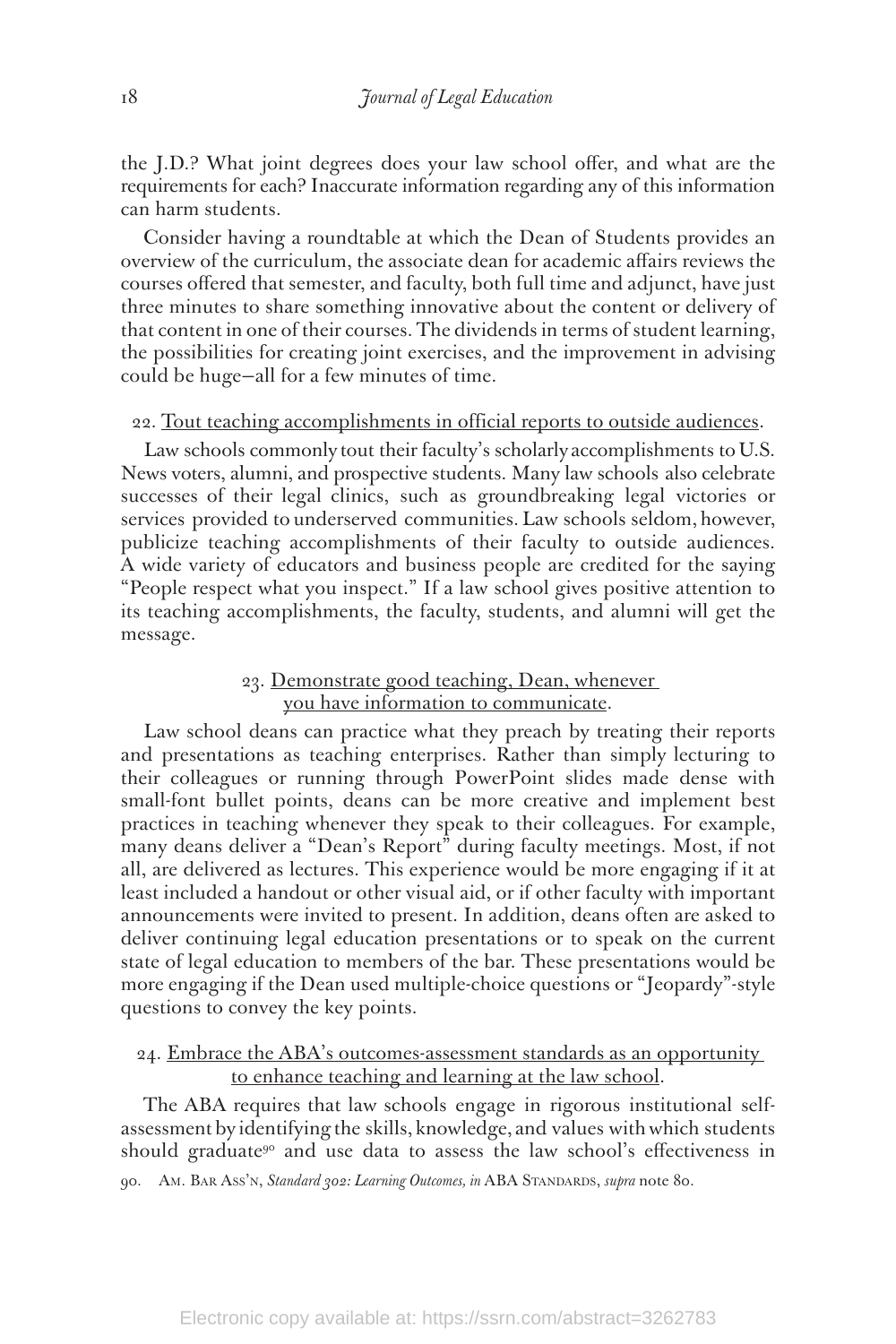producing graduates who possess those skills, that knowledge, and those values.91 Those standards are an opportunity for law schools to examine what is working and what is not working in terms of their learning outcomes, curricula, teaching practices, and assessment efforts. A critical requirement is that law schools use the data they gather to improve students' educational experiences.92 After implementing any new practice or program, law schools should assess the success of the change. This process of goal-setting, datagathering, assessment, change, and reassessment has the potential to transform the legal education process and improve student learning.

#### **Adjunct Faculty Support**

Law schools can enhance teaching and learning by focusing better attention and resources on an underserved and underappreciated but critical resource, adjunct faculty.

# 25. Create a system for regularly visiting and doing peer reviews of adjunct classes.

At many law schools, the only mechanism for evaluating adjunct faculty teaching is the end-of-semester faculty evaluation forms completed by students. While student evaluations certainly should play a role, law schools can manifest their commitment to student learning by investing faculty or administration time in systematic reviews of adjunct faculty teaching.93 At some law schools, this process is a formal one, i.e., "a designated full-time faculty member or committee of such members visits classes, reviews course materials, and perhaps interviews students."94

Any adjunct faculty evaluation program should mimic the best practices for conducting visits of full-time faculty members' classes, including explaining the process to each adjunct, communicating expectations, providing training and mentoring, and creating a process for reviewing the evaluation with the adjunct faculty member.95 Dean Glesner Fines' excellent classroom observation form, discussed above, is a useful tool for evaluating the effectiveness of adjunct faculty classes.96

- 91. Am. Bar Ass'n, *Standard 315: Evaluation of Program of Legal Education, Learning Outcomes, and Assessment Methods, in* ABA Standards, *supra* note 80.
- 92. See Barbara Glesner Fines, *Outcomes Assessment for Improving Student Learning*, *in BUILDING ON* Best Practices: Transforming Legal Education in a Changing World 97-99 (Deborah Maranville et al., eds., 2015).
- 93. AMERICAN BAR ASSOCIATION, ADJUNCT FACULTY HANDBOOK 25-26 (2005).
- 94. Karen L. Tokarz, *A Manual for Law Schools on Adjunct Faculty*, 76 Wash. U. L.Q. 293, 303 (1998).
- 95. AMERICAN BAR ASSOCIATION, *supra* note 93, at 26.
- 96. *See* Glesner Fines, *supra* note 13, and accompanying text.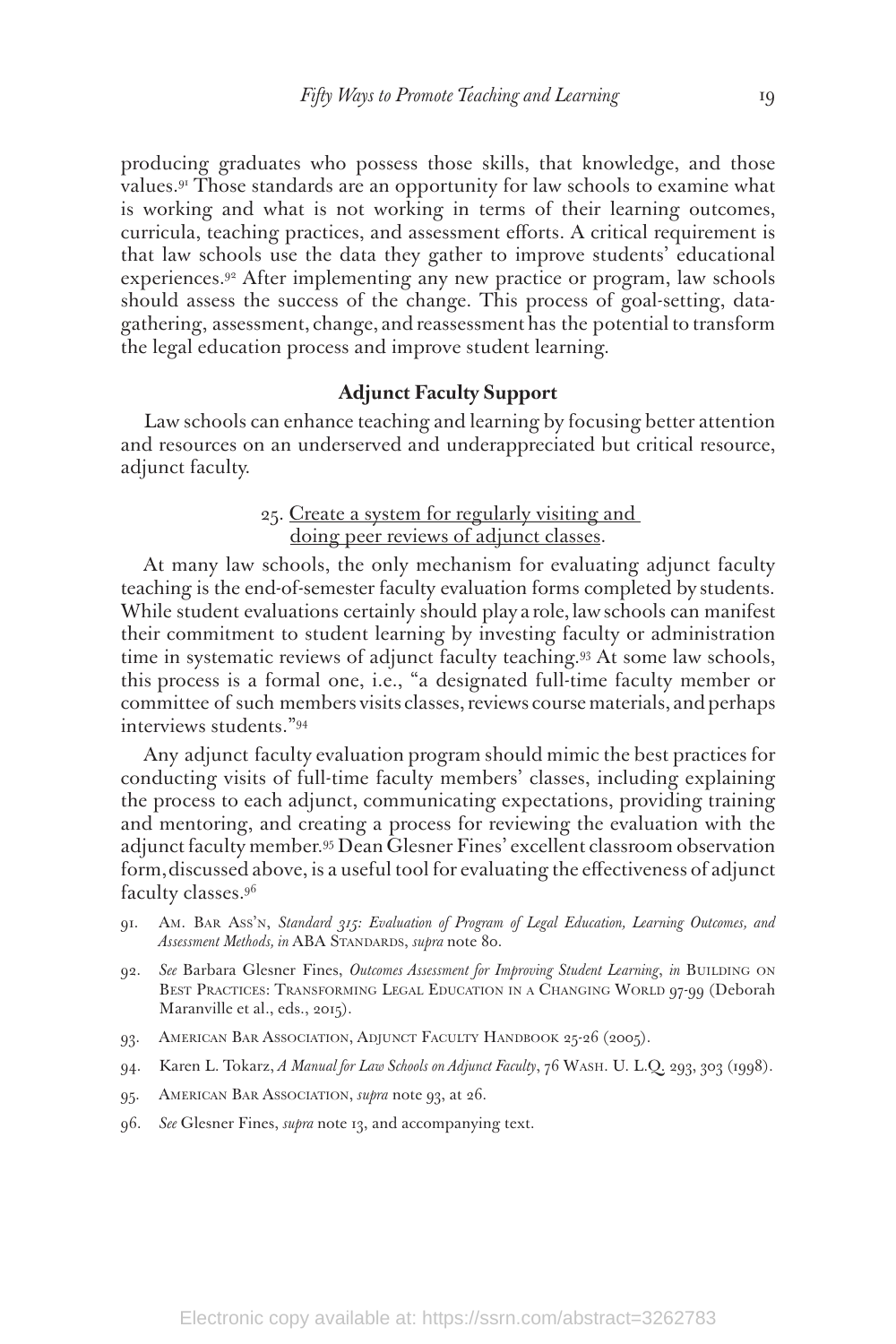26. Offer food and training every semester to the adjunct faculty.

Law schools can improve teaching and learning in adjunct-taught classes by regularly offering teaching workshops for adjunct faculty.97 Adjunct faculty may be even less likely than their full-time colleagues to have received any training in teaching.98 As Professor Karen Tokarz explains, adjunct faculty trainers can

provide insight, through discussion or simulated teaching exercises, about students, the teaching and learning processes, the varieties of effective teaching methods (e.g., Socratic, case method, problem method, drafting exercises, role playing, team-teaching, computer exercises, live-client representation), ways to develop productive teacher-student interactions, checklists for class preparation, suggestions for self evaluation, and advice on developing course syllabi, problems, hypotheticals, and examinations.99

Food, of course, is a must and allows these programs to also serve as alumni engagement activities. These experiences can be supplemented by providing teaching resources designed especially for adjunct faculty.100

#### 27. Appoint teaching mentors for adjunct faculty.

Law schools can improve adjunct teaching by creating an adjunct faculty mentoring program. Professor Tokarz reports that "[S]ome schools provide mentors chosen from the full-time faculty . . . . In some programs, an adjunct is assigned a faculty member who acts as a liaison and informational resource for the adjunct and, in addition, oversees the adjunct's teaching."101 Mentoring activities can include some or all of the ideas for collaboration with colleagues discussed elsewhere in this article, including joining faculty reading groups, participating in mutual classroom observations, and conducting discussions of particular teaching techniques.<sup>102</sup>

# **Infuse Innovation in Class**

Law professors can improve learning in law school by trying at least one new teaching idea each semester. Below are several innovative ideas to get you thinking.

- 97. Tokarz, *supra* note 94, at 298.
- 98. *Id.* at 298-99.
- 99. *Id.*
- 100. *See* American Bar Association, *supra* note 93; Sophie M. Sparrow, Gerald F. Hess & Michael Hunter Schwartz, Teaching Law by Design for Adjuncts (2d ed. 2017).
- 101. Tokarz, *supra* note 94, at 297-98.
- 102. *See supra* notes 84-86, and *infra* notes 132-35, 137-46 and accompanying text.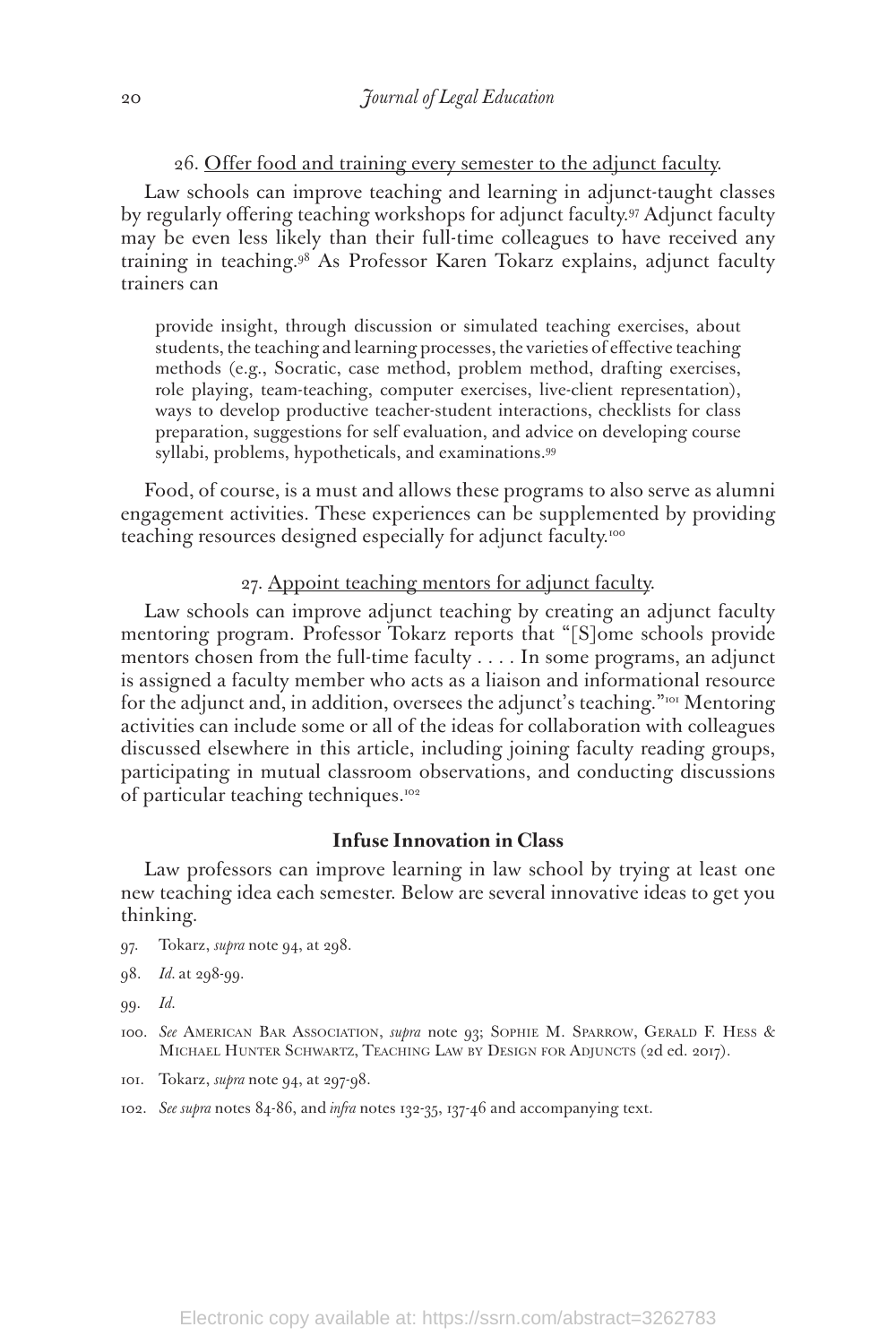#### 28. Consider how to get and keep attention in the classroom.

A recent BBC article said that this generation's undergraduates have an attention span of ten minutes.103 Perhaps we can count on fifteen minutes for law students. At least every fifteen minutes, shake up the dice, switch gears, pass something around to get people moving, do a pair-and-share<sup>104</sup> or a smallgroup exercise, or have students write a two-minute advice letter to a client and pass it forward.

Make the people in the cases come alive for students, rather than being flat and bloodless plaintiffs and defendants in a sterile set of facts in an appellate record.<sup>105</sup> Encourage students to become the storytellers they will need to be professionally by asking them to give a brief closing argument, or write a holding in the form of poetry or a six-word short story.<sup>106</sup> Use humor-even premeditated jokes are appreciated.

#### 29. Open and cross-list appropriate courses to qualified undergraduates or graduate students from other disciplines.

Students learn a great deal from one another in law school. They learn by watching other students as role models. They learn from the diverse perspectives and opinions of their fellow travelers.

One less-explored way to enrich the learning in class is to open appropriate law school courses to undergraduates (perhaps juniors or seniors) or graduate students studying other disciplines. Many college programs allow students to use law school course credits as elective hours toward their degrees. Students from other disciplines expose law students (and professors) to different perspectives, methodologies, materials, and ways of thinking.107 Whether this cross-listing of courses is permissible will depend on individual institutions' rules and on consent by the professor. Depending on how your university

- 103. Hannah Richardson, *Students Only Have "Ten-Minute Attention Span,"* BBC News (Jan. 12, 2010), http://news.bbc.co.uk/2/hi/uk\_news/education/8449307.stm.
- 104. *See, e.g.*, Barbara Glesner Fines, *Competition and the Curve*, 65 UMKC L. Rev. 879, 914 (1997) ("The 'think, pair and share' strategy is a highly efficient and effective method of classroom cooperation. In this technique, students think about the answer to a question in class, then work in pairs to share the results of their thinking.").
- 105. Foundation Press publishes an inviting Law Stories book series that recounts the tales behind landmark cases in specific subject areas. See Legal Reference Titles, WEST ACADEMIC, http://home.westacademic.com/series. (last visited Mar. 20,2018).
- 106. Julie A. Oseid, *The Power of Brevity: Adopt Abraham Lincoln's Habits*, 6 J. Ass'n Legal Writing DIRECTORS 28, 32 (2009) (recounting Ernest Hemingway's shortest of short stories: "For sale: Baby shoes. Never used."). *See also* Mary Dunnewold & Hamline University Law Students, *Why Am I Here? Six-Word Stories About the First Month of Law School*, 59 J. LEGAL EDUC. 653 (2010); Heather Garretson et al., *The Value of Variety in Teaching: A Professor's Guide*, 64 J. Legal EDUC.  $6_5$ , 73 (2014).
- 107. *See, e.g.*, Timothy W. Floyd, *The Lawyer Meets the Therapist, the Minister, and the Psychiatrist: Law School Cross-Professional Collaborations*, 63 Mercer L. Rev. 959 (2012); Harold McDougall, *The Rebellious*  Law Professor: Combining Cause and Reflective Lawyering, 65 J. LEGAL EDUC. 326, 330 (2015).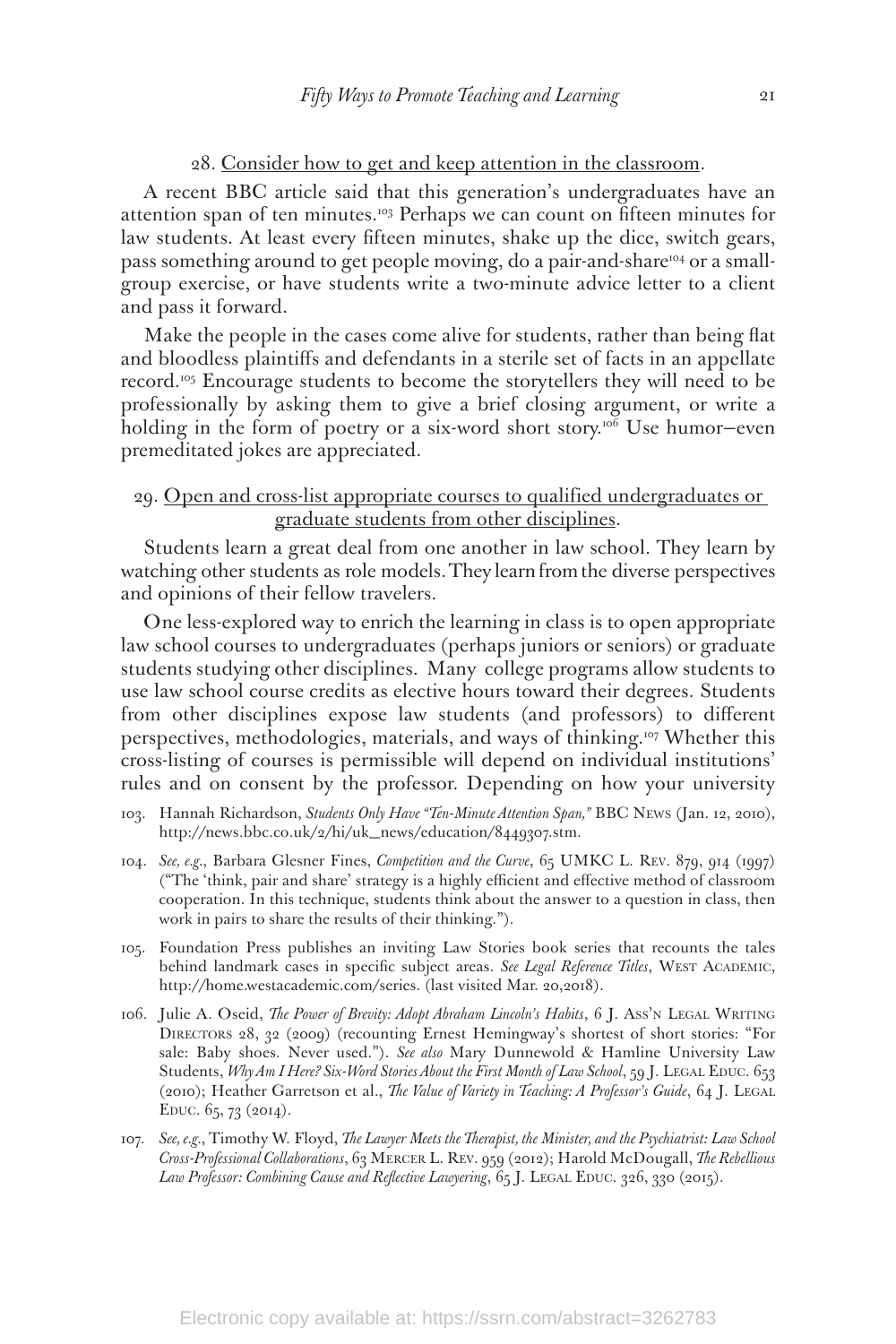allocates student credit hours, this cross-listing of courses could be a small revenue stream for a law school.

#### 30. Play games with your students.

People learn through play. When people play games, they become active learners and collaborative workers.<sup>108</sup> And people remember what they learn when they are engaged in an activity. Games come in numerous varietiesicebreakers, simulations, or review methods, such as Constitutional Law Jeopardy or an adaptation of "Family Feud."<sup>109</sup>

Role-playing, involving both students and professors, $10$  is an experiential technique with a distinguished pedigree—it sparks students' interest, promotes retention, and is associated with a positive experience and attitude.<sup>111</sup> Pace Law School, for example, has an Environmental Law Skills course in which students occupy interest-group roles for an entire semester.<sup>112</sup> Numerous Professional Responsibilities courses involve simulations—from client interviews to deposition-taking—that help shape students' professional identities.113 The simulations can be serious, such as negotiating a founders' agreement, $n_4$  or more playful, such as a drafting exercise memorializing all the contingency plans for a dinner party.<sup>115</sup>

Games can be associated with flipped classrooms, gaming software, or interactive immediate feedback tools such as clickers.<sup>116</sup> Underlying all of these

- 108. Rita Kumar & Robin Lightner, *Games as an Interactive Classroom Technique: Perceptions of Corporate Trainers, College Instructors and Students*, 19 INT'L J. TEACHING & LEARNING HIGHER EDUC. 53, 53 (2007), http://www.isetl.org/ijtlhe/pdf/IJTLHE157.pdf.
- 109. Daniel M. Ferguson, *The Gamification of Legal Education: Why Games Transcend the Langdellian Model and How They Can Revolutionize Law School*, 19 Chap. L. Rev. 629, 646 (2016) (noting that Dean Jennifer Rosato developed a variation on "Family Feud" to have students worked as teams to quickly learn discovery techniques).
- 110. Mary R. Falk, *"The Play of Those Who Have Not Yet Heard of Games": Creativity, Compliance, and the "Good Enough" Law Teacher*, 6 J. Ass'n Legal Writing Directors 200, 218 (2009).
- 111. Nellie Munin & Yael Efron, *Role-Playing Brings Theory to Life in a Multicultural Learning Environment*, 66 J. Legal Educ. 309, 313 (2017).
- 112. Karl S. Coplan, *Teaching Substantive Environmental Law and Practice Skills Through Interest Group Role-Playing*, 18 Vt. J. Envtl. L. 194, 200 (2016) (noting that students act as a "politician, environmental activist, public-interest lawyer, EPA lawyer, or lawyer for an industrial enterprise").
- 113. *See, e.g.*, Benjamin V. Madison, III & Larry O. Natt Gantt, II, *The Emperor Has No Clothes, but Does Anyone Really Care? How Law Schools Are Failing to Develop Students' Professional Identity and Practical Judgment*, 27 Regent U. L. Rev. 339, 388 (2015) ("Law Students 'Role Playing' a Lawyer Dealing with a Rambo Opposing Counsel").
- 114. *See* Esther Barron, *Experiencing Business Associations in the Classroom*, 59 St. Louis U. L.J. 787, 790  $(2015).$
- 115. *See* William E. Foster & Emily Grant, *Memorializing the Meal: An Analogical Exercise for Transactional Drafting*, 36 U. HAW. L. REV. 403 (2014).
- 116. Ferguson, *supra* note 109, at 639, 645-46.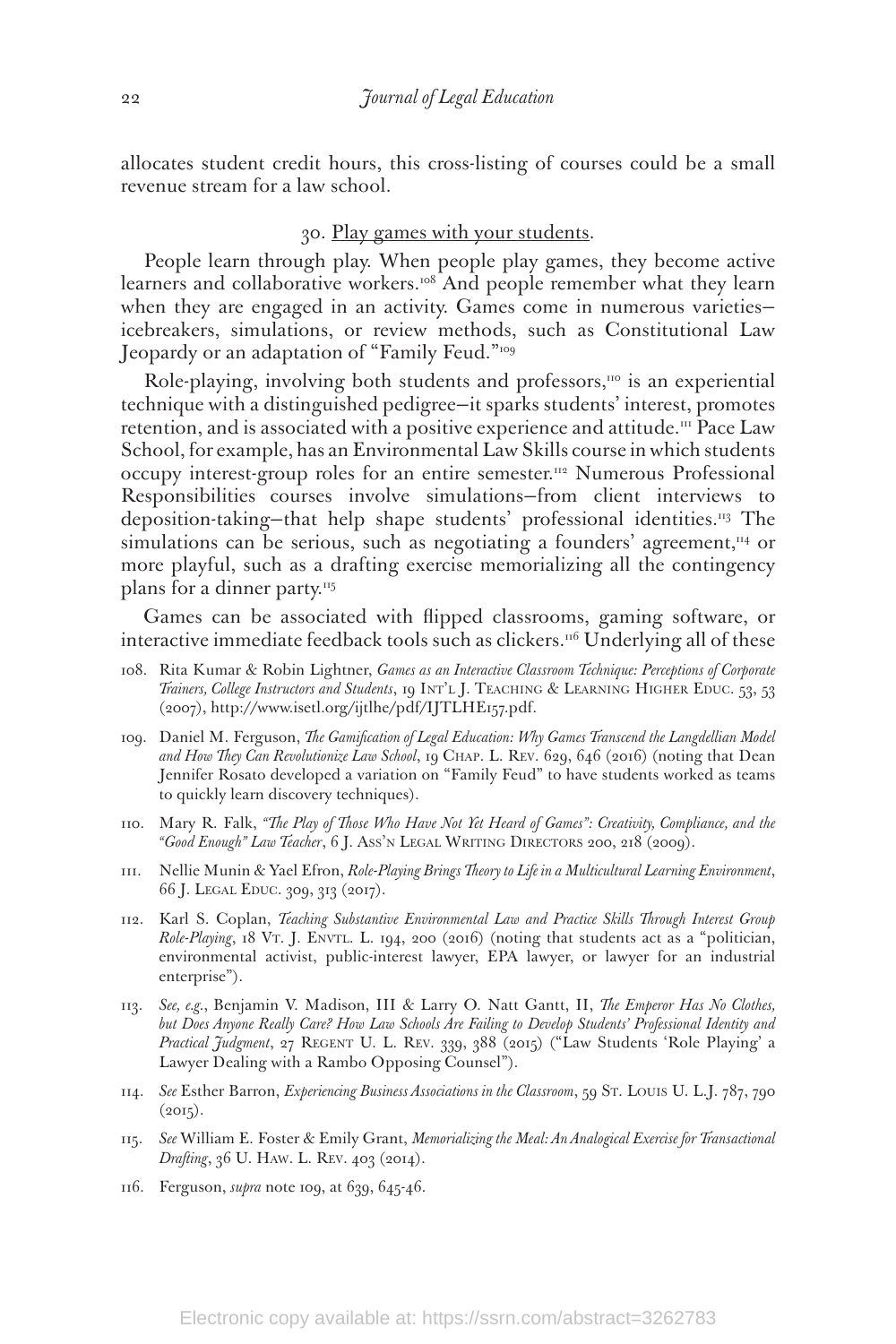variations is an attitude of playfulness—which sparks curiosity, creativity, and engagement.<sup>117</sup> For ideas about how to structure and evaluate games, see Idea #48 below.

#### **Feedback from Students**

Feedback from students about the effectiveness of teaching and student learning can be an important part of ongoing teaching development. Teachers can gather feedback from their students during the course to make midcourse adjustments, and after the course to improve the course over time. Most of the ideas in this section originated in the classic *Classroom Assessment Techniques*, a comprehensive guide for teachers to gather feedback on their students' learning to make their teaching more effective. $118$ 

#### 31. Give teacher-designed questionnaires during the course.

Teachers can design short questionnaires to obtain written feedback from students during the course to improve teaching and learning.119 The questionnaire can focus on any aspect of teaching: "Please comment on the effectiveness of small-group exercises in class" or "What most motivates you to prepare thoroughly for class?" Or the questionnaire could solicit general feedback on the effectiveness of the course: "What teaching/learning methods have been most effective for you in this course? What teaching/learning methods have been least effective for you in this course? What other teaching/ learning methods should we try?"

The questionnaire process can be quite simple. A one-page handout with the questions or a posting to a discussion forum on the course web page suffices. It is critical that students know that the questionnaire is designed to gather feedback to improve teaching and learning in the course. Giving students five minutes at the end of class to complete the handout or respond to the questions on the web page and asking students to respond anonymously improves the quality and candor of the students' answers. The most important work happens afterward; within a week, the professor should report briefly to the students about the common responses and inform them of at least one action she will implement as a result of the questionnaire process.120

By employing the questionnaire process during the course, teachers not only gather specific feedback to improve teaching and learning, but also show

- 117. Bryan Adamson, Lisa Brodoff, Marilyn Berger, Anne Enquist, Paula Lustbader & John B. Mitchell, *Can the Professor Come Out and Play?*—*Scholarship, Teaching, and Theories of Play*, 58 J. LEGAL Educ. 481, 490 (2008).
- 118. Thomas A. Angelo & K. Patricia Cross, Classroom Assessment Techniques: A HANDBOOK FOR COLLEGE TEACHERS (2d ed. 1993).

120. *Id.* at 331-32 (process for teacher-designed feedback form); SCHWARTZ, SPARROW & HESS, *supra* note 12, at 209-10 (teacher-designed feedback form process applied to legal education).

<sup>119.</sup> *Id.* at 330-33.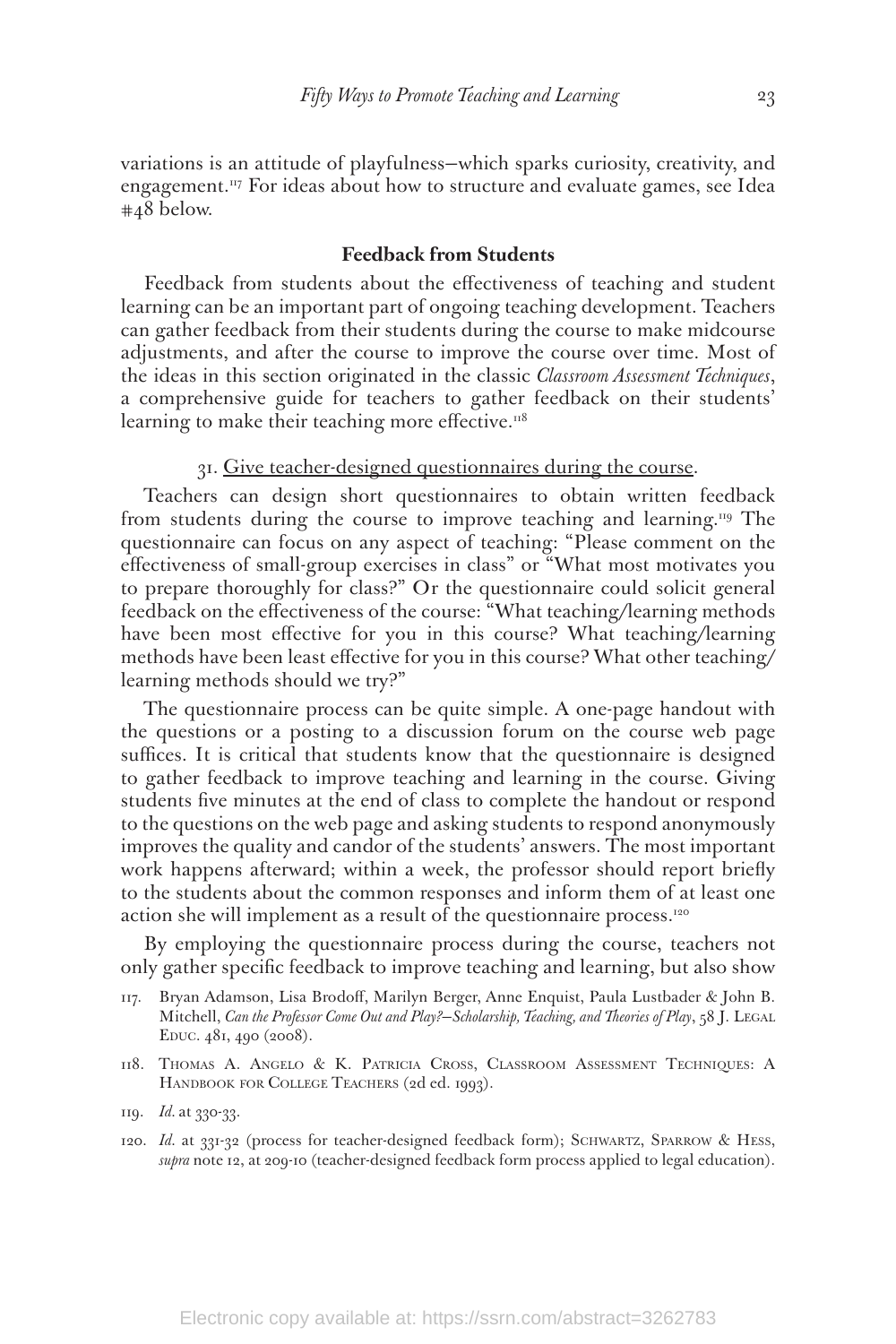respect for students and demonstrate the skill of engaging in continuous professional improvement.

#### 32. Assign minute papers.

A minute paper is a simple, flexible tool for improving teaching and learning. The purpose of a minute paper is for the teacher to gather quick, targeted feedback from students about their learning and then to use that feedback to make appropriate teaching choices.<sup>121</sup>

The minute paper process involves five steps. First, the teacher develops a question or questions designed to gather feedback on student learning (What are the three most important personal-jurisdiction concepts you learned today? What remaining questions do you have about fiduciary duties of trustees?). Second, the teacher poses the question(s) to the students in writing on the board, a screen, or a handout. Third, students take a couple of minutes to respond to the question in writing (electronically or on paper). Fourth, the teacher reviews the students' responses, usually after class, to summarize the responses and identify themes. Fifth, the teacher gives brief feedback to the students about their responses (in the next class or via the course web page or e-mail) and makes appropriate teaching adjustments (develop an exercise to deepen student understanding, or post examples of correct student responses to a course web page). $122$ 

#### 33. Develop student advisory teams.

A structured way for teachers to gather feedback is through a student advisory team (SAT), a small group of students who meet periodically with the teacher.123 The students' role is to provide feedback to the teacher about their learning, comment on the effectiveness of the instructional methods in the course, and offer suggestions to improve the course. The teacher's role is to listen to students' feedback and to implement reasonable suggestions. Success of the SAT process depends in part on the teacher's belief that students should share responsibility for course design with the teacher, that students can give accurate feedback on teaching and learning, and that students can provide helpful suggestions for improvement.<sup>124</sup>

Teachers must decide how to respond to the students' feedback. Appropriate responses include: 1) implement reasonable student suggestions during the

- 121. Angelo & Cross, *supra* note 118, at 148.
- 122. *Id.* at 151-53 (step-by-step process for minute papers); Schwartz, Sparrow & Hess, *supra* note 12, at 170-71 (minute paper process applied to legal education).
- 123. Angelo & Cross, *supra* note 118, at 339-43 (Angelo and Cross use the term "classroom assessment quality circles," rather than "student advisory team"). For applications of quality circles of student advisory teams in legal education, see Eric W. Orts, *Quality Circles in Law*  Teaching 47 J. LEGAL EDUC. 425 (1997), and Gerald F. Hess, *Student Involvement in Improving Law Teaching and Learning*, 67 UMKC L. Rev. 343 (1998) (reporting empirical research supporting the value of student advisory teams in legal education).
- 124. Hess, *supra* note 123, at 361-62.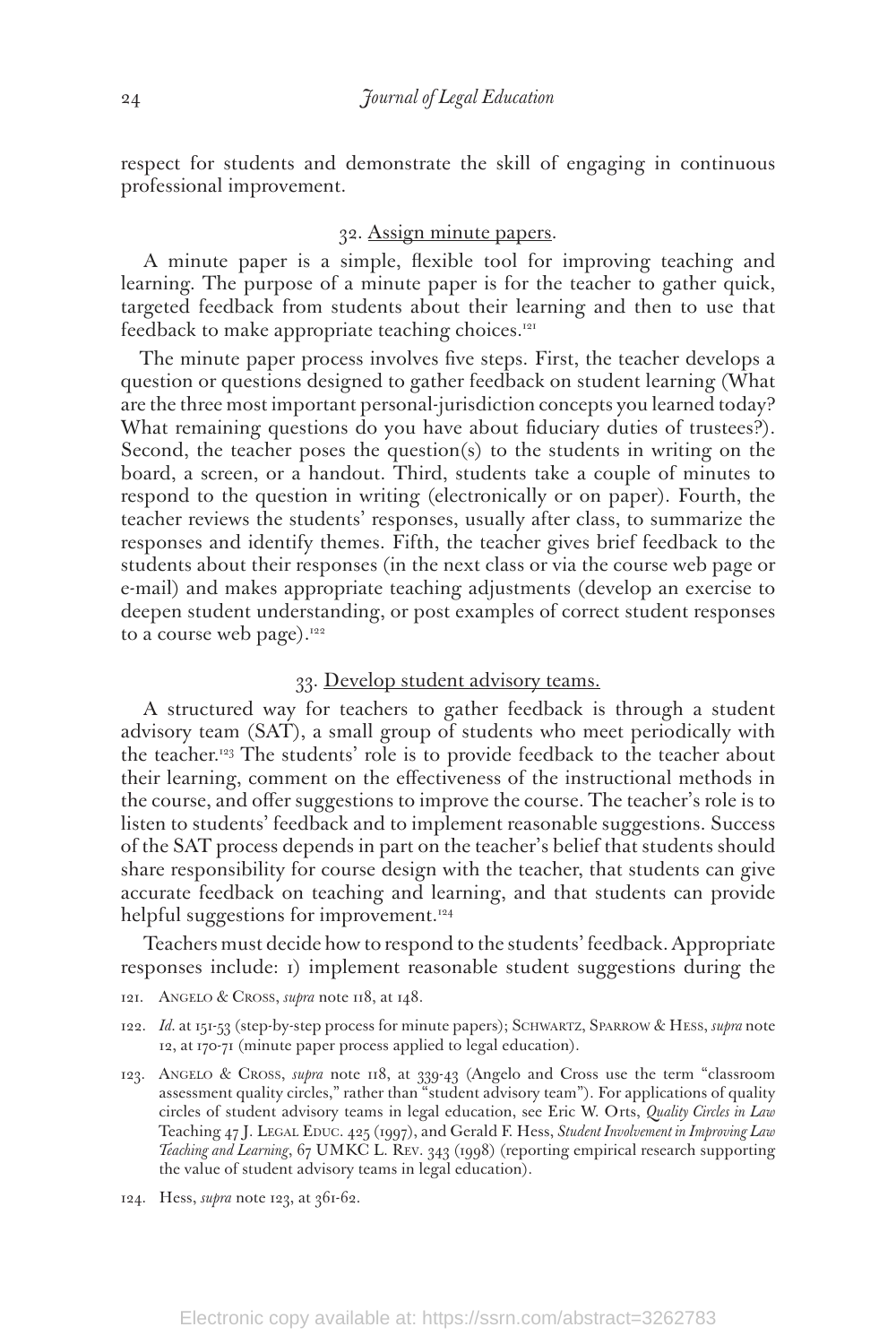course; 2) explore with the students alternatives that the teacher is comfortable implementing; 3) explain why the teacher will not act on a particular student recommendation; and 4) decide to make changes the next time the course is offered. It is common for some team members to be skeptical about the SAT process until the teacher responds to their suggestions. The best way to motivate team members is for the teacher to quickly implement one of the team's ideas.125

Bryn Mawr and Haverford Colleges have implemented an interesting variation. Instead of using current students in the class, they are using students who are not currently enrolled in the class. $126$ 

#### 34. Make productive use of student course evaluations.

Perhaps the most common type of student feedback to teachers is the endof-the-course student evaluation.<sup>127</sup> Although many law schools use student evaluations as part of the retention, promotion, and tenure process, the focus here is the use of these evaluations in teaching development. Student evaluations can provide useful feedback on many aspects of teaching performance, including organization, clarity, respect, level of expectations, and availability outside of class. Yet some teachers are hesitant to gather formative feedback from student evaluations based on uncertainty about the value of the evaluations or on negative experiences with prior student evaluations.<sup>128</sup>

The following suggestions may help teachers to make productive use of student evaluations.

- Analyze the numerical evaluations, comparing the scores to those given when you taught the course previously or to scores from other courses you have taught. Pay more attention to trends than to individual scores.
- Skim through the narrative comments to get a sense of the students' views. Read through the comments again, identifying themes, both positive and negative.
- Choose an area or two to address next time you teach the course, aiming for incremental improvements, not radical transformations.
- Have a trusted colleague read your student evaluations to help
- 125. Schwartz, Sparrow & Hess, *supra* note 12, at 210-12 (including instructions on how to form and work with a student advisory team).
- 126. Colleen Flaherty, *Student Evaluations of Professors That Might Help*, INSIDE HIGHER EDUC. (June 16, 2017), https://www.insidehighered.com/news/2017/06/16/aaup-discussion-centers-manybenefits-embracing-students-both-learners-and-teachers?utm\_source=Inside+Higher+Ed (last visited Mar. 20, 2018).
- 127. Gerald F. Hess, *Improving Teaching and Learning in Law School: Faculty Development Research, Principles,*  and Programs, 12 WIDENER L. REV. 443, 455 (2006) (citing empirical research that 99% of colleges and universities and 98.6% of law schools use student evaluations of teaching).
- 128. *Id.* at 456.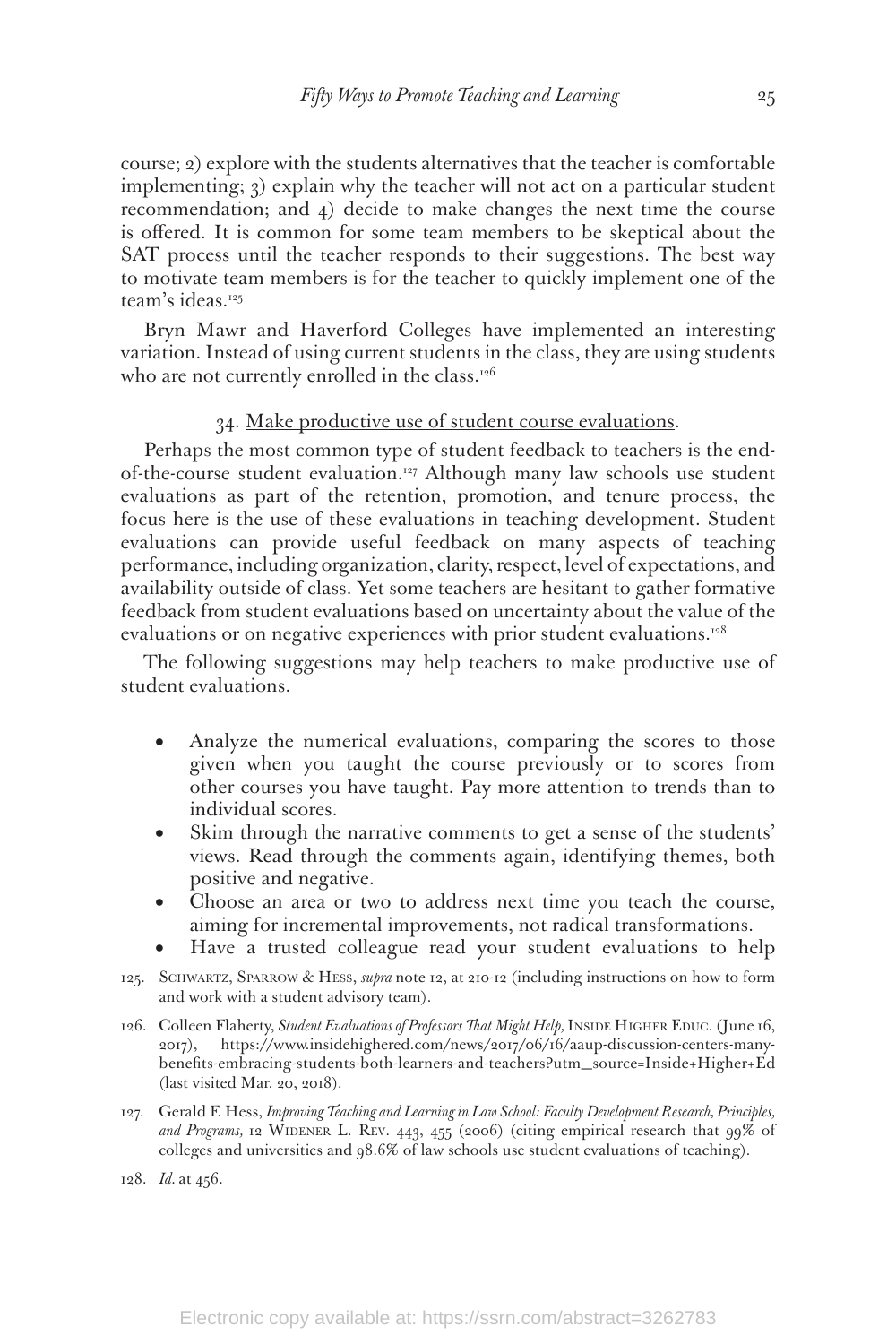you identify themes and appropriate adjustments. A colleague can be especially helpful in identifying positive aspects of student evaluations, because many teachers focus on low scores and isolated negative comments in their own evaluations.<sup>129</sup>

#### **Collaboration with Colleagues**

Colleagues are important resources for teachers engaged in continuous development. Colleagues can share ideas, inspire one another, provide formative feedback, and engage in spirited discussions of teaching and learning.

#### 35. Create faculty teaching collaboration groups.

Faculty teaching collaboration groups can enhance teaching and learning. Groups can be based on specific subjects (such as a contracts group or evidence group) or on types of courses (all faculty teaching a 1L course, or a clinical course, or a seminar).

Faculty groups could establish structures to make collaboration more likely. For example, a faculty group could meet periodically throughout the semester, set up an e-mail list, or create a group TWEN page.

Many types of collaboration are possible, including:

- Dispensing information, such as the dates of midterm exams or major assignments, the publication of a significant new case or statute, or an opportunity for students to interact with an expert who will visit the law school;
- Sharing materials, exercises, videos, pictures, stories, and the like;
- Discussing common issues, such as the dynamics of a 1L section, ways to help students improve their seminar papers and presentations, and ways to deal with student stress in clinics and externships;
- Supporting formative assessment by creating a bank of practice questions (long and short essays, multiple choice, short answer), exercises, sample answers, score sheets, or rubrics

#### 36. Implement peer observations and feedback.

Colleagues can help one another in improve as teachers through class observations and feedback. Peer observations can be especially valuable if pairs of colleagues observe each other's classes. The reciprocal nature of the observations creates mutual vulnerability and shared responsibility.130 The colleagues can follow a three-step process.

- 129. Schwartz, Sparrow & Hess, *supra* note 12, at 209.
- 130. *Id.* at 208-09. For a description of a peer review program for teaching development in law school, see Mitchell M. Simon, M.E. Occhialino & Robert L. Fried, *Herding Cats: Improving Law*  School Teaching, 49 J. LEGAL EDUC. 256 (1999). For a comprehensive book on peer observations in higher education, see Larry Keig & Michael D. Waggoner, Collaborative Peer REVIEW: THE ROLE OF FACULTY IN IMPROVING COLLEGE TEACHING (1994).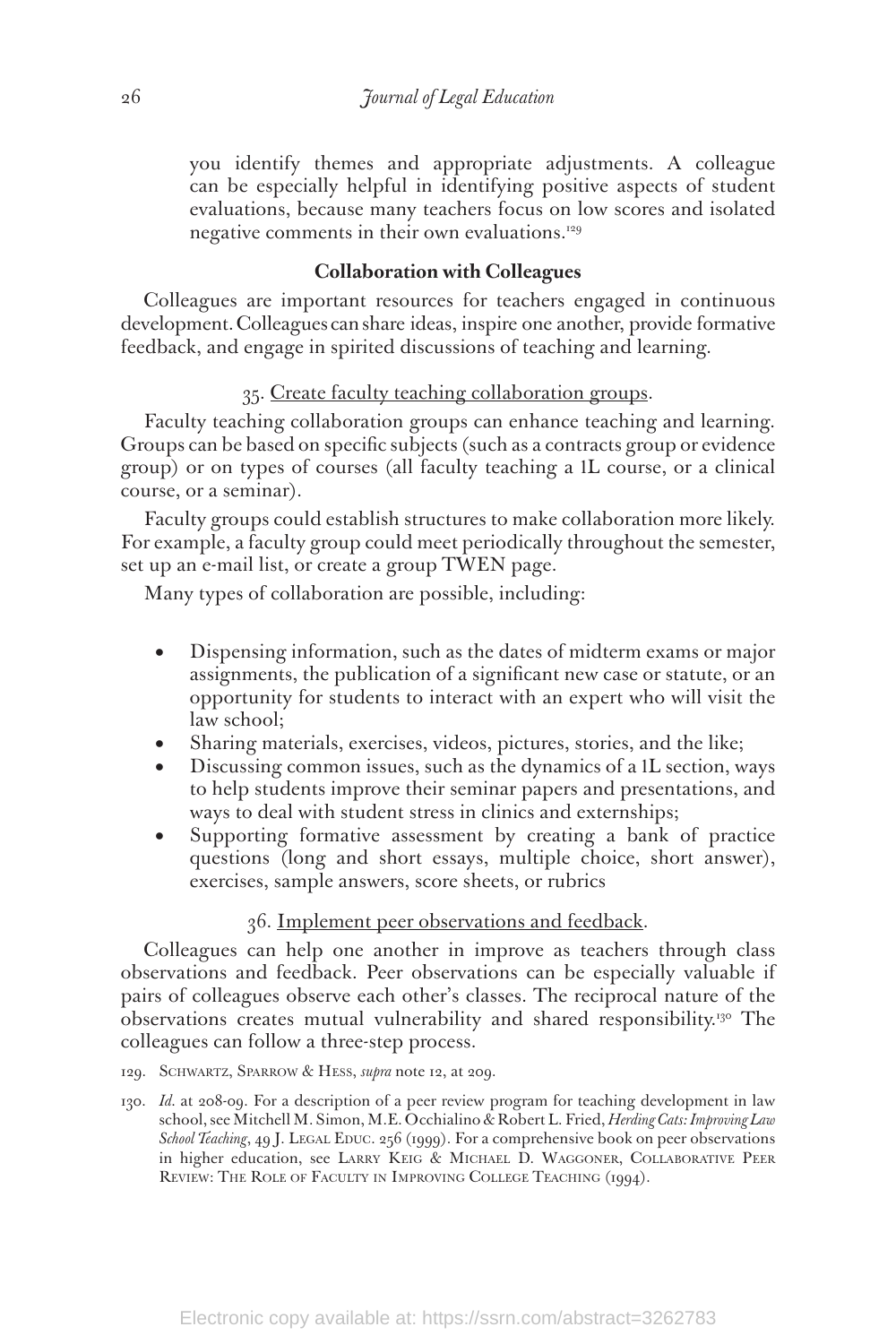First, the colleagues meet for a pre-observation conference. They discuss their approaches to teaching, goals for the course as a whole and goals for the particular class that the colleague will be observing expectations for student preparation, and the teaching methods to be used. Most importantly, they tell each other the specific types of feedback they would like to receive. Areas for feedback could include organization, visual aids, types of questions, handling student responses, the teacher's verbal and nonverbal communication, level of student engagement during class, etc. Second, each member of the pair visits the other's class and gathers the requested feedback. For example, if the teacher requests feedback on questioning, the observer could write out every question the teacher asks during the class; if the teacher wants feedback on student engagement, the observer could note what the students are doing at one-minute intervals during the class. Third, the colleagues meet for a postobservation conference to discuss the feedback, the extent to which the goals for the class were accomplished, and ways to make the professor's teaching more effective going forward.<sup>131</sup>

#### 37. Try Small Group Instructional Diagnosis

Small Group Instructional Diagnosis (SGID) is a process through which a colleague gathers peer-reviewed student feedback for a teacher.<sup>132</sup> The threestep SGID process is similar to the collaborative peer review process discussed above.

First, the teacher and a colleague meet to discuss the SGID process, the teacher's reflections on the course, and the types of feedback the teacher would like to receive from students. The teacher and colleague craft questions to pose to the students.<sup>133</sup> For example: 1) What most helps you learn in this course? 2) What most hinders your learning in this course? 3) What suggestions do you have to improve this course?

Second, the colleague gathers feedback from the students. The teacher leaves class 30-40 minutes early. The colleague divides the students into small groups and poses the questions, in writing. After students discuss the questions, a reporter for each group presents the group's responses.<sup>134</sup>

Third, the colleague meets again with the teacher to present the responses on which the students reached consensus and to discuss appropriate adjustments the teacher could make to enhance student learning.135

- 131. Schwartz, Sparrow & Hess, *supra* note 12, at 213-14.
- 132. GREGORY S. MUNRO, OUTCOMES ASSESSMENT FOR LAW SCHOOLS 136-37 (2000).
- 133. Schwartz, Sparrow & Hess, *supra* note 12, at 215.
- 134. *See* Munro, *supra* note 132, at 136.
- 135. *Id.* at 136-37.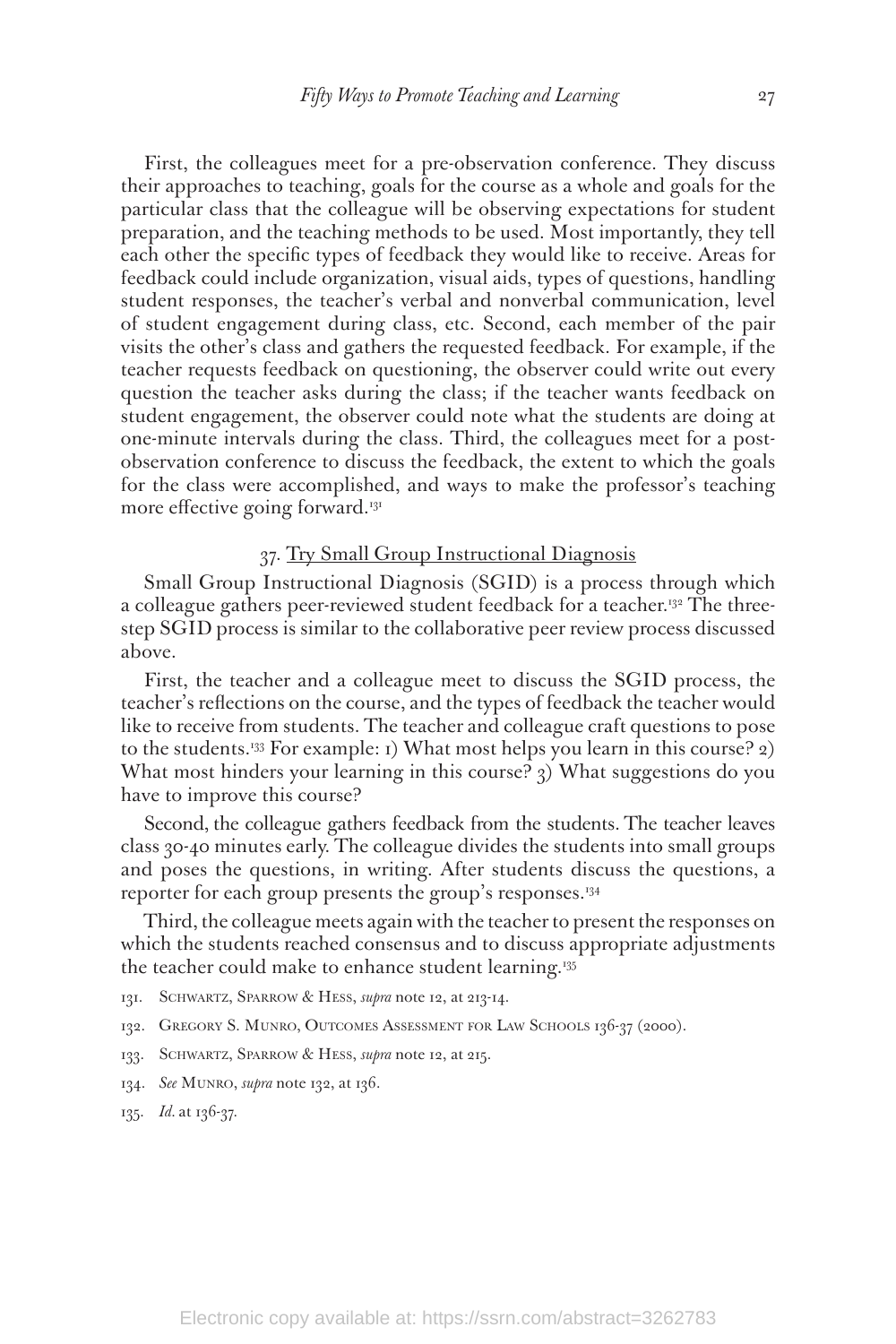#### 38. Create a culture of conversation about teaching.

If traffic on blogs and group e-mail lists is any indication of when professors are doing major-league pencil-sharpening, it is during exam grading time. This might be the perfect time to take those conversations in-house to discuss, for example, the benefits and detriments of laptop bans.<sup>136</sup> Conversations, even via a faculty group e-mail list, about different teaching methods can alter professors' thinking about challenging teaching issues and open the door to invitations into each other's classrooms.

#### 39. Organize a universitywide day of poster presentations.

Much of the innovative thinking about teaching and learning has originated in disciplines other than law. Law schools are simply pedagogical borrowers. Consider hosting a universitywide day of poster presentations about innovative teaching techniques and course designs.

Extensive innovation is occurring in higher education and law school classrooms across the country. Professors are having students engage in problem sets with partners,<sup>137</sup> simulated client interviews,<sup>138</sup> shareholders meetings,<sup>139</sup> or other role-playing exercises.140 They are tapping technology by displaying PowerPoint slides, recording classroom discussions (for review or remote learning), $41$  using digital games, $42$  or polling the class with clickers. $143$ 

- 136. *See, e.g.*, Steven Eisenstat, *A Game Changer: Assessing the Impact of the Princeton/UCLA Laptop Study on the Debate to Ban Law Student Use of Laptops During Class*, 92 U. Det. Mercy L. Rev. 83 (2015); Nancy C. Maxwell, *From Facebook to Folsom Prison Blues: How Banning Laptops in the Classroom Made Me a Better Law School Teacher*, 14 Rich J.L. & Tech. 4 (2007); Kristen E. Murray, *Let Them Use*  Laptops: Debunking the Assumptions Underlying the Debate over Laptops in the Classroom, 36 OKLA. CITY U. L. Rev. 185 (2011); Jeff Sovern, *Law Student Laptop Use During Class for Non-Class Purposes: Temptation v. Incentives*, 51 U. LOUISVILLE L. REV. 483 (2013).
- 137. See Elizabeth F. Barkley, Student Engagement Techniques: A Handbook for College FACULTY 259-63 (2010), for a description of a problem-solving process involving pairs of students. This book contains a thorough discussion of student engagement, motivation, and active learning as well as clear descriptions of fifty innovative active-learning techniques.
- 138. For a study on role player portrayals and participant performance, see Tom Oliver et al., *Interpersonal Dynamics in Assessment Center Exercises: Effects of Role Player Portrayed Disposition*, 42 J. Mgmt. 1992 (2016); *see also* Bowers et al., *supra* note 37, at 356-59 (discussing the process of creating a simulated client exercise for a limited liability corporations class).
- 139. Lynne L. Dallas, *Limited-Time Simulations in Business Law Classes*, 45 J. LEGAL EDUC. 487 (1995).
- 140. *See, e.g.*, Byron L. Zamboanga et al., *"Try Walking in Our Shoes": Teaching Acculturation and Related Cultural Adjustment Processes Through Role-Play*, 43 Teaching Psychol. 243 (2016); *see also* Ruthann Robson, *Educating the Next Generations of LGBTQ Attorneys*, 66 J. LEGAL EDUC. 502, 505 (2017).
- 141. *See, e.g.*, Alexis Anderson, *Classroom Taping Under Legal Scrutiny—A Road Map for a Law School Policy*, 66 J. Legal Educ. 372, 374 (2017).
- 142. *See, e.g.*, Begoña Gros, *Digital Games in Education: The Design of Games-Based Learning Environments*, 40 J. Res. Tech. Educ. 23 (2007); Tahirih Lee, *Technology-Based Experiential Learning: A Transnational Experiment*, 64 J. LEGAL EDUC. 455, 459 (2015).
- 143. Paul L. Caron & Rafael Gely, *Taking Back the Law School Classroom: Using Technology to Foster Active Student Learning*, 54 J. Legal Educ. 551, 560-69 (2004); Susan Park & Denise Farag, *Transforming*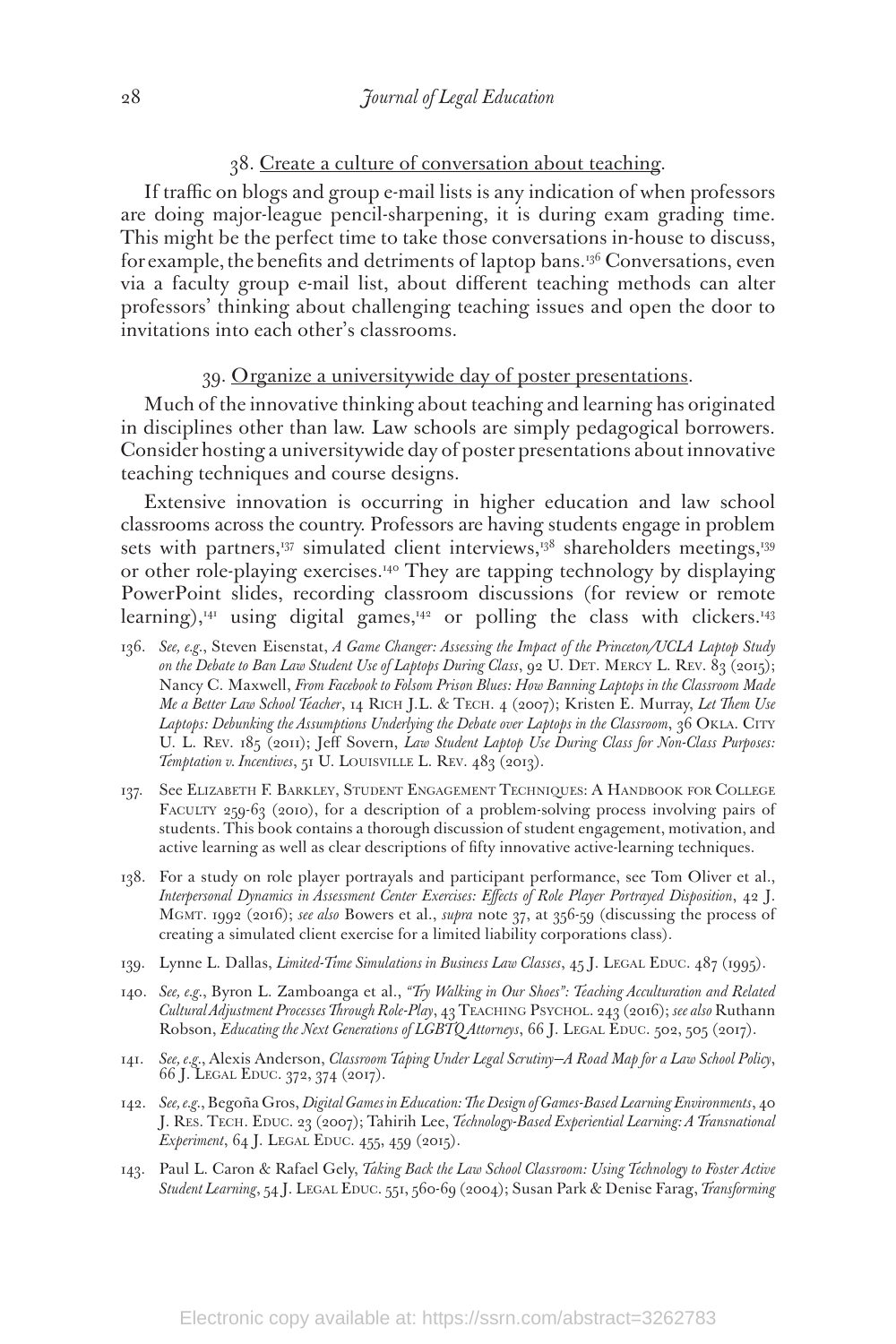Some faculty are teaching online for a portion of their courses.<sup>144</sup> Teachers are developing many ways to promote collaborative learning with students working in small groups.<sup>145</sup> Faculty are experimenting with flipped classroomshaving students read, watch videos, or listen to podcast lectures (or voiceovers with accompanying slides) on basic concepts outside of the classroom and then focusing on skills development during class time.146 Other professors are flipping the classroom in a different way—by giving up the podium and allowing their students to teach small portions of the material. A universitywide day of sharing posters on teaching techniques has the potential to be transformative.

#### **Self-Assessment, Reflection, and Development**

Self-assessment is part of continuing development for teachers. Selfassessment can occur through teaching inventories, evaluation forms, strength assessments, videos of teaching, and portfolios. Reflective teachers may engage in reflective writing and keep a teaching journal. Ongoing development for teachers can take place by attending conferences, reading scholarship, making presentations, producing scholarship on teaching and learning, and working with a mentor.

# 40. Engage in self-assessment via evaluation instruments and teaching inventories.

Self-assessment is a common and critical part of continued development for teachers. Most law professors spend time thinking about the effectiveness of their teaching and their students' learning.147 Two types of instruments can help teachers engage in the self-assessment and reflection process: course evaluation forms and teaching inventories.<sup>148</sup>

the Legal Studies Classroom: Clickers and Engagement, 32 J. LEGAL STUD. EDUC. 47 (2015).

- 144. Celeste Hammond et al., *Online Learning and Transactional Skills Courses*, 18 Transactions 521, 522 (2016) ("Originally, the ABA limited this to substitution of about 30% of the class meeting time. Thus, I even teach Contracts II that had 45 hours of class time using the approved 9 hours or so. Professors mayuse [sic] an online component even in a first year course under ABA rules. Now, entire courses may be delivered online under ABA rules either in a synchronous or asynchronous format."). For comprehensive discussions of blended or hybrid courses (part online and part face to face) in higher education, see JAY CAULFIELD, How to Design and Teach a Hybrid Course (2011), and D. Randy Garrison & Norman D. Vaughn, Blended Learning in Higher Education: Framework, Principles, and GUIDELINES (2008).
- 145. Elizabeth F. Barkley, K. Patricia Cross & Claire Howell Major, Collaborative LEARNING TECHNIQUES: A HANDBOOK FOR COLLEGE FACULTY (2005).
- 146. One of the first proposals for this model was in Barbara E. Walvoord & Virginia Johnson Anderson, Effective Grading 53-54 (1998). *See, e.g.*, Alyson M. Drake, *The Need for Experiential*  Legal Research Education, 108 LAW LIBR. J. 511, 533 (2016); Judith Lihosit & Jane Larrington, *Flipping the Legal Research Classroom,* 22 PERSPECTIVES 1 (2013).
- 147. Hess & Sparrow, *supra* note 27, at 153 (ninety-seven percent of law teachers think about effective teaching methods before and after class).
- 148. Schwartz, Sparrow & Hess, *supra* note 12, at 204-05 (Appendix 11-1 contains seven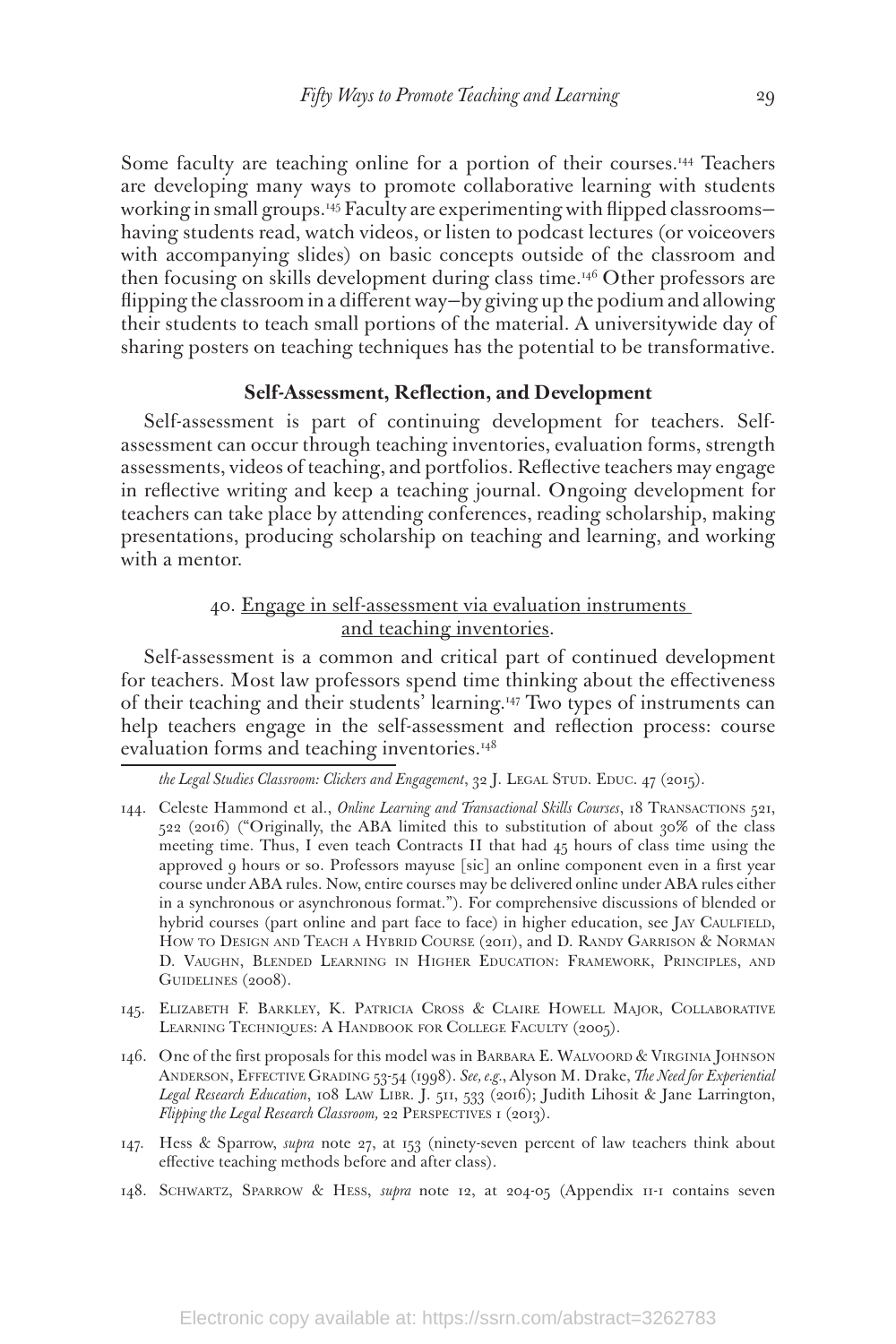Teachers can complete the same instrument that students fill out at the end of a course. The process of completing the instrument can help teachers identify strengths and weaknesses of their courses. Teachers can complete the instrument midway through the course, to facilitate midcourse adjustments, and again at the end of the course.

Teaching inventories adapted to legal education can help teachers assess their performance in relation to seven articulated principles for enhancing learning: promoting student-faculty contact; articulating clear, high expectations; using time effectively; respecting differences among students; fostering cooperation among students; providing prompt feedback; and encouraging active learning. The website of the Institute for Law Teaching and Learning includes examples of inventories for law professors.<sup>149</sup>

#### 41. Review videos of your own teaching.

Video can be an excellent tool for assessing and improving classroom teaching. A video of a class provides accurate audio and visual feedback of what is happening in the classroom. Although many teachers are self-conscious when first viewing a video of their teaching (Do I really look, sound, and act like that?), it is worth overcoming the initial discomfort to mine the treasure trove of feedback contained in the video.150 Below is a small sample of the feedback teachers can gather from a video.<sup>151</sup>

- Communication. Professors can determine whether their speaking is audible and clear, whether they are maintaining eye contact with their students, whether their movements in the classroom and gestures are effective or distracting, whether their slides help achieve their goals for the class, and whether their writing on the board is legible and organized.
- • Questioning. Professors can analyze every question they ask in the class, determining whether their questions are clear, whether the questions are at an appropriate level of depth, and how they handle student responses.
- Class log. Professors can keep track of what is happening at oneminute intervals during the class. Data from such a log can reveal unknown patterns in teaching. For example, a professor may discover that she lectures much more frequently than she wishes to.

inventories tailored to legal education).

- 149. Schwartz, Sparrow, & Hess, *supra* note 12, at 300-03; Institute for Law Teaching and Learning, Resources, http://lawteaching.org/wp-content/uploads/2015/12/Teaching-Lawby-Design-2nd-Ed-Appendix-11.pdf.
- 150. Hess, *supra* note 127, at 462.
- 151. *See* Barbara Gross Davis, Tools for Teaching 472-77 (2d ed. 2009) (discussion of preparing for and viewing a video of your teaching, including checklists to facilitate analysis of the teaching captured by the video).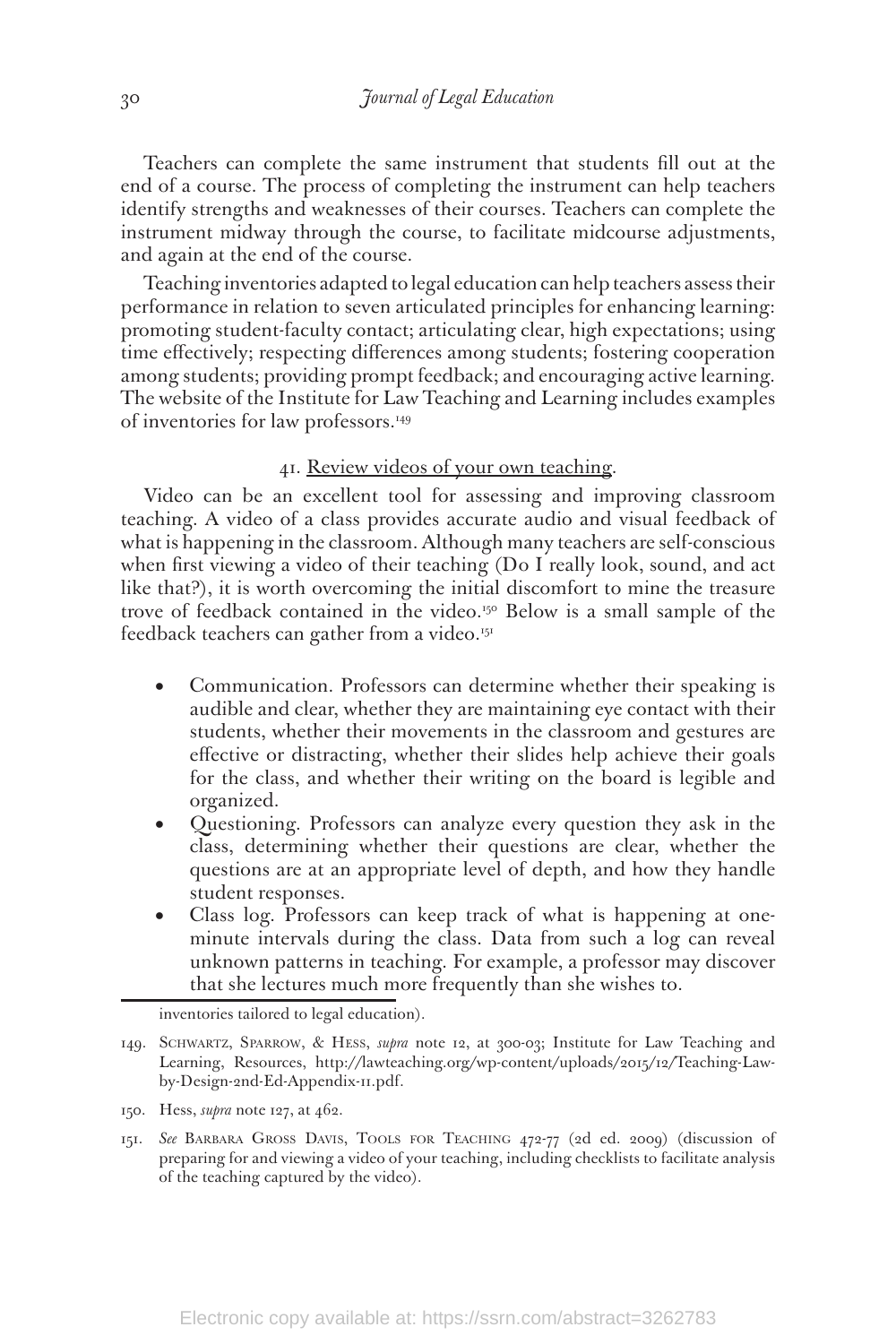# 42. Complete a teaching portfolio.

A portfolio can be a potent professional development tool. In a teaching portfolio, the teacher collects evidence of teaching and learning and reflects on that evidence. In addition, if several colleagues each construct portfolios, they can review one another's portfolios as a starting point for deep discussions about teaching and learning.152

The contents of a teaching portfolio can vary to meet the needs of each teacher. Many teaching portfolios contain the following:

- The teacher's statement of a teaching philosophy;
- The teacher's primary learning goals for students;
- The teacher's professional development goals;
- Evidence of the teacher's performance (*e.g.*, syllabus, excerpt from course materials, assignments, exercises, formative and summative assessment devices, video of a class);
- Evidence of students' performance (*e.g.*, exam response, paper, video of oral argument or presentation, student journal);
- Student and peer evaluations of teaching; and
- The teacher's reflections on the evidence and evaluations of teaching.<sup>153</sup>

#### 43. Try reflective writing guided by prompts.

Reflective writing can provide several advantages for teachers who seek to increase their effectiveness.<sup>154</sup> First, most teachers have fundamental assumptions about teaching and learning that can affect teaching behavior. Often those assumptions are deeply held, yet unexamined. Reflective writing can help teachers articulate their assumptions and identify patterns of teaching behavior. Second, reflective writing provides an opportunity for teachers to more fully develop a rationale that underlies teaching behavior. Third, after identifying their pedagogical assumptions, behaviors, and rationale, teachers can make informed modifications to their attitudes and actions in the classroom.

Below are examples of prompts for reflective writing.<sup>155</sup>

- On a really good day in the classroom, what are you doing? What are your students doing?
- Identify five of your basic assumptions about good teaching. Which of those assumptions was most confirmed last term? Which was most challenged?
- What lasting learning do you most hope that your students get from
- 152. Susan R. Dailey, *Integrating Theory and Practice Through Teacher Portfolios 4* LEGAL WRITING 149 (1998) (a detailed discussion of teaching portfolios in a legal writing program).
- 153. Chism, *supra* note 15, at 170-71; Dailey, *supra* note 152, at 155-56.
- 154. Schwartz, Sparrow & Hess, *supra* note 12, at 205.
- 155. *Id.* at 304-06 (containing a collection of reflection prompts).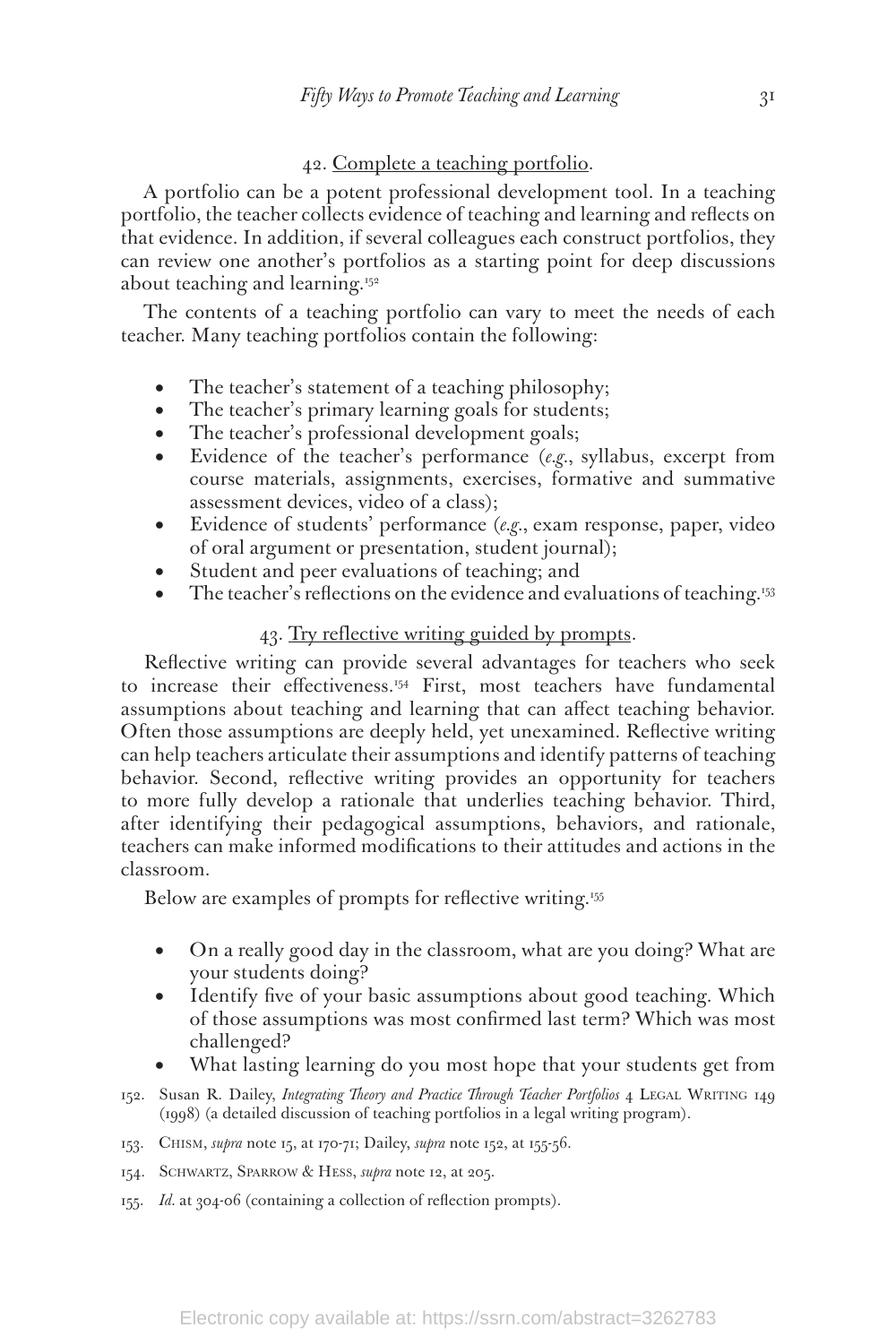your course?

What metaphor best describes your role as a teacher?

# 44. Keep a teaching journal.

A teaching journal can be a valuable device for reflection and professional development. In the Hess-Sparrow study of teaching development activities, law teachers rated keeping a teaching journal as the most effective activity to lead to changes in teaching behavior.<sup>156</sup>

Teachers can use a journal as a place to record ideas, problems, successes, reminders for future classes, and strategies to improve teaching and learning. Journals are a place for teachers to challenge their assumptions, clarify their teaching philosophies, and reflect on their teaching experiences.<sup>157</sup>

The process of keeping a teaching journal is flexible and individual. Almost any format will work—a bound journal book, a three-ring binder, a computer, a tablet. Tips for successful, sustained journal writing include:<sup>158</sup>

- Treating the journal as an important professional commitment;
- Scheduling regular time for journal writing, such as ten minutes after each class, or twice a week for twenty minutes;
- Finding a comfortable place to write—in the office, at home, in a café.

# 45. Take a strengths assessment.

Recent research in positive psychology has emphasized the importance of building on individuals' signature strengths,<sup>159</sup> rather than fixing weaknessesalthough these two categories are not mutually exclusive. Several law professors have applied these principles to the lives of law students, to develop character and professionalism<sup>160</sup> and to inoculate students against depression.<sup>161</sup> An undertapped idea is the prospect of using strengths assessments<sup>162</sup> to discern a

- 156. Hess & Sparrow, *supra* note 27, at 158, 163.
- 157. Schwartz, Sparrow & Hess, *supra* note 12, at 206-07.
- 158. Gerald F. Hess, *Learning to Think Like a Teacher: Reflective Journals for Legal Educators*, 38 Gonz. L. Rev. 129, 147-48 (2002/03).
- 159. *See* Christopher Peterson & Martin E.P. Seligman, Character Strengths and Virtues: A HANDBOOK AND CLASSIFICATION (2004).
- 160. *See* Heather D. Baum, *Inward Bound: An Exploration of Character Development in Law School*, 39 U. ARK. LITTLE ROCK L. REV. 25 (2016).
- 161. *See* Todd David Peterson & Elizabeth Waters Peterson, *Stemming the Tide of Law Student*  Depression: What Law Schools Need to Learn from the Science of Positive Psychology, 9 YALE J. HEALTH POL'Y, L. & ETHICS 357, 406 (2009) ("The premise behind the strengths theory of positive psychology is that people can benefit from a focus on those qualities and actions that come naturally to them, that they enjoy doing, and that they do well.").
- 162. *See, e.g.*, *CliftonStrengths*, Gallup, https://www.gallupstrengthscenter.com/ (last visited Mar. 21, 2018); *Authentic Happiness*, U. Penn., http:// www.authentichappiness.sas.upenn.edu/ testcenter (last visited Mar. 21, 2018).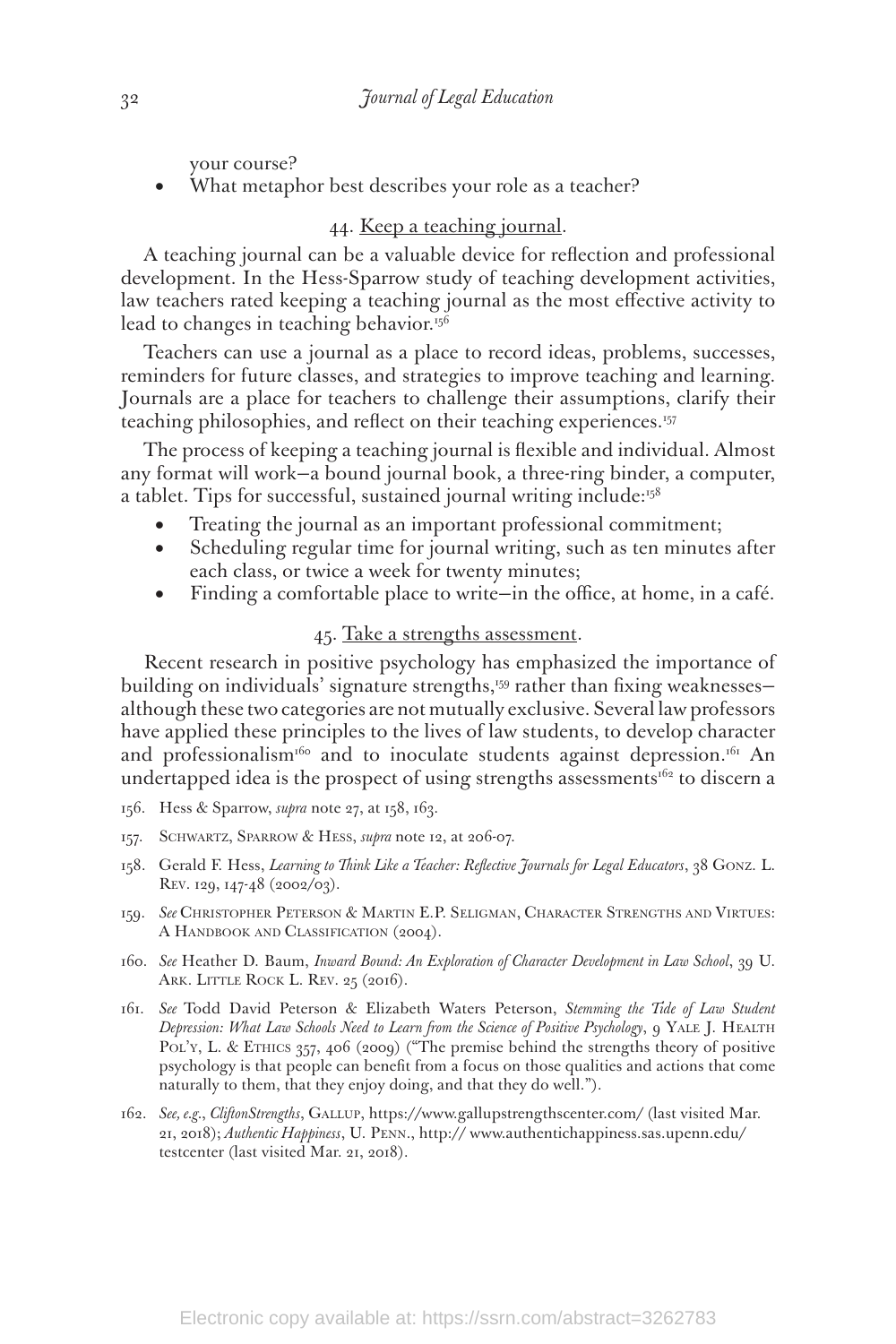teacher's signature strengths.163 If a law teacher's strengths are in the relational arena, she might want to create a collaborative exercise. If her strengths are determination or persistence, she could model these by showing students how to tackle weekly review problems.

#### 46. Attend a workshop or conference on teaching and learning.

Attending a workshop or conference on teaching and learning is among the most popular and effective faculty development activities for law teachers.<sup>164</sup> Many workshops and conferences on teaching and learning for law teachers take place each year—workshops at law schools (Idea #6 and Appendix B), sessions at the annual meeting of the Association of American Law Schools, and regional and national conferences sponsored by various institutions (Idea  $+5).$ 

Participants at workshops and conferences report many benefits for their own teaching development, including increased understanding of pedagogical principles and their own teaching philosophy, greater confidence in and enthusiasm for teaching, and more success in making changes in teaching practices (Idea #5). Attending a workshop or conference can lead to subsequent teaching development activities, including discussing pedagogy with colleagues, making presentations on teaching and learning, and writing articles and essays about legal education.<sup>165</sup>

#### 47. Read scholarship on teaching and learning.

Teachers can draw on the extensive scholarship on teaching and learning in law school. This scholarship can help teachers develop their teaching by increasing their knowledge of fundamental principles of teaching and learning, by exposing them to new pedagogical ideas, and by inspiring them to take reasonable risks when making changes in their teaching.

Law publishers offer many books devoted to teaching and learning. For example, Harvard University Press publishes *What the Best Law Teachers Do<sup>166</sup>* and Carolina Academic Press offers more than two dozen titles that address legal pedagogy,167 including *Building on Best Practices, Techniques for Teaching Law 2, Teaching Law by Design for Adjuncts (2nd ed.),* and *Transforming the Education of Lawyers*.

Several law journals routinely publish articles on law teaching and learning, including the *Journal of Legal Education*, *Clinical Law Review*, and the *Journal of Legal* 

- 163. *Teach to Your Strengths*, We Are Teachers (Aug. 28, 2013), https://www.weareteachers.com/ teach-to-your-strengths/.
- 164. Hess & Sparrow, *supra* note 27, at 153-59.
- 165. *Id*. at 159-62.
- 166. The authors acknowledge this shameless self-promotion—Mike and Gerry are co-authors of *What the Best Law Teachers Do* (along with Sophie Sparrow) and Nancy is one of the twenty-five law teachers featured in the book. Schwartz, Hess & Sparrow, *supra* note 53, *passim.*
- 167. *Law School Teaching Titles*, Carolina Acad. Press, http://www.cap-press.com/ms/95/Law-School-Teaching (last visited Mar. 21, 2018).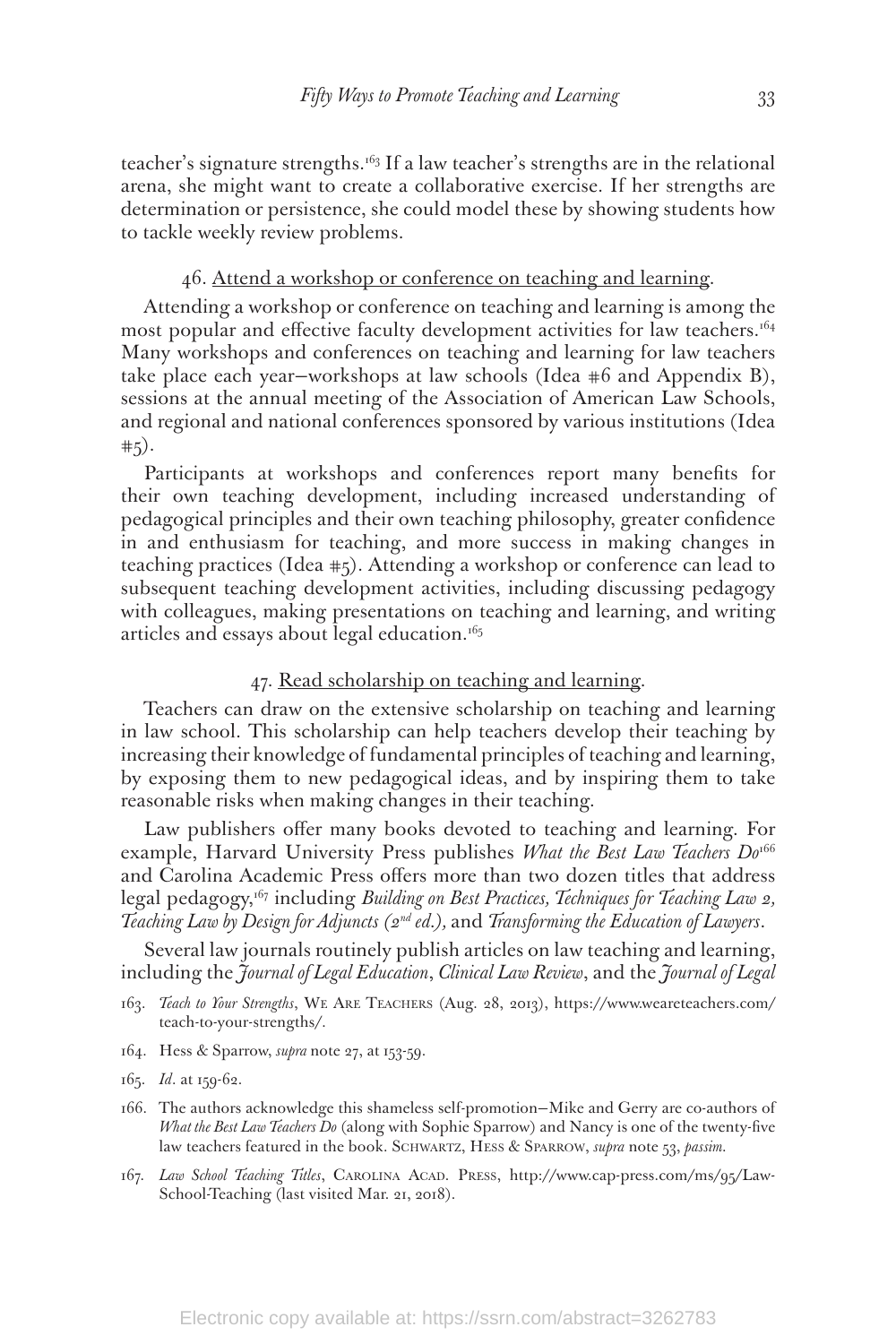*Writing*. The *Saint Louis University Law Journal* has devoted an issue on teaching a specific topic (such as torts, professional responsibility, and civil rights) each year since 2000.

#### 48. Make a presentation on teaching and learning.

One of the best ways for nearly all people to increase their own level of understanding of a topic or skill is to teach it to others. Law teachers can deepen and broaden their knowledge and skill related to teaching and learning by making a presentation to other law teachers. Opportunities to make presentations on teaching and learning abound—from brown-bag sessions with colleagues at the home institution to regional and national conferences.

For example, perhaps a teacher has experienced success using learning games in the classroom. To prepare to make a presentation on learning games, the teacher likely would think through many teaching and learning issues: Why do I use the game? What learning goals does the game help my students achieve? How do I design the game? What pitfalls have I encountered in using the game? How do I know that the game significantly helped student learning? Research would uncover articles on learning games in the legal education and higher education literature that explore in depth the theory and practice of learning games.<sup>168</sup> That literature should help deepen the teacher's understanding of learning games, provide a framework for designing games, and offer examples of learning games in legal education, all of which the teacher can share with colleagues during the presentation.

#### 49. Produce scholarship of teaching and learning.

Scholarship on teaching and learning in law school is published in books, journals, and newsletters, both in print and online. Teachers who engage in that scholarship gain deeper understanding of the topics they write about and contribute to the dialogue on improving legal education.

Scholarship on law teaching and learning can fall into four categories, though these categories often overlap.

- Reports of innovative practices. Much of the scholarship on teaching and learning in law school consists of teachers' reports of innovative practices, including teaching methods, instructional technology, and experiential learning.<sup>169</sup> The reports typically describe the design and delivery of the practice, the results of the innovation, and ideas for further development of the practice.
- Translation of teaching and learning principles to legal education. This scholarship explores the literature from undergraduate and
- 168. *See supra* notes 108-17.
- 169. *E.g.*, Paula A. Franzese, *Law Teaching for the Conceptual Age*, 44 Seton Hall L. Rev. 967 (2014) (methods for teaching conceptual skills); James B. Levy, *Teaching the Digital Caveman: Rethinking the Use of Classroom Technology in Law School,* 19 Chap. L. Rev. 241 (2016).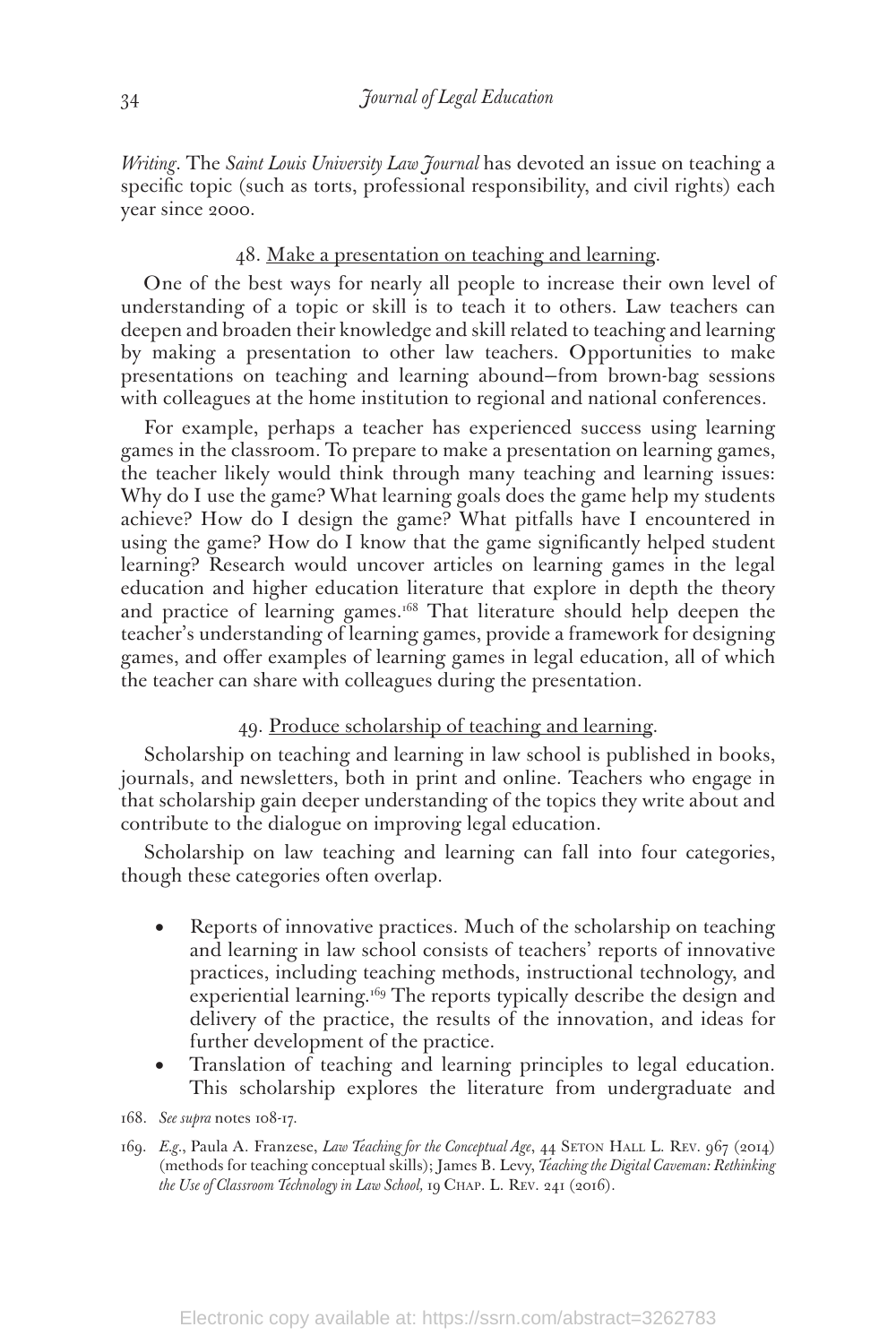graduate education, synthesizing principles of teaching and learning from that literature, and applying those principles to legal education. Topics include learning theory, adult education, design of courses and class sessions, and assessment.170

- Quantitative research. Quantitative researchers gather numerical data and use statistical analysis to identify significant differences among variables.171 For example, a teacher could study students' performance in two sections of a course, both taught by the same instructor, in which students complete different formative assessments.
- Qualitative research. Qualitative researchers gather qualitative data (words and images) through interviews and observations, resulting in a narrative report containing theories and principles that arise from the data.<sup>172</sup> For example, a teacher could study the development of professional values in a group of students in a clinical or externship program.

50. Find a teaching mentor outside of your own institution.

Associate deans can help faculty members network in the academy and in their individual substantive areas. A number of professional organizations, such as the AALS Section on Women in Legal Education, the AALS New Law Professors Section, and the Southeastern Association of Law Schools, have mentor programs.<sup>173</sup> Stetson runs a Teaching Materials Network in which experienced faculty have offered to share teaching materials in more than one hundred courses.<sup>174</sup> Faculty may find mentors who are willing to share their resources—syllabi and teaching tips or movie clips—or who can discuss what learning strategies, such as flipping the classroom, moot court presentations, minute papers, or group processing of problems, work well for a particular subject matter area.

#### **Conclusion**

Our fifty ideas to promote teaching and learning are intended to help law schools make progress on their path toward educational excellence. We are confident that thoughtful deans and faculty can identify many other ideas to

- 170. *E.g.*, Timothy Casey, *Reflective Practice in Legal Education: The Stages of Reflection*, 20 Clinical L. Rev. 317 (2014); Emily Grant, *The Pink Tower Meets the Ivory Tower: Adapting Montessori Teaching Methods to Law School, 68 ARK. L. REV. 603 (2015).*
- 171. *See supra* notes 51-52, 54-56 and accompanying text.
- 172. *E.g.*, Aida M. Alaka, *Phenomenology of Error in Legal Writing*, 28 Quinnipiac L. Rev. 1 (2009); Mary Helen McNeal, *Slow Down, People Breathing: Lawyering, Culture and Place*, 18 CLINICAL L. Rev. 183 (2011); Joseph A. Rosenberg, *Confronting Clichés in Online Instruction: Using a Hybrid Model to Teach Lawyering Skills*, 12 SMU Sci. & Tech. L. Rev. 19 (2008).
- 173. *Mentoring Women in Legal Education*, Women in Legal Educ., http://law.unl.edu/wile/index. shtml (last visited Mar. 21, 2018).
- 174. *AALS New Law Professors Section, Teaching Materials Network*, Stetson Law, http://www.stetson. edu/law/teachingmaterialsnetwork/ (last visited Mar. 21, 2018).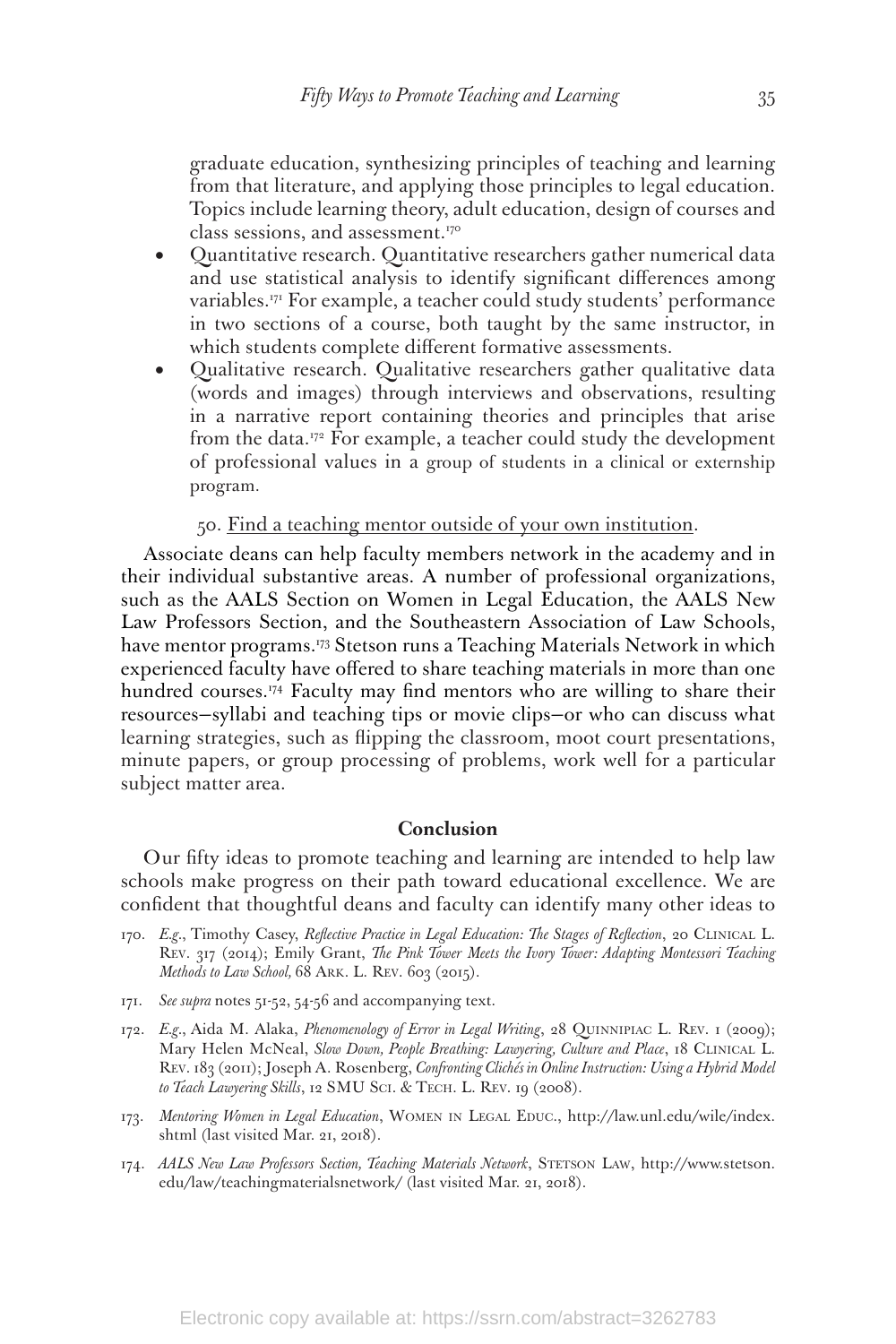enhance teaching and learning at their institutions. Our hope is that faculty members and deans engage as partners in an effort to fulfill the educational mission of their institutions.

The core idea is creating a culture of learning about teaching and continuous improvement of all faculty members as teachers. In other words, the more faculty colleagues think and talk about teaching and learning, the more institutional policy encourages faculty to grow as teachers, the more likely it is that the law school's culture for teaching excellence will grow. That cultural shift can then feed on itself.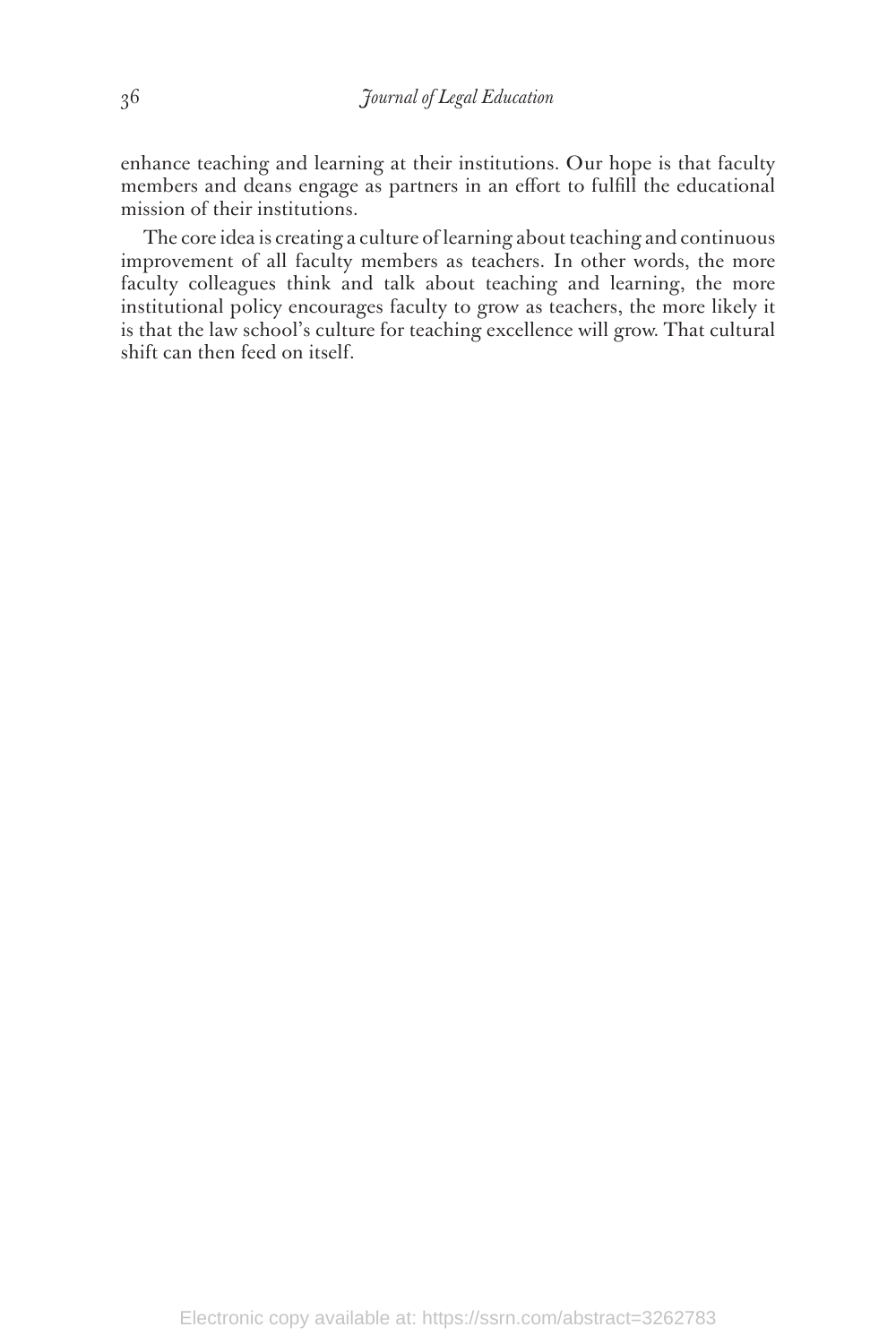# **Appendix A. Gonzaga University School of Law Student Evaluation Instrument GONZAGA UNIVERSITY SCHOOL OF LAW STUDENT RATING OF TEACHING EFFECTIVENESS**

Course Title:

Course:

Semester:

Instructor:

The following statements reflect various ways an instructor's performance can be described. Blacken the number which most nearly represents your opinion. If you have no basis for responding to a particular statement blacken the circle containing N. Your instructor will not see the results until after final grades for this semester have been submitted to the Registrar.

|                                                                                                                     | Disagree<br>Strongly | Disagree          | ğ<br>Agree nor<br>Disagree<br>Neither | Agree         | Agree<br>Strongly | ≸                        |
|---------------------------------------------------------------------------------------------------------------------|----------------------|-------------------|---------------------------------------|---------------|-------------------|--------------------------|
| 1. The instructor encouraged students to ask questions.                                                             | $\left( 1\right)$    | ➁                 | ⊚                                     | ⊕             | ⊕                 | (M)                      |
| 2. The instructor used visual aids in the classroom<br>or course materials (e.g. whiteboard, handouts, PowerPoint). | ∩                    | $\circled{2}$     | $\circled{3}$                         | $\circled{4}$ | $\circled{5}$     | $(\widehat{\mathbb{N}})$ |
| 3. This course required students to think analytically.                                                             | $_{\tiny (1)}$       | ➁                 | ⊚                                     | $^{\rm (4)}$  | ⊕                 | (M)                      |
| 4. The instructor created and followed a course syllabus.                                                           | $\circled{1}$        | ➁                 | $\circled{3}$                         | $\circled{4}$ | $\circled{5}$     | $^{\circ}$               |
| 5. The instructor was knowledgeable in the subject matter.                                                          | ⊕                    | ➁                 | ⊚                                     | ⊕             | $\circled{5}$     | $^{\circ}$               |
| 6. The instructor encouraged participation in class.                                                                | ⊕                    | ②                 | $\circled{3}$                         | $\circled{4}$ | $\circled{5}$     | $\circledR$              |
| 7. The instructor was interested in the course material.                                                            | ⊕                    | ➁                 | ⊚                                     | ⊕             | ⊕                 | $^{\circ}$               |
| 8. The instructor had high expectations for students.                                                               | ⊕                    | ②                 | $\circledcirc$                        | $\circled{4}$ | $\circled{5}$     | $\circledR$              |
| 9. The instructor spent class time on problems or other<br>activities requiring student involvement.                | ∩                    | ②                 | ◉                                     | ᠗             | ⊕                 | (M)                      |
| 10. The instructor made students welcome to express their opinions.                                                 | $\circ$              | ②                 | $\circled{3}$                         | $\circled{4}$ | $\circled{5}$     | $^{\circ}$               |
| 11. This course improved my problem-solving skills.                                                                 | ⊕                    | ➁                 | ⊚                                     | ⊕             | ⊕                 | $^{\circ}$               |
| 12. The instructor provided continuity from one class to another.                                                   | $\circled{1}$        | ②                 | $\circled{3}$                         | $\circled{4}$ | $\circled{5}$     | $\circledR$              |
| 13. The instructor treated students with respect.                                                                   | ⊕                    | ➁                 | ⊚                                     | ⊕             | ⊕                 | $^{\circ}$               |
| 14. The instructor was available to students outside of class.                                                      | ⊕                    | $\circled{2}$     | $\circled{3}$                         | $\circled{4}$ | $\circled{5}$     | $(\widehat{\mathbb{N}})$ |
| 15. The instructor was well-prepared for each class.                                                                | ⊕                    | ➁                 | ◉                                     | ᠗             | ⊕                 | (M)                      |
| 16. The instructor related components of the class to practical situations.                                         | $\circled{1}$        | $\left( 2\right)$ | $\circled{3}$                         | $\circled{4}$ | $\circled{5}$     | $\circledR$              |
| 17. The instructor varied classroom activities and methods.                                                         | ⊙                    | ◎                 | ◉                                     | ᠗             | ⊕                 | (M)                      |
| 18. The instructor's overall teaching performance in this course was excellent.                                     | ⊙                    | ②                 | $\circled{3}$                         | $\circled{4}$ | $\circled{5}$     | $\circledR$              |

19. What did the instructor do well that contributed to your learning?

20. What improvements could the instructor have made to enhance your learning?

21. General comments:

Copyright © Gonzaga University, 2009. All rights reserved. Use back if necessary